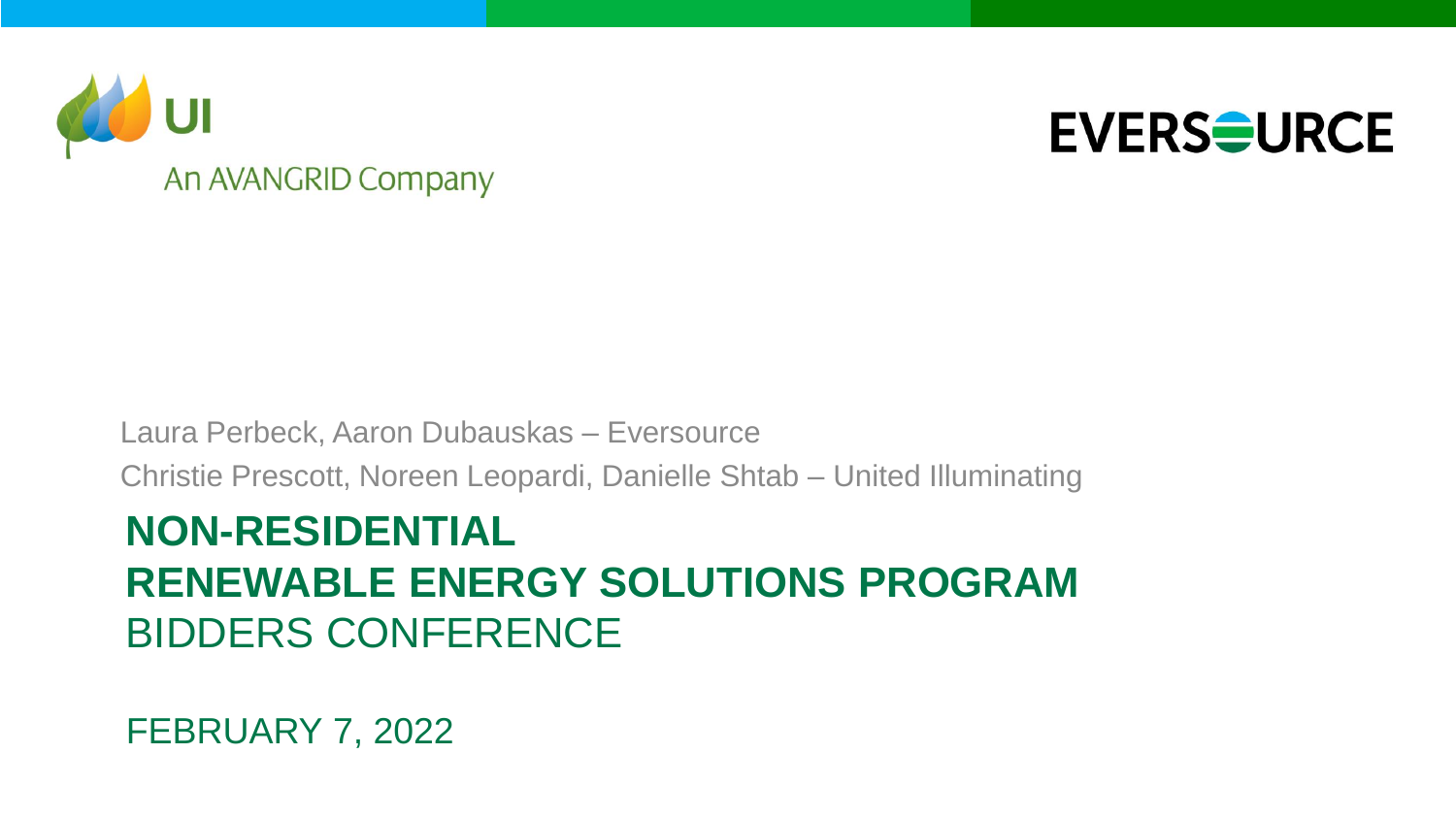## **Agenda**

### **Objectives**

### **Background and Overview**

### **Procurement Process**

**Bid Submission and Agreement Execution**

**Questions**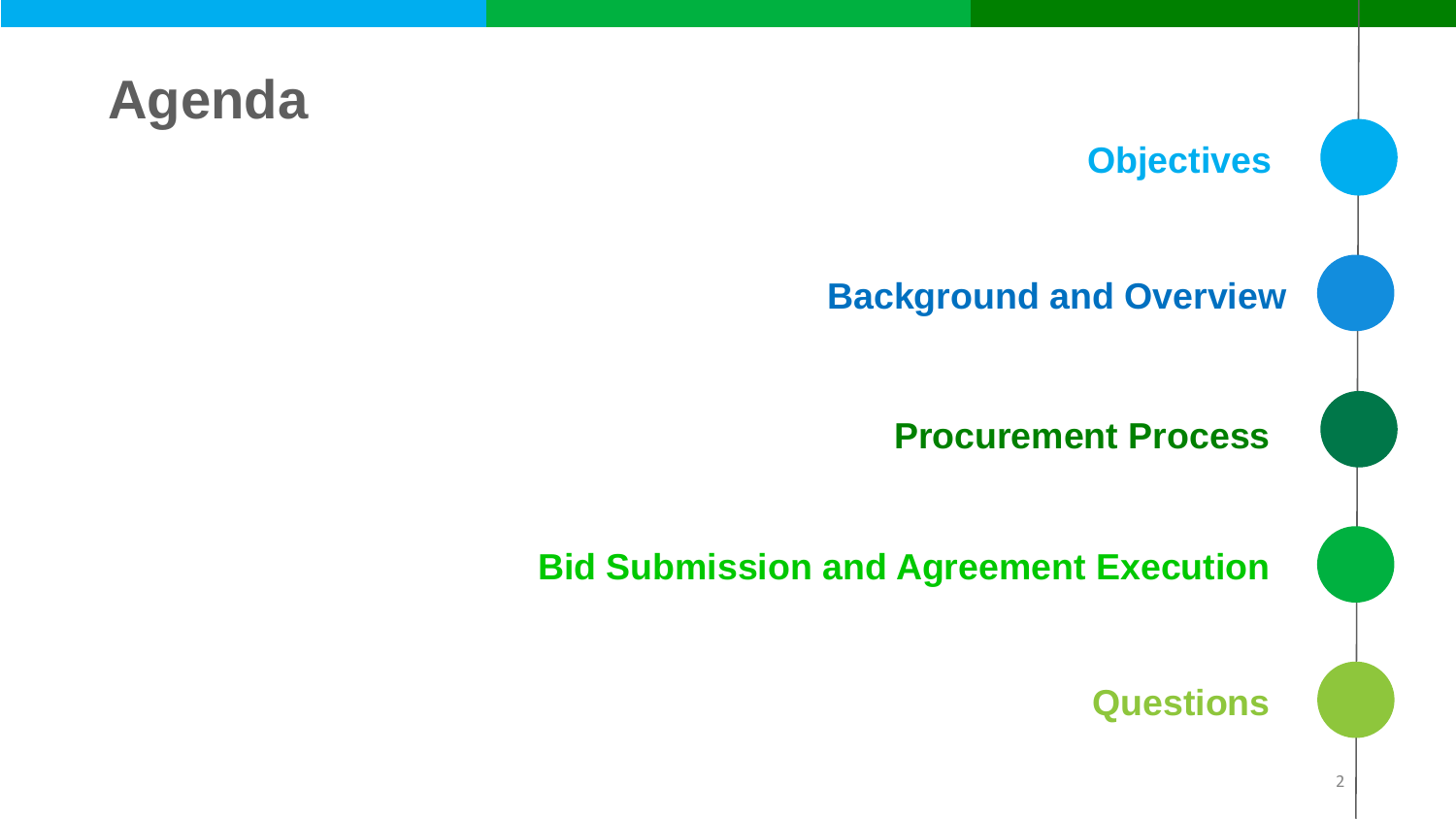## **OBJECTIVES**

- Eversource and UI are launching the Non-Residential Renewable Energy Solutions (NRES) Program with the goal of helping our Connecticut customers install solar projects and other renewable energy technologies.
- The NRES Program replaces the LREC/ZREC and Net Metering Programs that were administered by the EDCs.
- Resources in this program are sized to the historical or project future load of Project Sites, allowing for the expansion of planned Beneficial Electrification measures.





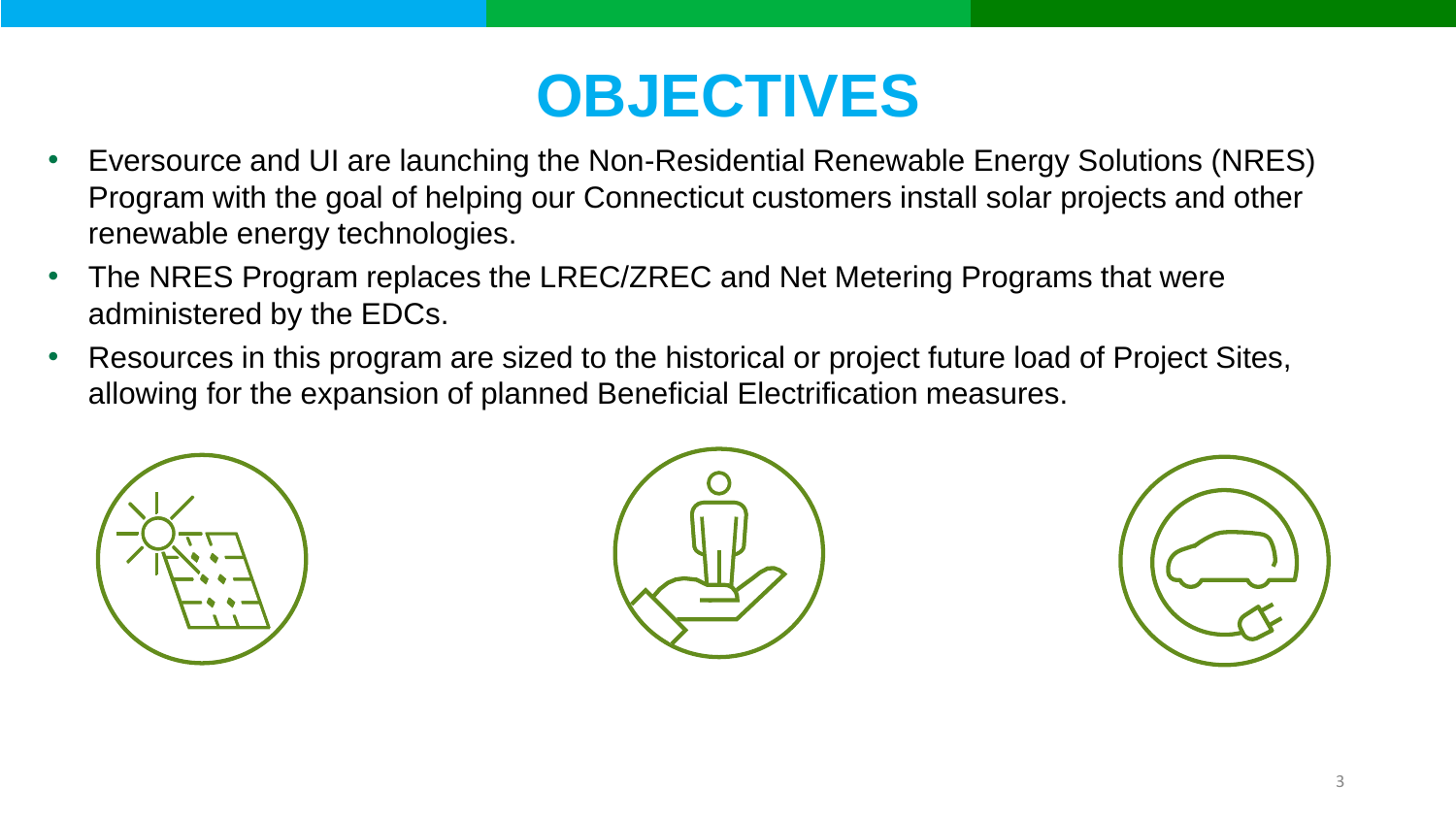### **Key Definitions for NRES**

### • **Tariff Agreement**

• The Non-Residential Renewable Energy Solutions Program Tariff Agreement for the Customer inclusive of the Non-Residential Renewable Energy Solutions Program Tariff, Terms and Conditions and all referenced attachments and appendices.

### • **Customer of Record or Customer**

• Any person, partnership, corporation, or any other entity, whether public or private, who obtains delivery service at a Customer Delivery Point and who is or will be the Customer of Record of the EDC for the Project Site. The Customer may or may not be the owner of the Project, and the Customer or Customer of Record may or may not be the Owner of the Project Site. However, the Project will always remain linked to the Customer, and the Customer will receive all compensation from the EDC under the applicable Tariff.

### • **Tariff Payment Beneficiary**

• An individual or entity designated by a System Owner to receive tariff-related payments. For the Netting Tariff, the Tariff Payment Beneficiary may, but is not required to be, the System Owner or the Customer of Record. For the Buy-All Tariff, the Tariff Payment Beneficiary must be a third party.

### • **SAM Account**

• Shall mean State Customers, Municipal Customers, and Agricultural Customers. The Customer Host must maintain the original SAM Designation (i.e., State, Agricultural, or Municipal) as designated at the time of Bid submission throughout the Tariff Term.

### • **Beneficial Account**

• All individually numbered accounts (i.e., meters) of one in-state retail end user eligible to receive monetary bill credits associated with the energy produced at a Customer Host account.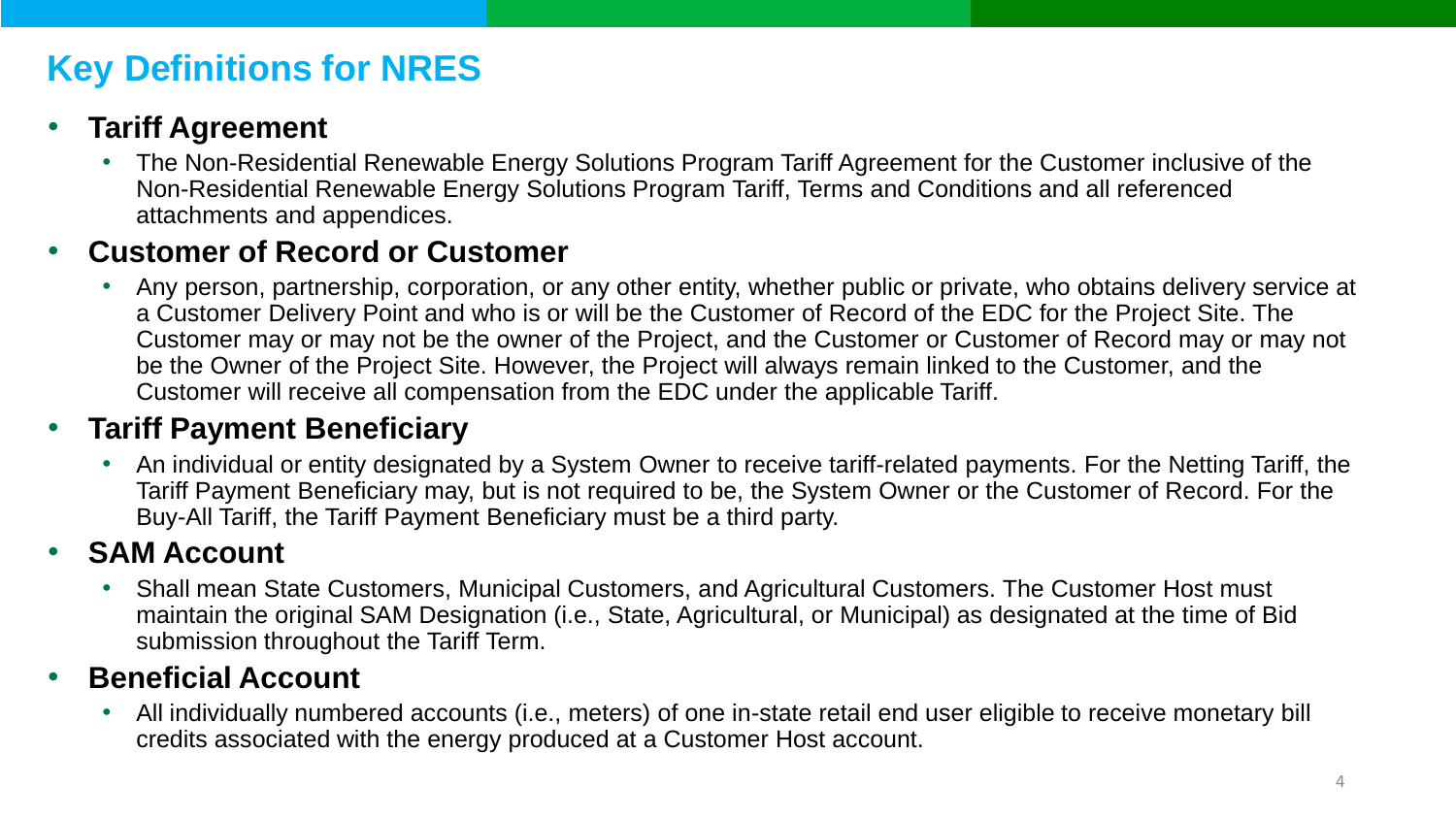## **BACKGROUND AND OVERVIEW**

- ❑ Section 3 of PA 19-35 Renewable Energy Tariffs and Procurement Plans resulted in PURA Docket 21-08-03, a combined successor program to the state's LREC/ZREC Program and VNM Programs for Non-Residential Customers
- ❑ Customers will receive a 20-year tariff term from the EDC in which the Project Site is located
- ❑ NRES Projects will have the option to be on the Buy-All or Netting Tariff.
- ❑ In **Buy-All,** the Customer exports all electricity produced by their renewable energy project to the grid directly without supplying power to any on-site load.
- ❑ In **Netting**, Energy generated by the renewable system is first used to offset the property's consumption.

❑ NRES has a six-year competitive procurement that will support up to 60 MW per year of new clean power generation in Connecticut. 48 MW for Eversource and 12 MW for UI yearly. This totals 360 MW total of clean energy generation in Connecticut after six years of procurement.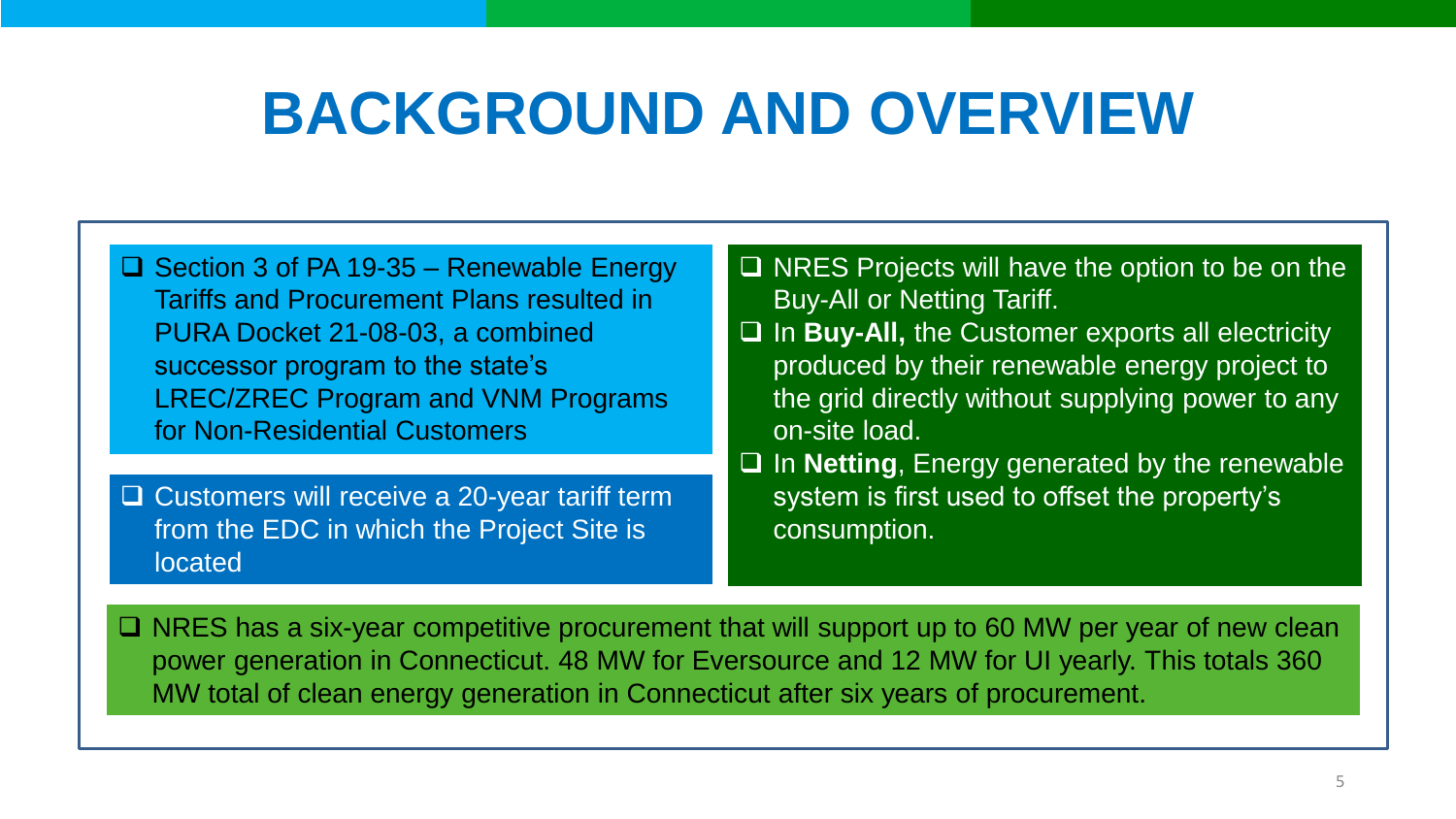### **Procurement Process: Year 1 RFP Schedule\***

| <b>Action Item</b>                                                           | <b>Date</b>                                                                                                                                                                                                                                                                                                                                                                                |
|------------------------------------------------------------------------------|--------------------------------------------------------------------------------------------------------------------------------------------------------------------------------------------------------------------------------------------------------------------------------------------------------------------------------------------------------------------------------------------|
| <b>Release of RFP</b>                                                        | <b>February 1, 2022</b>                                                                                                                                                                                                                                                                                                                                                                    |
| <b>Opening of Two-Week Window</b>                                            | February 1, 2022 by 1:00 p.m. (Eastern Prevailing Time "EPT"), at which<br>time the bid shall become firm, irrevocable and binding.                                                                                                                                                                                                                                                        |
| Bidders Conference - Webinar Only                                            | <b>February 7, 2022</b>                                                                                                                                                                                                                                                                                                                                                                    |
| Deadline for Submission of Questions                                         | February 11, 2022                                                                                                                                                                                                                                                                                                                                                                          |
| <b>Closing of Two-Week Window</b>                                            | February 14, 2022 by 1:00 p.m. (Eastern Prevailing Time "EPT"), at which<br>time the bid shall become firm, irrevocable and binding.                                                                                                                                                                                                                                                       |
| <b>Bid Forms Due</b>                                                         | March 14, 2022 by 1:00 p.m. (Eastern Prevailing Time "EPT"), at which time<br>the Pricing shall become firm, irrevocable and binding.                                                                                                                                                                                                                                                      |
| Selection and Notification of Winning Bidders                                | On or about April 14, 2022                                                                                                                                                                                                                                                                                                                                                                 |
| <b>Tariff Agreement Execution</b>                                            | After Selection and Notification of Winning Bidders. Bidders will have to<br>return partially executed contracts by the date established by the Companies<br>which is expected to be approximately 10 business days.                                                                                                                                                                       |
| Subsequent Rounds of Selection and Notification of Winning<br><b>Bidders</b> | Approximately 5 business days after Tariff Terms Agreement Execution date<br>(date on which executed Tariff Terms Agreement is due to the EDC for each<br>round of selection). After each Tariff Terms Agreement Execution Date, each<br>EDC will reevaluate its available MWs and reallocate to the next project(s) in<br>the queue as necessary and notify selected Bidders accordingly. |
| Tariff Agreement(s) Filed with PURA                                          | On or before July 1, 2022.                                                                                                                                                                                                                                                                                                                                                                 |
| <b>Commencement of Service</b>                                               | In accordance with Tariff Agreements                                                                                                                                                                                                                                                                                                                                                       |

\*Pursuant to Section 2.1 of the RFP, Schedule, the Companies, at their sole discretion, may modify the schedule at any time. 6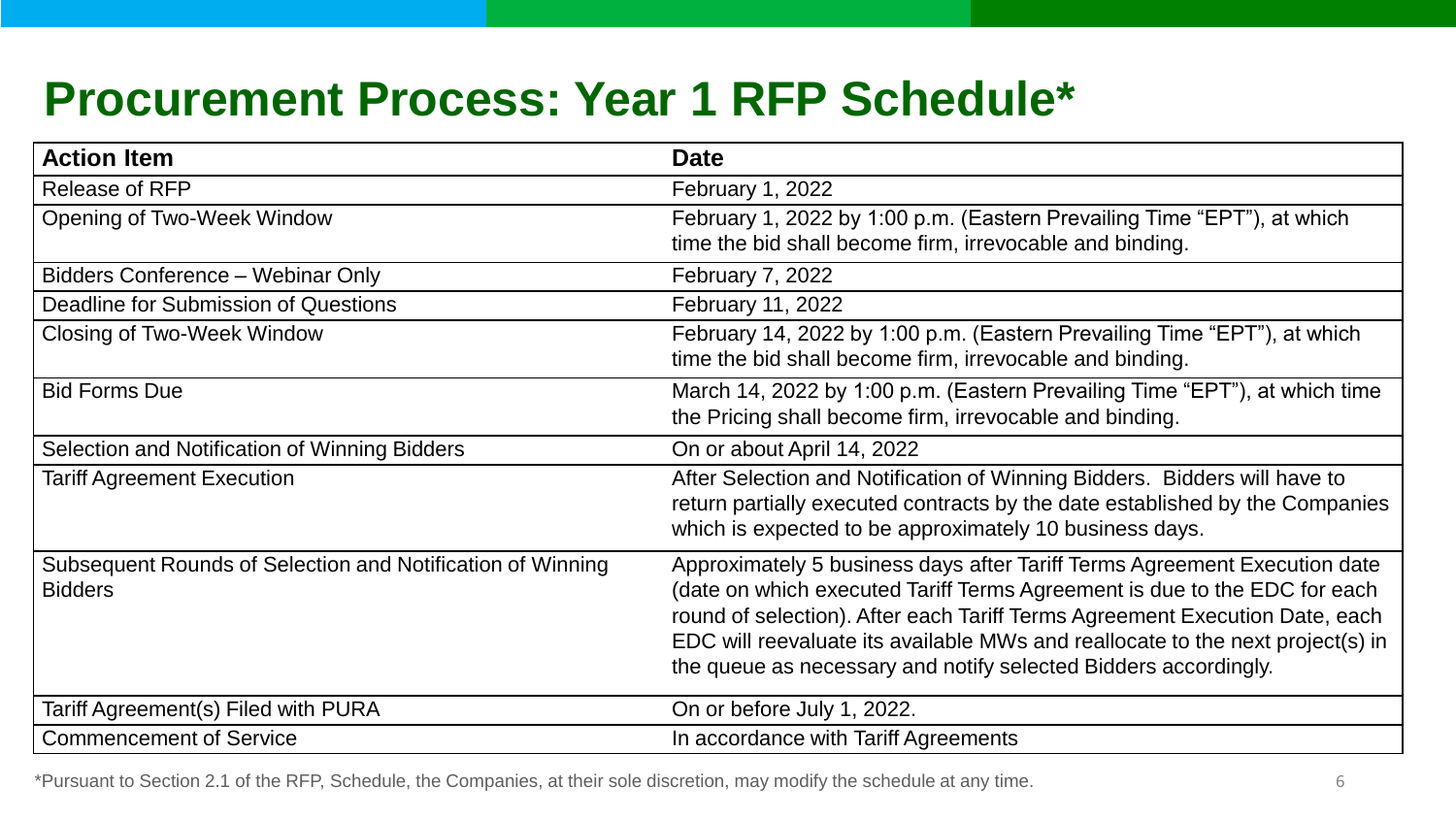### **Solicitation Process**

- 60 MW Yearly Procurement for six years
- Non-residential systems up to 2 MW (AC) are eligible
	- Residential systems larger than 25 kW are eligible
- Must be an eligible CT Class I Renewable Energy Source that produces electricity
- Projects are selected based on:
	- Bid prices for the Medium Zero, Large Zero, and Low Emission categories
	- First-come, first-served basis for Small Zero Emission
- Projects have three years from PURA Approval date to receive an Approval to Energize letter from the respective EDC or the Tariff Agreement Terminates
- Once In-Service, the Projects will receive payments for system generation for twenty years, beginning on the Approval to Energize date.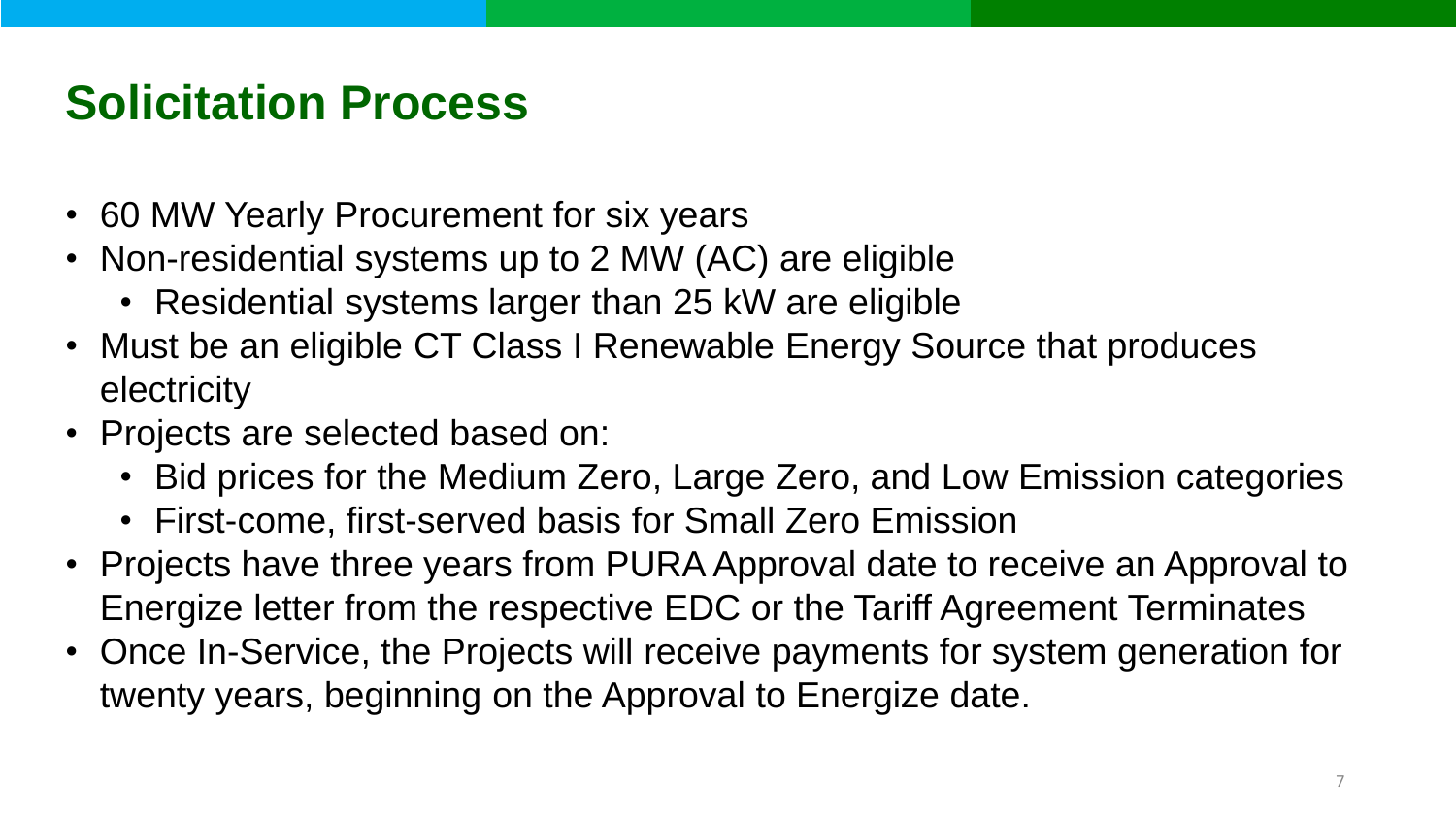### **Year 1 RFP MW Allocation by EDC\***

| <b>EDC</b> | <b>Zero Emission</b><br><b>Capacity</b><br><b>Allocation</b><br>(MW AC) | <b>Low Emission</b><br><b>Capacity</b><br><b>Allocation</b><br>(MW AC) | Total MW<br><b>Available</b> |
|------------|-------------------------------------------------------------------------|------------------------------------------------------------------------|------------------------------|
| Eversource | 40                                                                      |                                                                        | 48                           |
|            | 10                                                                      |                                                                        | 12                           |

\*In the Year 1 RFP of the NRES Procurement, only one RFP will be held in February 2022, filling 100% of available MW. For all subsequent Program Years, 60% of capacity will be available in the February RFP and 40% of capacity will be available in the August RFP.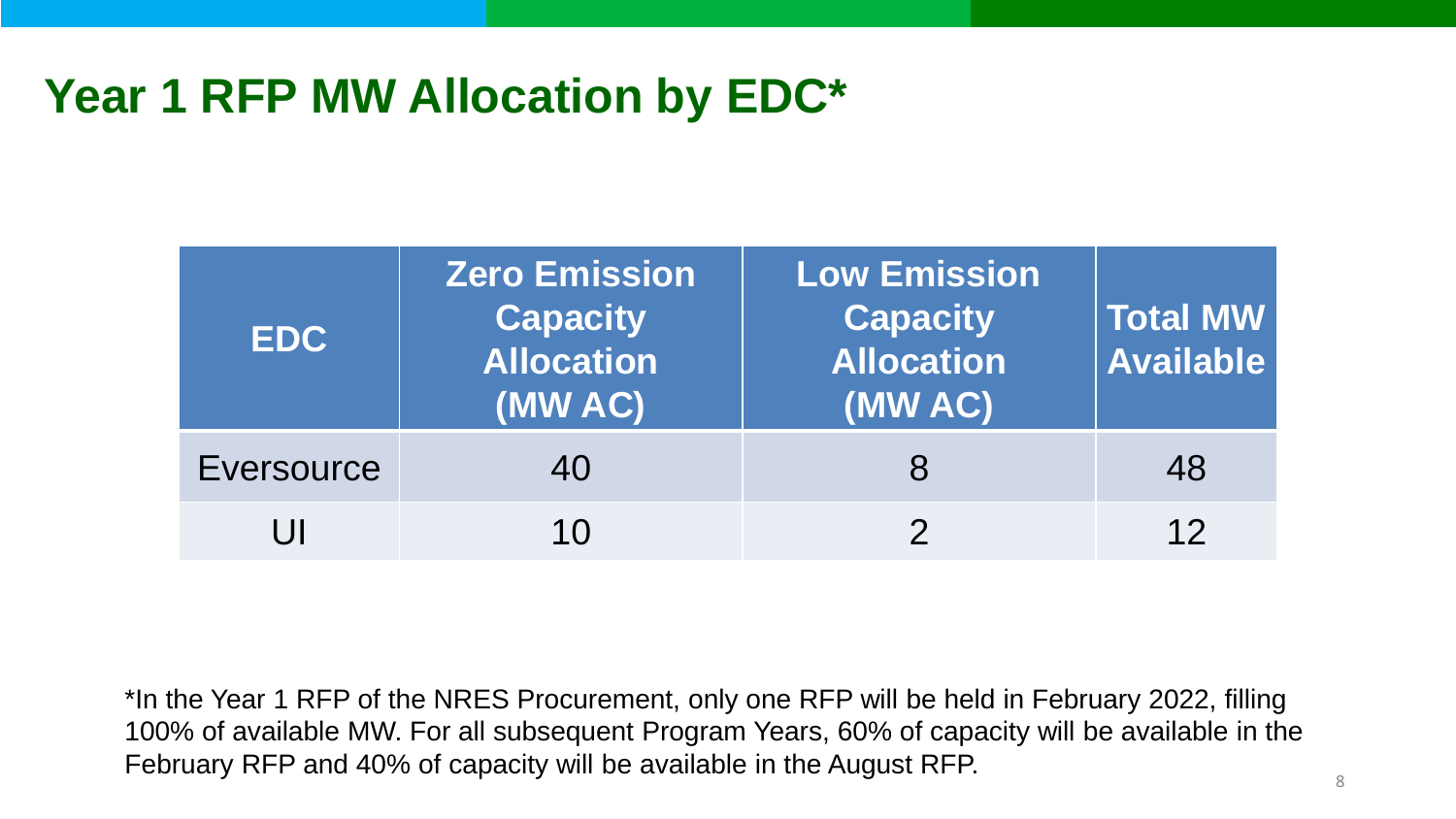## **Project Eligibility**

- $\checkmark$  Must be less than or equal to 2 MW in size
- ✓ CT Class I Technology
- $\checkmark$  Located in Companies' territories
- $\checkmark$  Must interconnect to applicable Company's distribution system
- $\checkmark$  Must be new (construction must commence after the date of the solicitation to which the Bidder is responding)
- $\checkmark$  Cannot receive or seek to receive any CT ratepayer-funded incentives or subsidies (See Section 2.1.8 of the NRES Program Rules)
- $\checkmark$  Cannot exceed the historical or estimated onsite load of the Project Site
- $\checkmark$  Final as-built size cannot exceed as-bid nameplate capacity
- $\checkmark$  Cannot split Projects to qualify
- $\checkmark$  One bid accepted per Project Site per technology
- $\checkmark$  LREC/ZREC or SCEF projects of the same technology must be In-Service or Terminated for one year before submitting a NRES bid at the same Project Site (See Section 2.1.5 of the NRES Program Rules)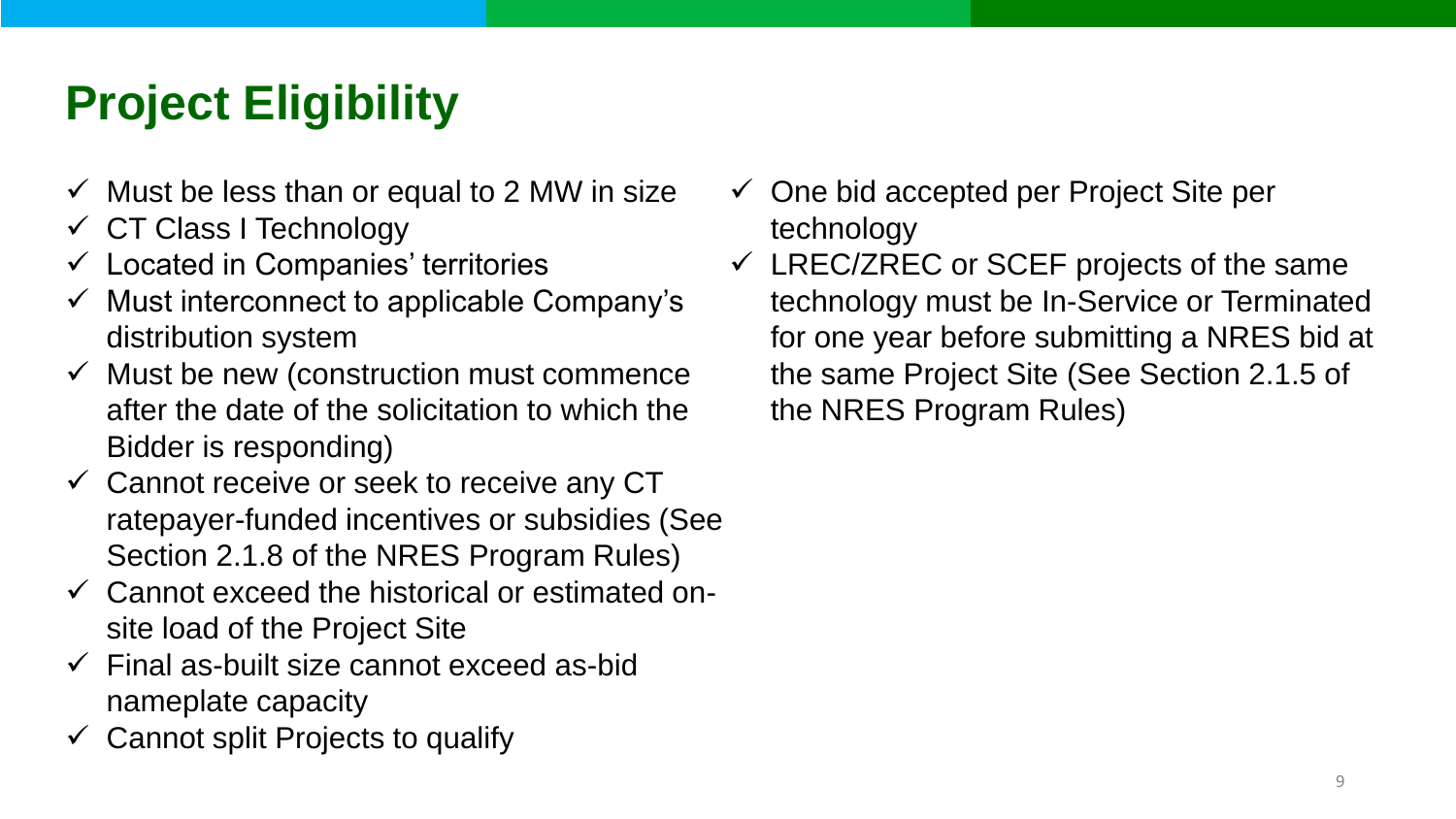## **Price Caps for Year 1**

- Bid prices must be entered in \$/MWh
- For the Medium, Large, and Low Emission categories, Bids are selected in these categories on a competitive basis from lower to higher bid price.
- **Year 1 Price Caps**
	- o **Buy-All Price Cap**
		- \$200.97/MWh
	- o **Netting Price Cap**
		- \$95.075/MWh
- The Small Zero Emission Category receives a set price based on the compensation structure selected:
	- **Small Zero Emission Prices**
		- **Buy-All Bid Price**
			- \$200.97/MWh
		- **Netting Bid Price**
			- \$95.075/MWh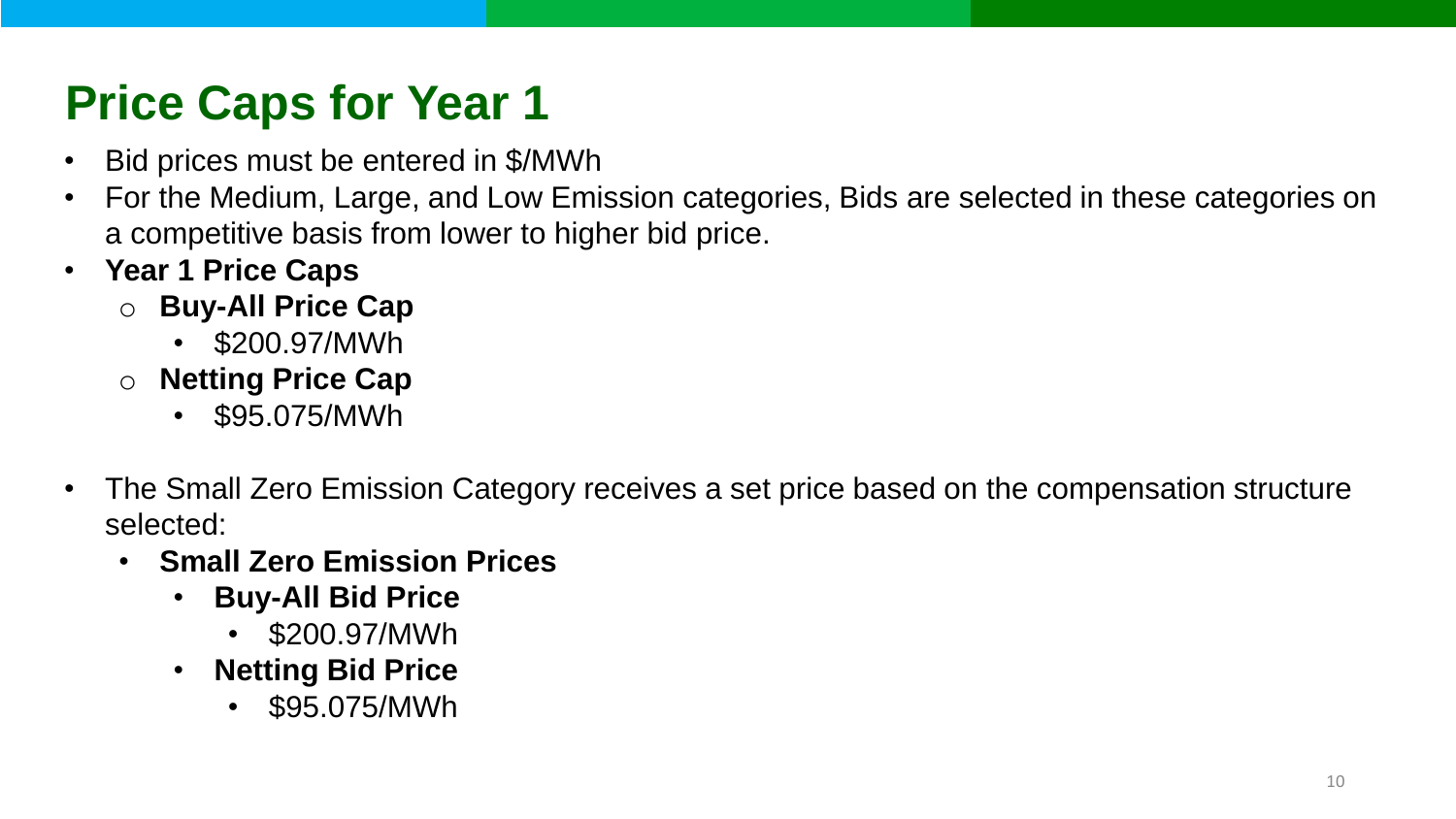## **Bid Preferences for Year 1**

- Bid Preferences available for Year 1 are as follows (not applicable to Small Zero Emission category):
	- Brownfield=20%
	- Landfill=20%
	- Projects located in a Distressed Municipality=20%
- If a project qualifies for a Bid Preference, the Bid Preference will be applied to the evaluated Bid price.
	- Projects may only qualify for one bid preference.
	- Bid Preferences do not apply to Small Zero Emission category
- For example: a \$100 Bid for a Project that is determined to be wholly located on a Landfill will be evaluated using a bid price of \$80; Bidder would still receive \$100 under the Agreement if selected as a winning Bidder.

For more insight into whether your Project Site may qualify for a Bid Preference, see the links below:

- [CT DEEP Connecticut Closed Landfills List](https://portal.ct.gov/-/media/DEEP/site_clean_up/Brownfields/closedlandfillslistpdf.pdf)
- [CT DEEP Connecticut Brownfields Inventory](https://portal.ct.gov/DEEP/Remediation--Site-Clean-Up/Brownfields/Brownfields-Site-Inventory/)
- [CT DECD Distressed Municipality List](https://portal.ct.gov/DECD/Content/About_DECD/Research-and-Publications/02_Review_Publications/Distressed-Municipalities)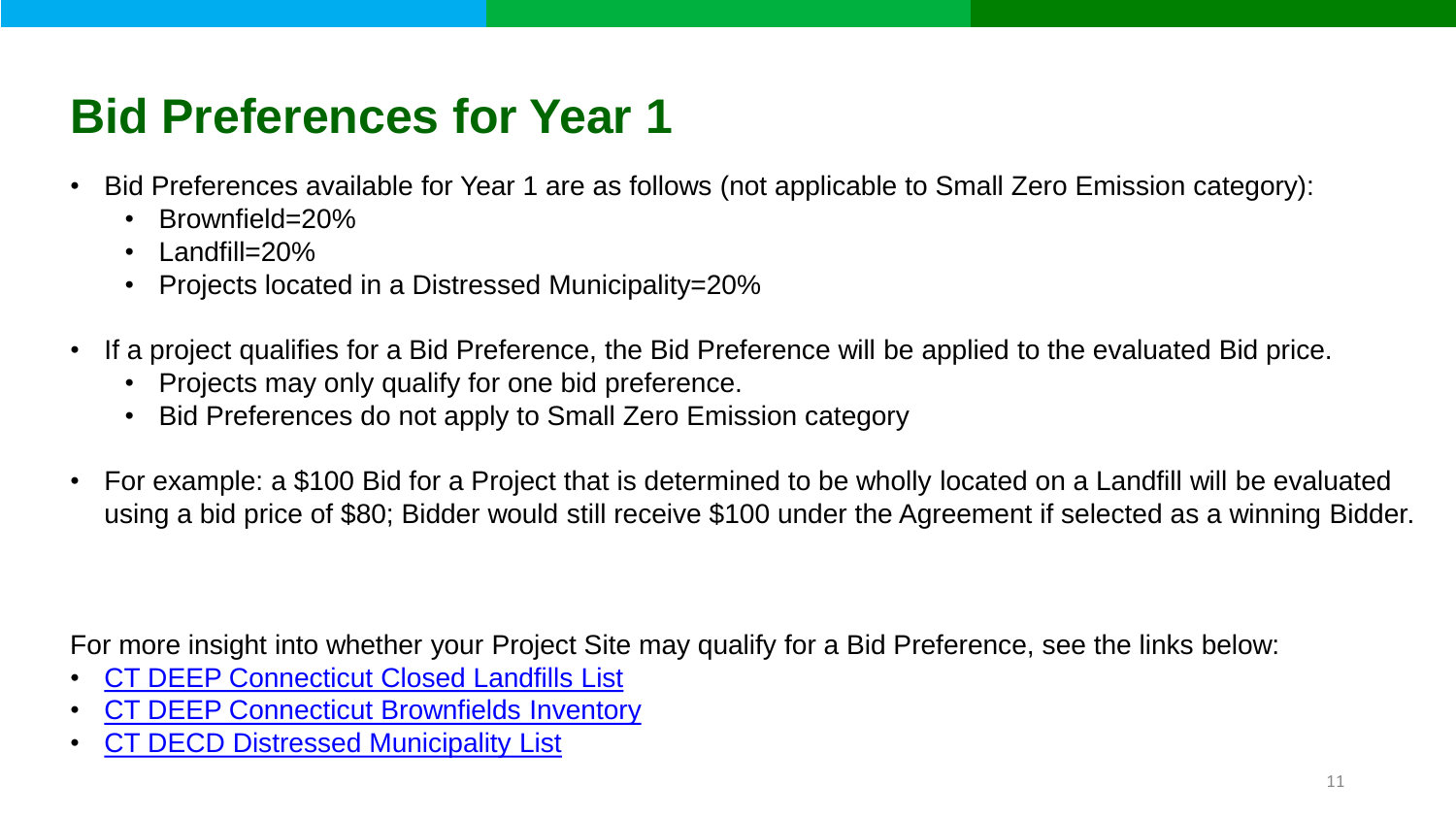## **BID SUBMISSION TO TARIFF AGREEMENT EXECUTION**

| <b>EVERSOURCE</b>                                                                                                                                                                                                                                       |  |  |
|---------------------------------------------------------------------------------------------------------------------------------------------------------------------------------------------------------------------------------------------------------|--|--|
| Year 1                                                                                                                                                                                                                                                  |  |  |
| Request for Proposals                                                                                                                                                                                                                                   |  |  |
| for                                                                                                                                                                                                                                                     |  |  |
| Non-Residential Renewable Energy Solutions Program                                                                                                                                                                                                      |  |  |
| of                                                                                                                                                                                                                                                      |  |  |
| The Connecticut Light and Power Company                                                                                                                                                                                                                 |  |  |
| dba Eversource Energy ("Eversource")                                                                                                                                                                                                                    |  |  |
| and                                                                                                                                                                                                                                                     |  |  |
| The United Illuminating Company ("UI")                                                                                                                                                                                                                  |  |  |
| <b>Issue Date:</b><br>FEBRUARY 1, 2022                                                                                                                                                                                                                  |  |  |
| EVERSOURCE AND UI RESERVE THE RIGHT TO REJECT ANY OR ALL OFFERS OR<br><b>PROPOSALS</b>                                                                                                                                                                  |  |  |
| THE COMPANIES ALSO RESERVE THE RIGHT TO ANNOUNCE CHANGES TO THIS<br>RFP BASED ON PENDING REGULATORY DECISIONS. IN THE EVENT CHANGES ARE<br>MADE, NOTICE OF SUCH CHANGES WILL BE POSTED AND HIGHLIGHTED ON THE<br><b>COMPANIES' RESPECTIVE WEBSITES.</b> |  |  |

Project # Project Name:

NON-RESIDENTIAL RENEWABLE ENERGY SOLUTIONS PROGRAM TARIFF AGREEMENT

### **COVER SHEET**

entered into as of the following date: I 1 (the "Effective Date"). This Tariff Agreement eneced and as of the following date. [100] (the accessor of the primary state is the primary specifical including the Tariff Payment Beneficiary Form (as applicable) and the Terms and Conditions (collectively, The Parties to this Agreement are the following:

| <b>CUSTOMER</b>                                                                                   |                                 | <b>EDC</b>                                                                                                                       |  |  |
|---------------------------------------------------------------------------------------------------|---------------------------------|----------------------------------------------------------------------------------------------------------------------------------|--|--|
|                                                                                                   | Party Name                      | [The Connecticut Light and Power Company dba<br>Eversource Energy ("Eversource")] or [The United<br>Illuminating Company ("UI")] |  |  |
|                                                                                                   | Address                         | [107 Selden Street] or [180 Marsh Hill Road]<br>[Berlin, CT 06037] [Orange, CT 06477]                                            |  |  |
|                                                                                                   | <b>Business Website</b>         | [www.eversource.com] or [www.uinet.com]                                                                                          |  |  |
| $\Box$ US Federal                                                                                 | Tax ID Numbers                  | $\Box$ US Federal                                                                                                                |  |  |
|                                                                                                   | Jurisdiction of<br>Organization | Connecticut                                                                                                                      |  |  |
| Corporation<br>Limited Partnership<br><b>ILLP</b><br>⊓llc<br>Partnership<br>Individual<br>1 Other | Company Type                    | <b>X</b> Corporation<br>Limited Partnership<br><b>TLLP</b><br>7 llc<br>Partnership<br>Individual<br>Other                        |  |  |

| <b>CONTACT INFORMATION</b>                                                                                                                                                                                                                                                                             |                                            |                                                                                                                                                                                                                                                                                      |  |
|--------------------------------------------------------------------------------------------------------------------------------------------------------------------------------------------------------------------------------------------------------------------------------------------------------|--------------------------------------------|--------------------------------------------------------------------------------------------------------------------------------------------------------------------------------------------------------------------------------------------------------------------------------------|--|
| <b>CUSTOMER</b>                                                                                                                                                                                                                                                                                        |                                            | <b>EDC</b>                                                                                                                                                                                                                                                                           |  |
| <b>ADDRESS</b><br><b>ATTN</b><br>and the control of the control of the control of the control of the control of the control of the control of the control of the control of the control of the control of the control of the control of the control of the cont<br>TEL#: FAX#:<br>EMAIL <b>EXAMPLE</b> | General<br>(day to day/<br>administrative) | ADDRESS AND AND AN ANNUAL AND ALL AND ANNUAL AND ANNUAL AND ANNUAL AND ALL AND ANNUAL AND ANNUAL AND ANNUAL AND ANNUAL AND ANNUAL AND ANNUAL AND ANNUAL AND ANNUAL AND ANNUAL AND ANNUAL AND ANNUAL AND ANNUAL AND ANNUAL AND<br>ATTN PARTIES<br>TEL#: FAX#:<br>EMAIL <b>EXAMPLE</b> |  |
| <b>ADDRESS</b><br>ATTN <b>ATTN</b>                                                                                                                                                                                                                                                                     | <b>Legal Notices</b>                       | <b>ADDRESS</b><br>ATTN <b>ATTN</b>                                                                                                                                                                                                                                                   |  |
| ADDRESS AND ARREST AND A STRUCK AND A STRUCK AND A STRUCK AND A STRUCK AND A STRUCK AND A STRUCK AND A STRUCK<br><b>ATTN</b><br>FAX#:<br>TEL#: TEL#:<br>EMAIL                                                                                                                                          | Performance<br>Assurance                   | ADDRESS AND AND ANNUAL AND ARREST AND A STRUCK AND A STRUCK AND A STRUCK AND A STRUCK AND A STRUCK AND A STRUCK AND A STRUCK AND A STRUCK AND A STRUCK AND A STRUCK AND A STRUCK AND A STRUCK AND A STRUCK AND A STRUCK AND A<br><b>ATTN</b><br>FAX#:<br>TEL#:<br><b>EMAIL</b>       |  |

1 of 31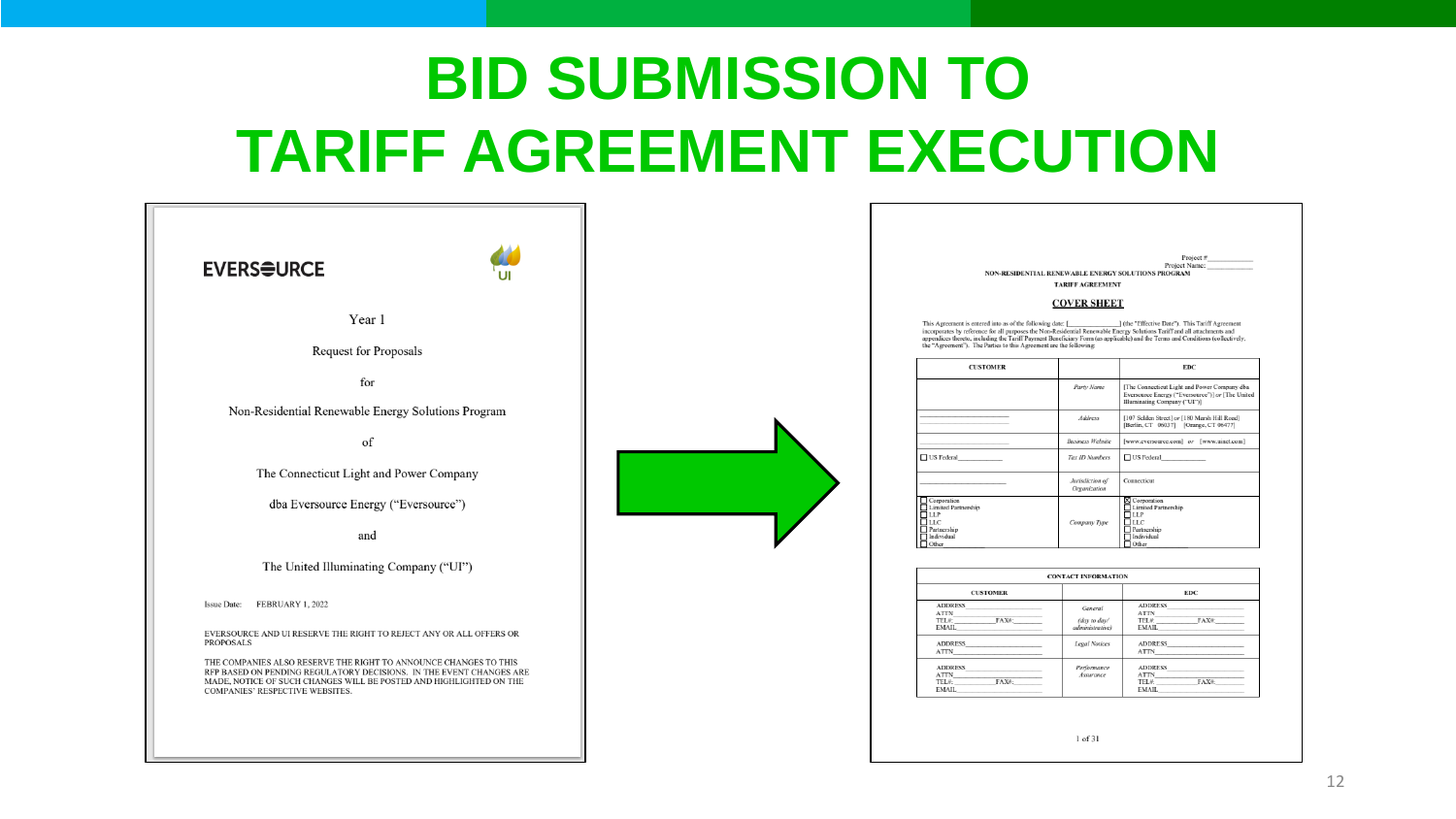## **STEP 1** How to Submit a Bid in the Year 1 RFP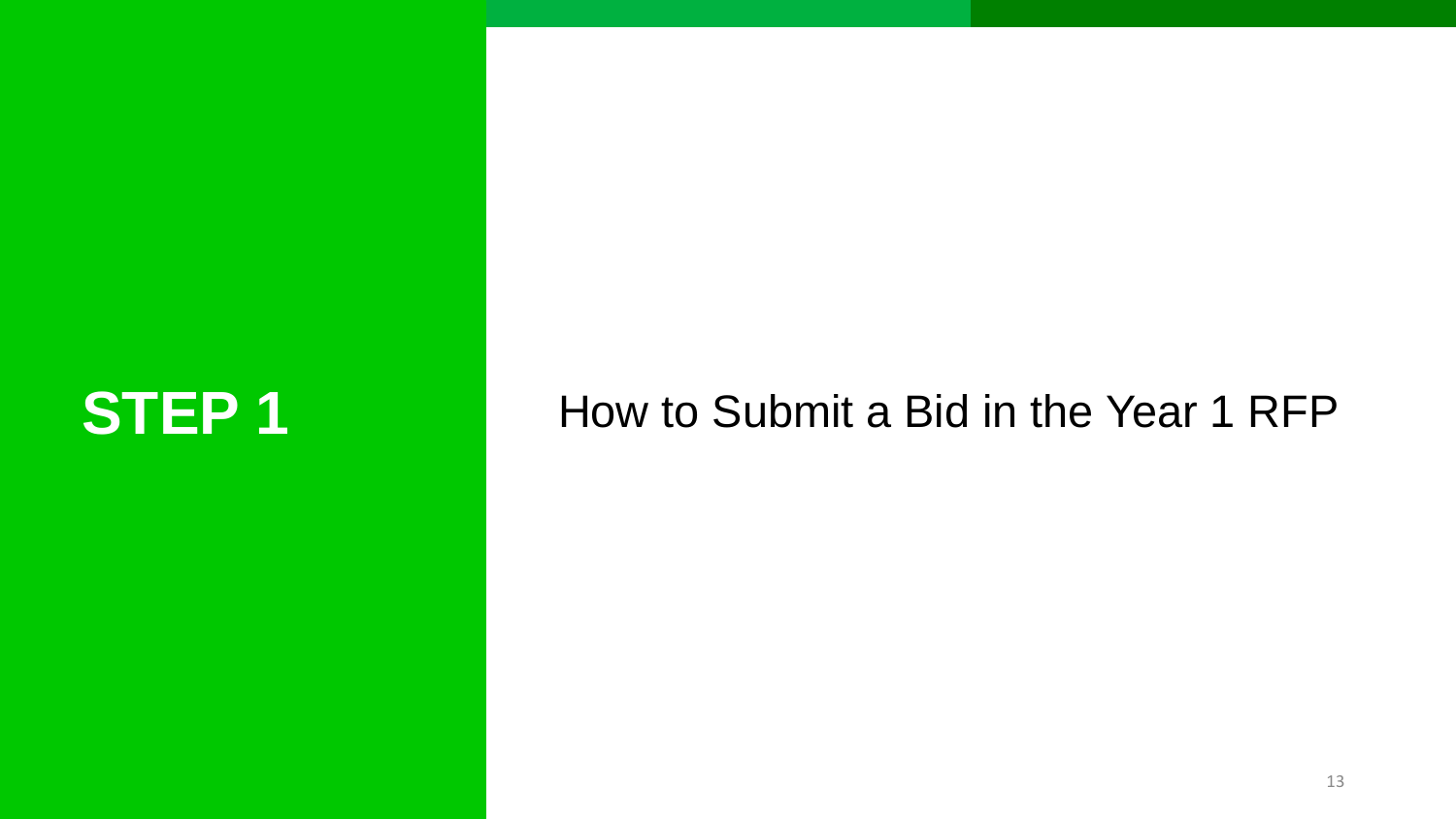### **Bid Process**

- All documents must be submitted to the respective EDC
- The EDC's Bid Portals will be open from Feb 1, 2022, until March 14, 2022, at 1 PM (EPT), any submissions sent before or after that time will not be considered valid Bid Submissions
- Email either EDC's Program Email for any questions or concerns
	- [CTCommRenewables@Eversource.com](mailto:CTCommRenewables@Eversource.com) Eversource
	- [NRES@uinet.com](mailto:NRES@uinet.com) United Illuminating
- You can find the Bid Documents on either EDC's Program webpage
	- Note: Bid documents are EDC-specific, an Eversource document will not be considered acceptable for a UI Bid Submission and vice versa
- Complete and Submit the Bid Form online (only Online Submissions are acceptable)
	- For Eversource: [Bid Portal](https://www.eversource.com/security/account/Login?ReturnUrl=/clp/recbid)
	- For UI: <https://www3.uinet.com/DistributedGeneration/>
		- As a note, the UI Bid Portal is also the Interconnection Application, all Tariff-related and Interconnection questions must be answered to submit your Bid
- Bid portal screenshots are available via [these presentation slides.](https://www.eversource.com/content/docs/default-source/save-money-energy/nres-bid-portal-walkthrough.pdf?sfvrsn=68668162_2)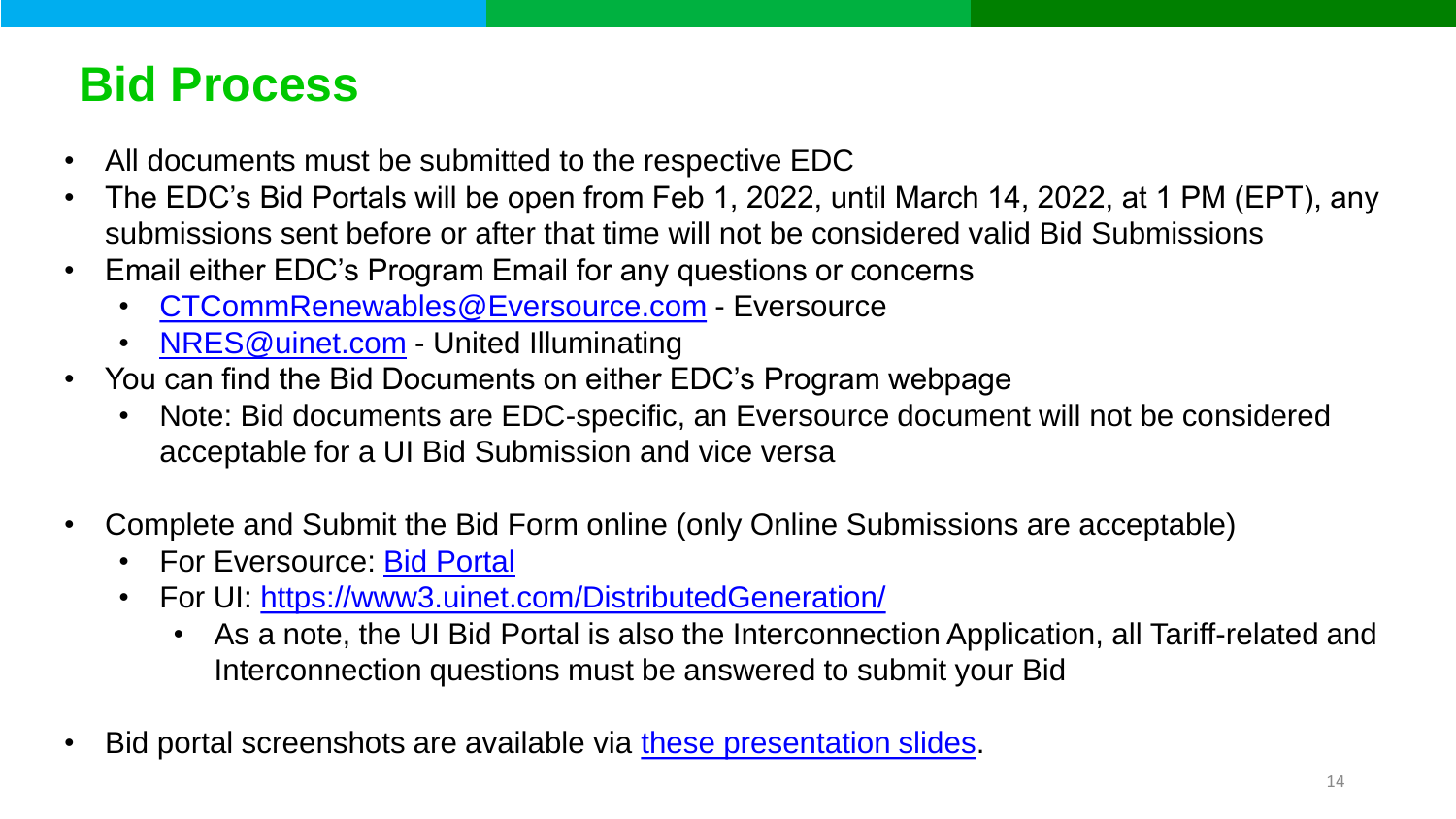### **Eversource Online Bid Form**

- Form is filled out online using your Eversource.com username and password
	- New users will need to create an account using the "Sign Up Now" button
- Contains information needed for:
	- Submission verification
	- Completion of NRES Tariff Agreement
- Additional form(s) (i.e., Certifications, Affidavits, and/or Disclosures as applicable) will be required to be submitted as part of the bid process
- Double check and triple check to avoid errors which may invalidate the Bid Form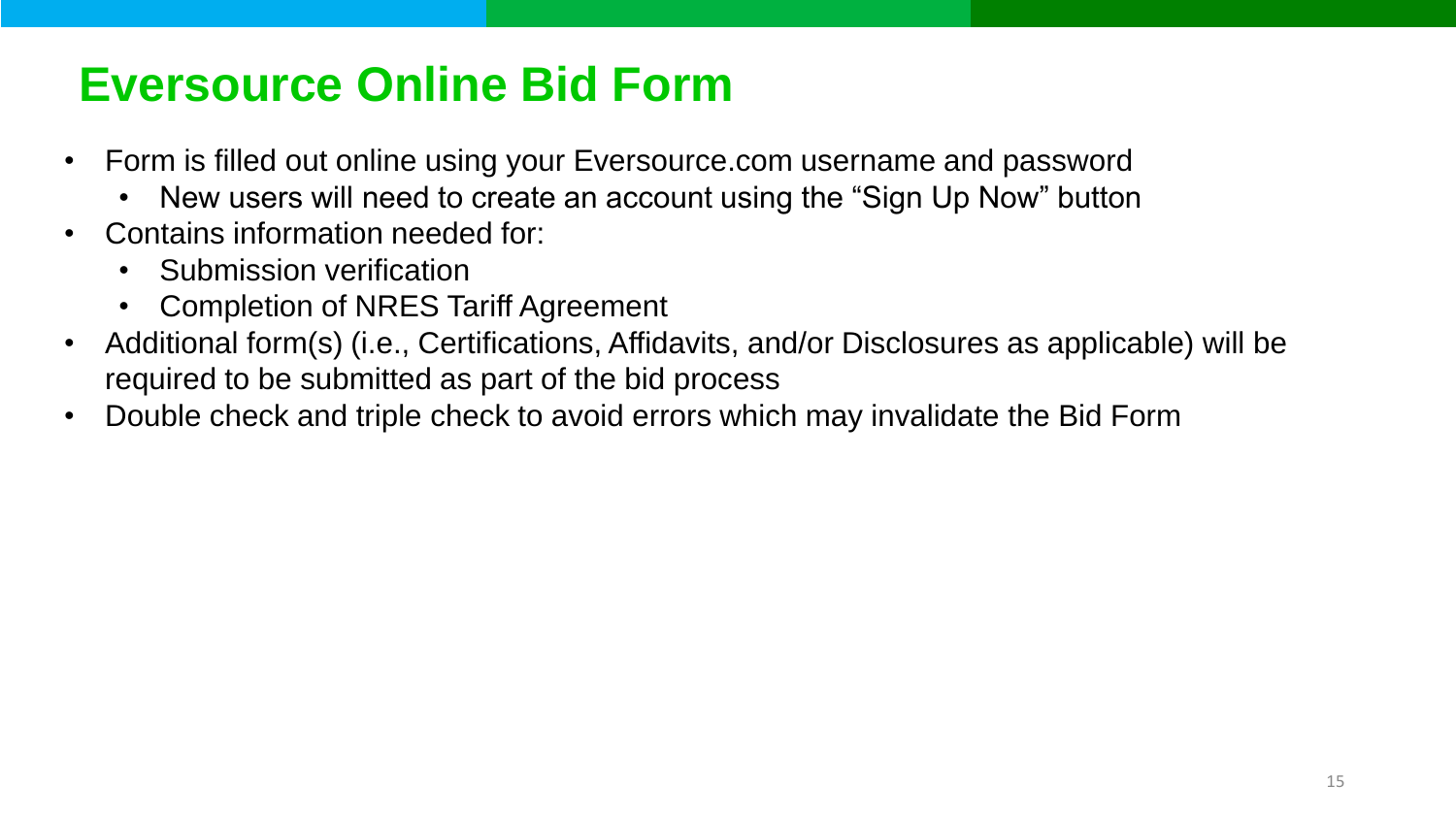## **UI Online Bid Form/Interconnection Portal**

- Form is filled out online
	- Completing this form and submitting Interconnection Fees will get your Project into the Interconnection queue
	- Completing this form and submitting the Non-Refundable Bid Fee on or before March 14, 2022, at 1 PM will put your Project into the potential selection queue for a NRES Tariff Agreement.
- New users will need to create an account using the "Create a username and password" button
	- All Required Bid documents are available on the RFP for NRES Webpage along with all Program Documents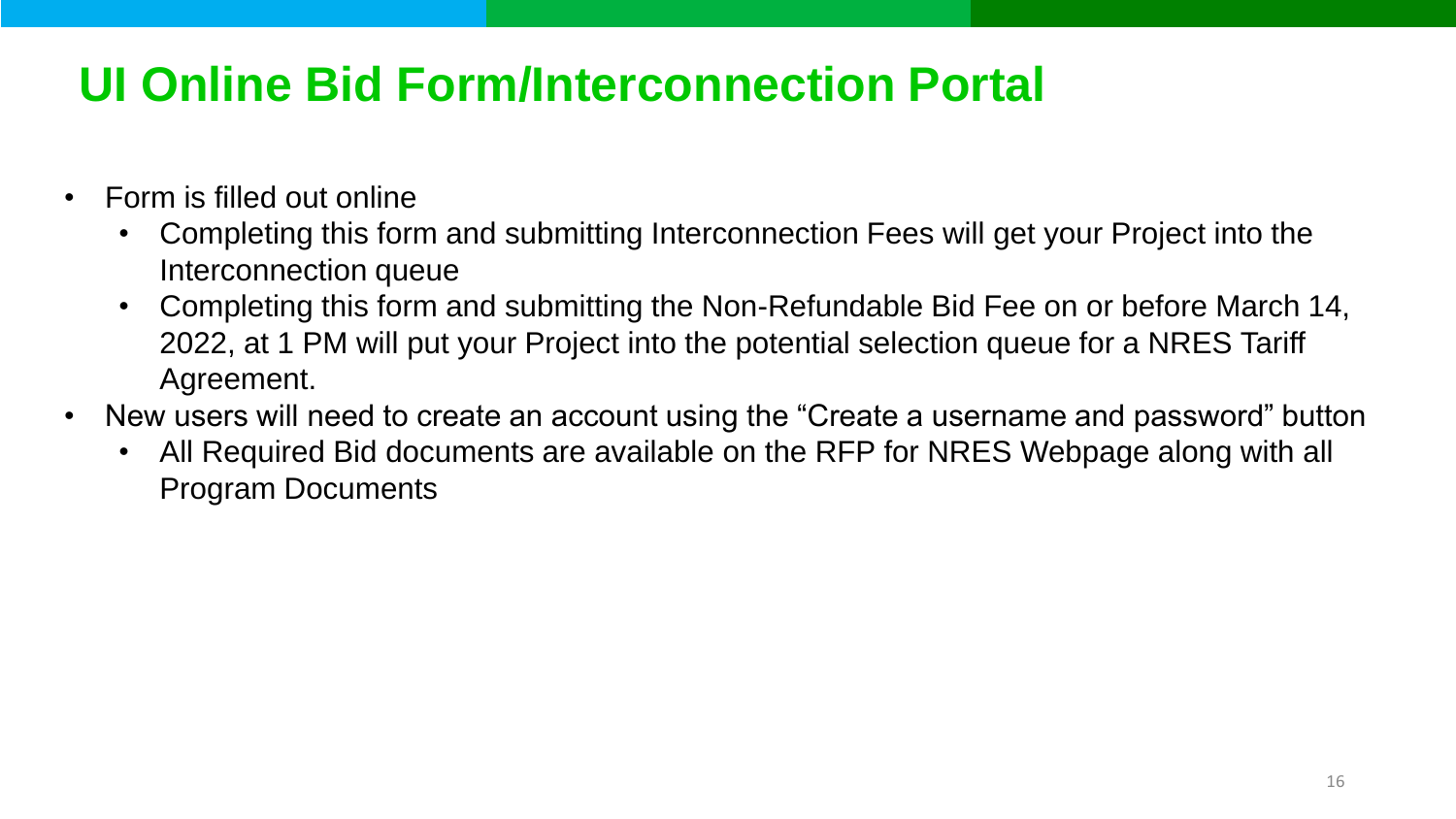## **Bid Attachments: Bid Certification Form**

- Mandatory for all Bids. Submit as a single PDF file to the relevant EDC's Bid Portal. Include the Site Control document(s) as additional pages of this file submission.
	- Eversource: Uploaded during Step 7/7 of the online Bid process
	- UI: Uploaded in the 'Upload Supporting Documents' Section of the Bid Portal
- 5+ Page Bid Certification Form
	- **Page 1:** Instructions
	- **Page 2:** Bidder's signature Bidder is the individual or entity submitting the Bid
	- **Page 3: Tariff Agreement Customer's signature** 
		- Customer, or Customer of Record is defined as: "any person, partnership, corporation, or any other entity, whether public or private, who obtains delivery service at a Customer Delivery Point and who is or will be the Customer of Record of the EDC for the Project Site. The Customer may or may not be the owner of the Project, and the Customer or Customer of Record may or may not be the Owner of the Project Site. However, the Project will always remain linked to the Customer, and the Customer will receive all compensation from the EDC under the applicable Tariff."
		- **Note:** If the Customer is an entity, the EDC's will allow an authorized representative of that entity (i.e., an employee/owner of the company, etc.) to sign on behalf of the entity. Otherwise, if the Customer is an individual, the individual must sign this form.
	- **Page 4:** Affidavit of Owner of the Project Site (Notarized Affidavit)
	- **Page 5:** Tariff Payment Beneficiary signature For the Buy All Compensation Structure, the Tariff Payment Beneficiary must be a Third Party. For the Netting Compensation Structure, the Tariff Payment Beneficiary can be the Customer of Record or another Third party. Tariff Payment Beneficiary is defined as:
		- "an individual or entity designated by a System Owner to receive tariff-related payments…"  $17\over {\ }17$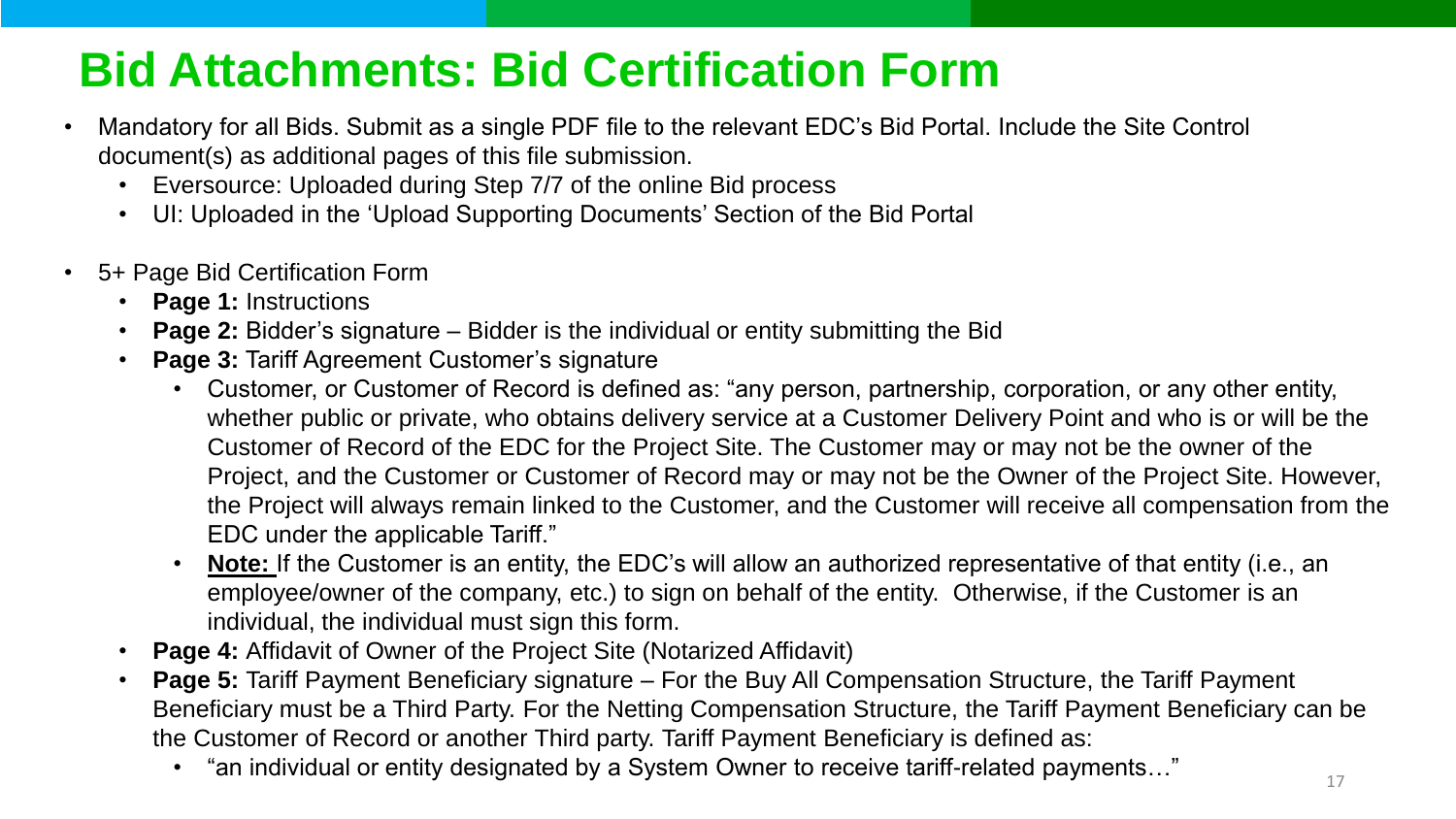## **Bid Attachments: Documents Proving Site Control**

- Site Control must be evidenced by documentation attached to the Bid Certification Form
- Mandatory for All Bids
	- Eversource: Uploaded during Step 7/7 of the online Bid process
	- UI: Uploaded in the 'Upload Supporting Documents' Section of the Bid Portal
- This document requirement can be met by providing copies of any of the following:
	- Deeds
		- Including but not limited to: Warranty Deed, Quit Claim Deed, Executor's Deed, Trustee's Deed, or any other valid proof of ownership
	- Written leases
	- Options to lease
	- Memorandums of lease
	- Memorandums of option to lease
	- Contracts to purchase
- **SAM Projects**
	- For Projects where a State, Agricultural, or Municipal (SAM) account is acting as a Customer Host, the SAM Customer Host account must demonstrate ownership of the Project site
		- The above outlined documents can also be used to prove ownership of the Project site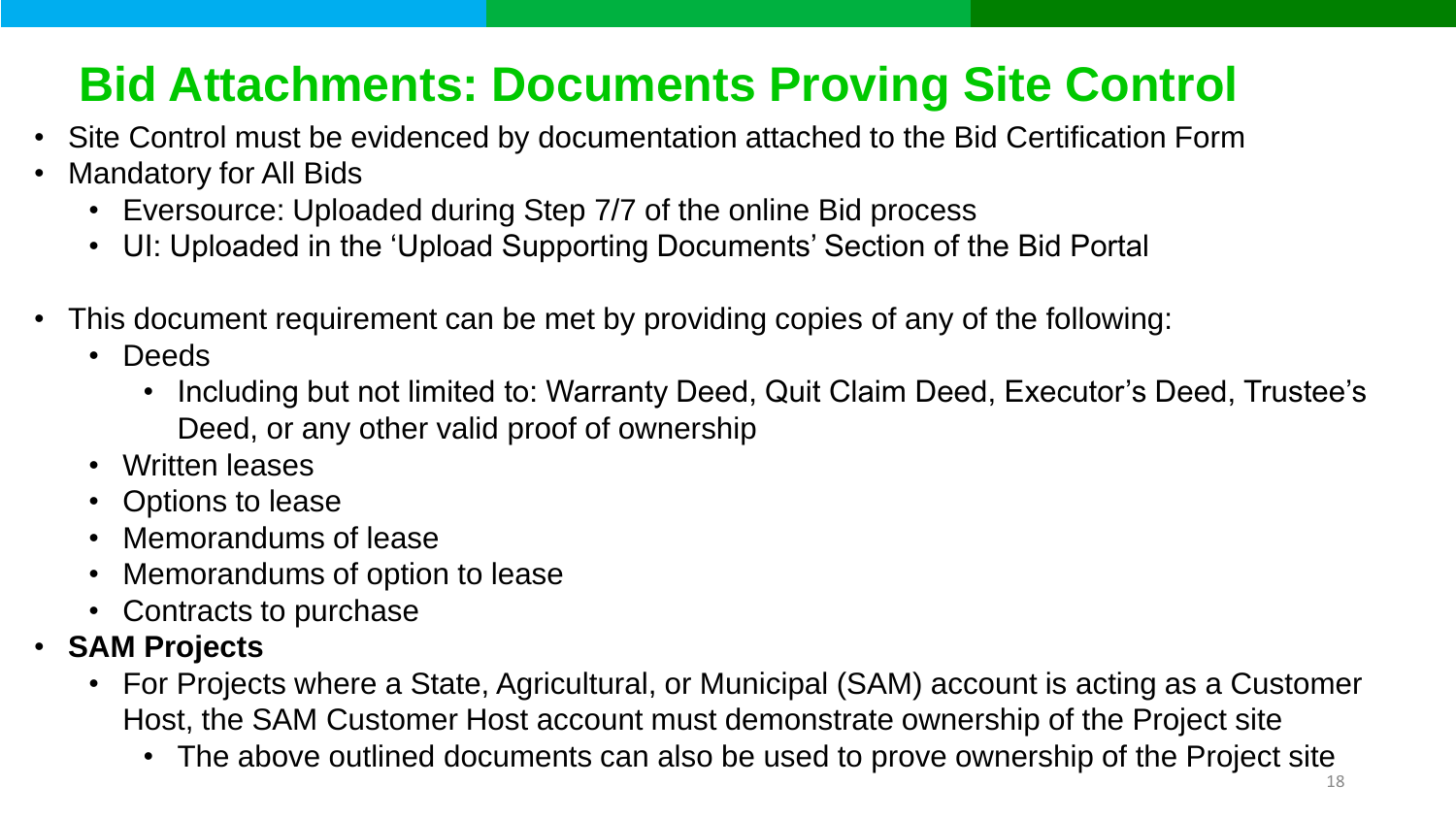## **Bid Attachments: Historical Load Data**

- Mandatory for All Bids unless otherwise indicated. Include as a page in the Single PDF provided for the Bid Certification Form.
	- Eversource: Uploaded during Step 5/7 of the online Bid process
	- UI: Uploaded in the 'Upload Supporting Documents' Section of the Bid Portal
- Can be in the form of the electric bills of the Project Site
- 12 consecutive months of load data must be provided to determine whether the proposed Project is appropriately sized to Project Site load. Can be from up to five years prior to the date of Bid Submission at the Project Site, subject to verification by the EDCs.
	- When 12 consecutive months of load data is not available, a CT Licensed PE Certification can be accepted in this attachment's place

### • **SAM Projects**

• For SAM customers, the load data for up to five Beneficial Accounts must be provided to support the Bid.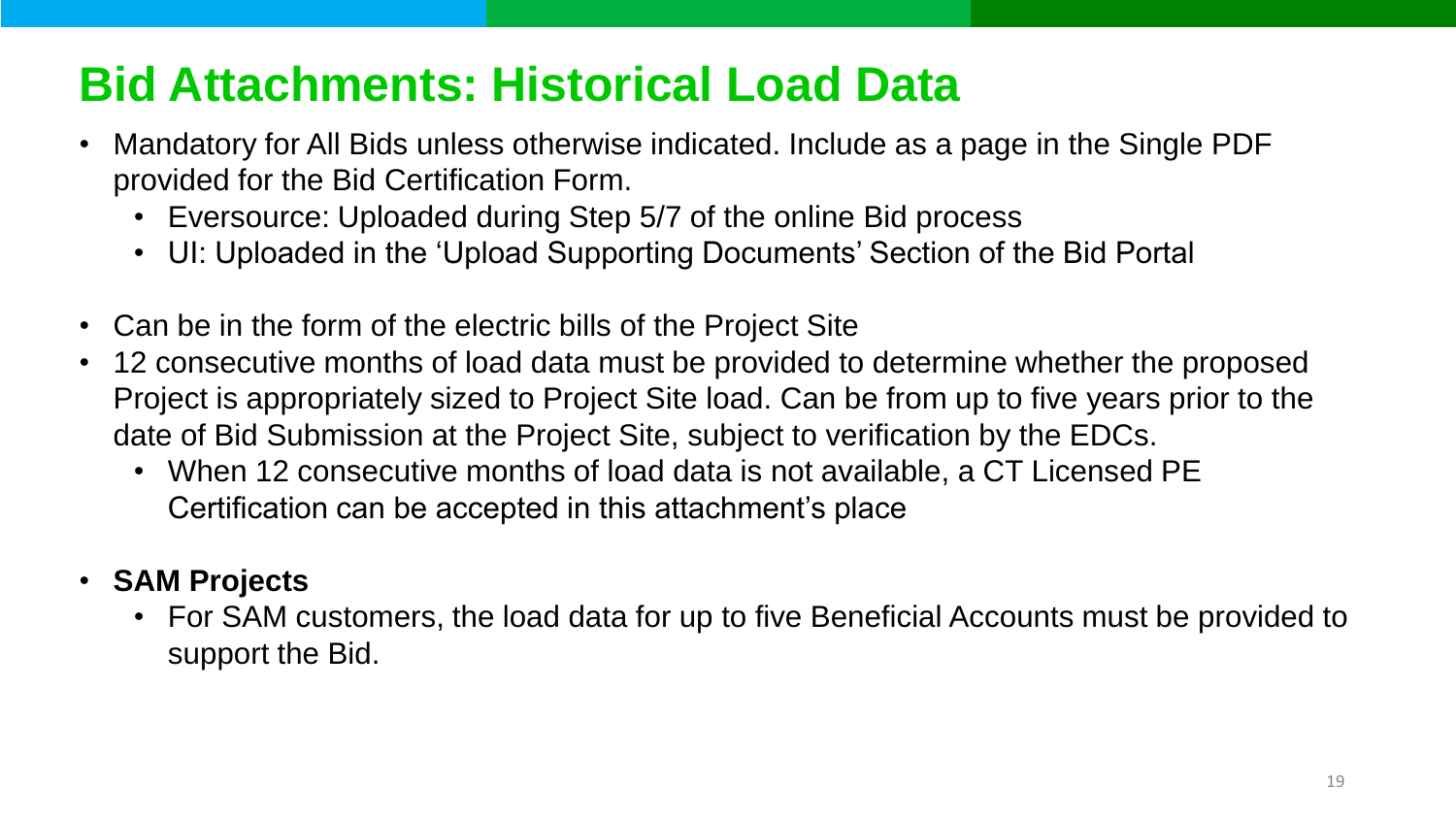### **Historical Load Data Continued**

- Both EDCs have "Green Button" functionality on their websites which allows the download of up to 36 months of historical data for Eversource customers and 13 months of historical for UI customers
	- Extract via Excel

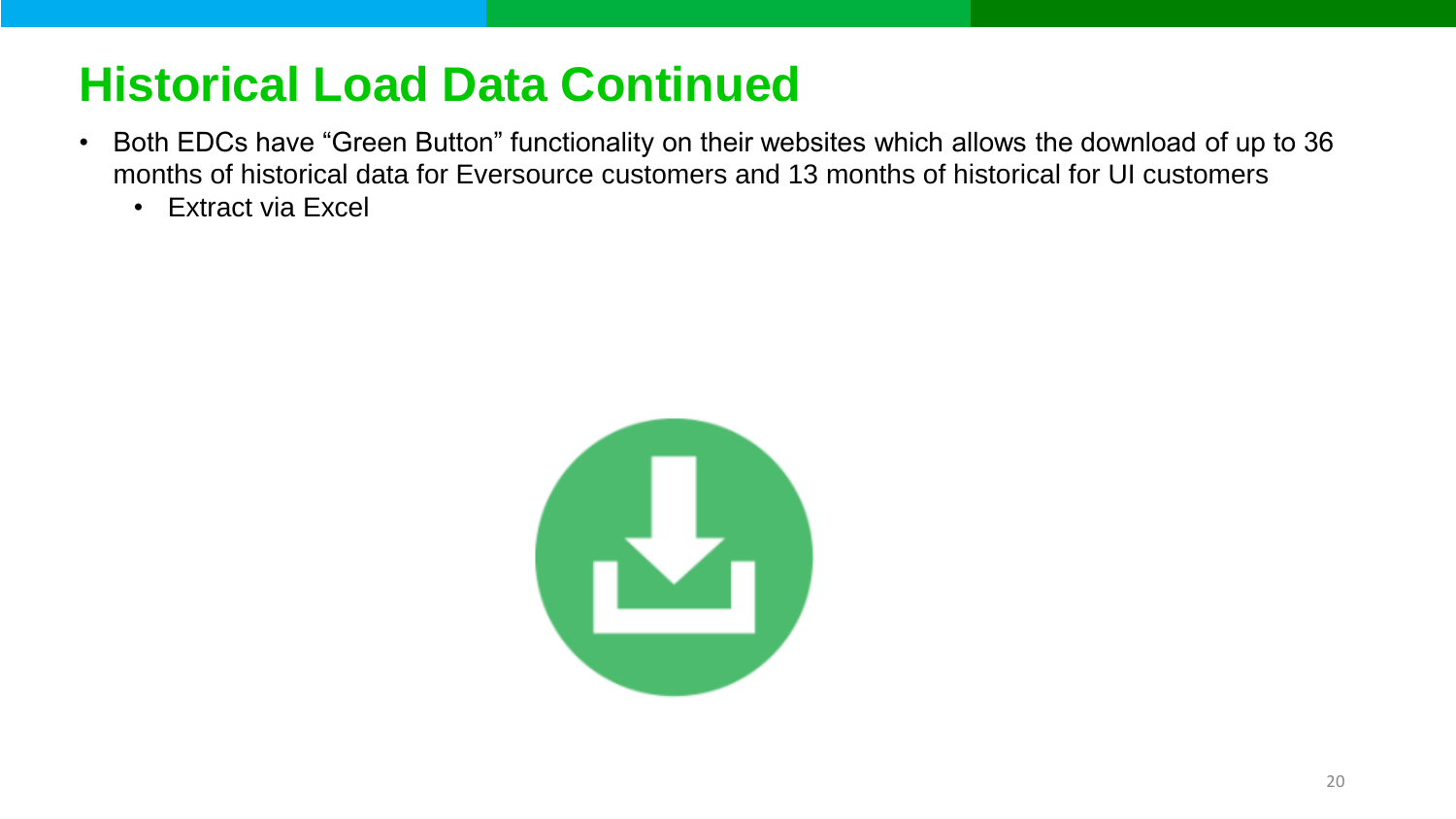### **Bid Attachments: Most Recent Customer Bill**

- Mandatory for All Bids unless the Bid is for a 'New Construction' Project.
	- Eversource: Uploaded during Step 7/7 of the online Bid process
	- UI: Uploaded in the 'Upload Supporting Documents' Section of the Bid Portal

### • **SAM Projects**

• For SAM customers, the most recent customer bill of the SAM Customer Host Account must be provided to support the Bid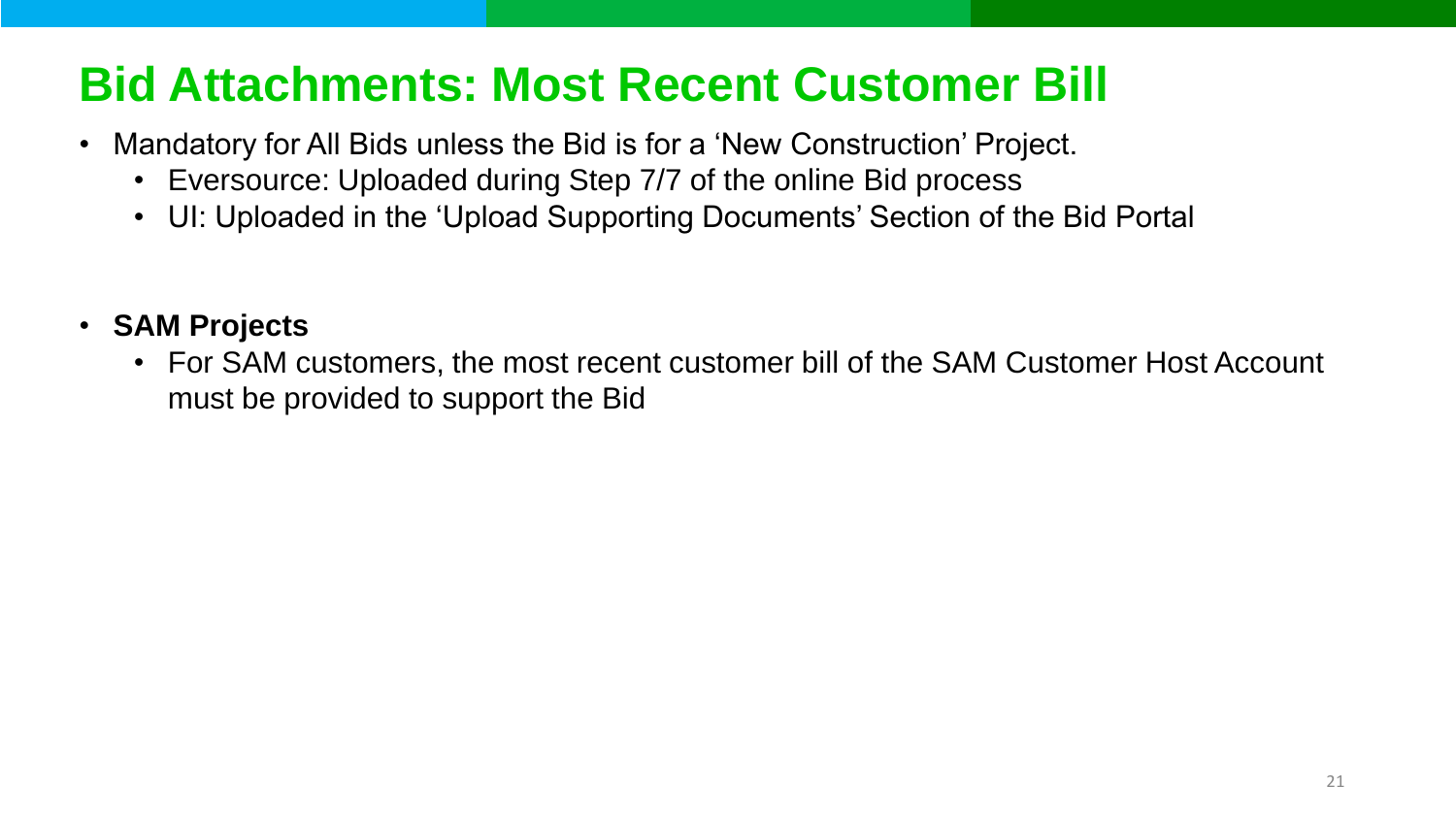## **Bid Attachments: CT Licensed PE Certification**

- Applicable to some Bids, Submission Scenarios outlined below
	- Eversource: Uploaded during Step 5/7 of the online Bid process
	- UI: Uploaded in the 'Upload Supporting Documents' Section of the Bid Portal
- Used to determine estimated load on the Project Site
- Required in place of Historical Load for Estimated Load on the Project Site in the following situations:
	- The Project Site is considered 'New Construction,' meaning there is currently no electric service at the Project Site AND the Project is not a SAM Project
	- The Project Site does not have a full 12 months of consecutive load data
	- The Project Site is intending on implementing Beneficial Electrification Measures in the five years following the In-Service date of the Project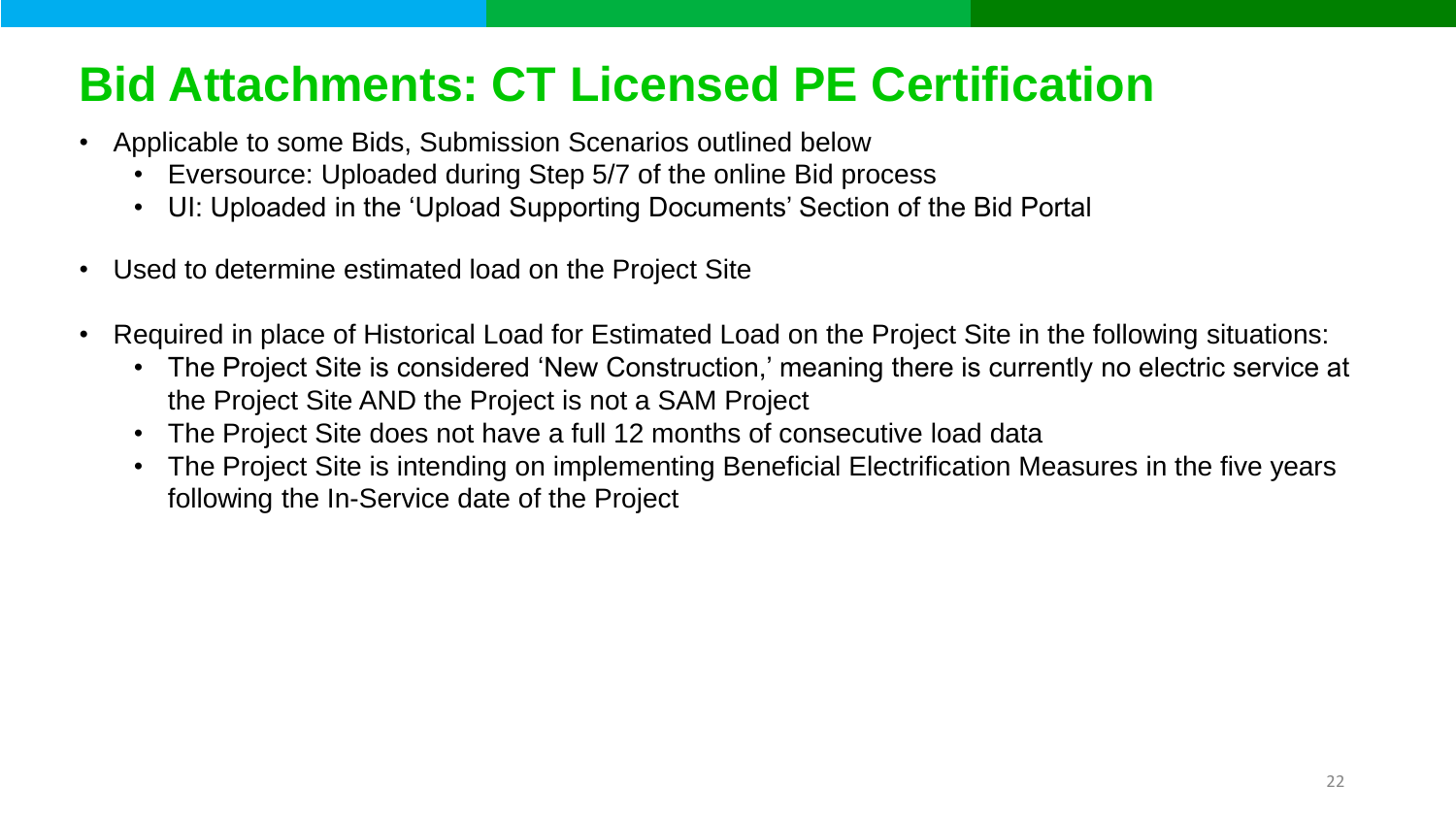## **Bid Attachments: Certificate of Carbon Neutrality**

- Mandatory for All Bids for Projects emitting Carbon such as Fuel Cell or Anaerobic Digestion **Projects** 
	- Eversource: Uploaded during Step 7/7 of the online Bid process
	- UI: Uploaded in the 'Upload Supporting Documents' Section of the Bid Portal
- The Carbon Neutrality Certification for the relevant EDC must be provided
	- Eversource Bids must use the Eversource form
	- UI Bids must use the UI Form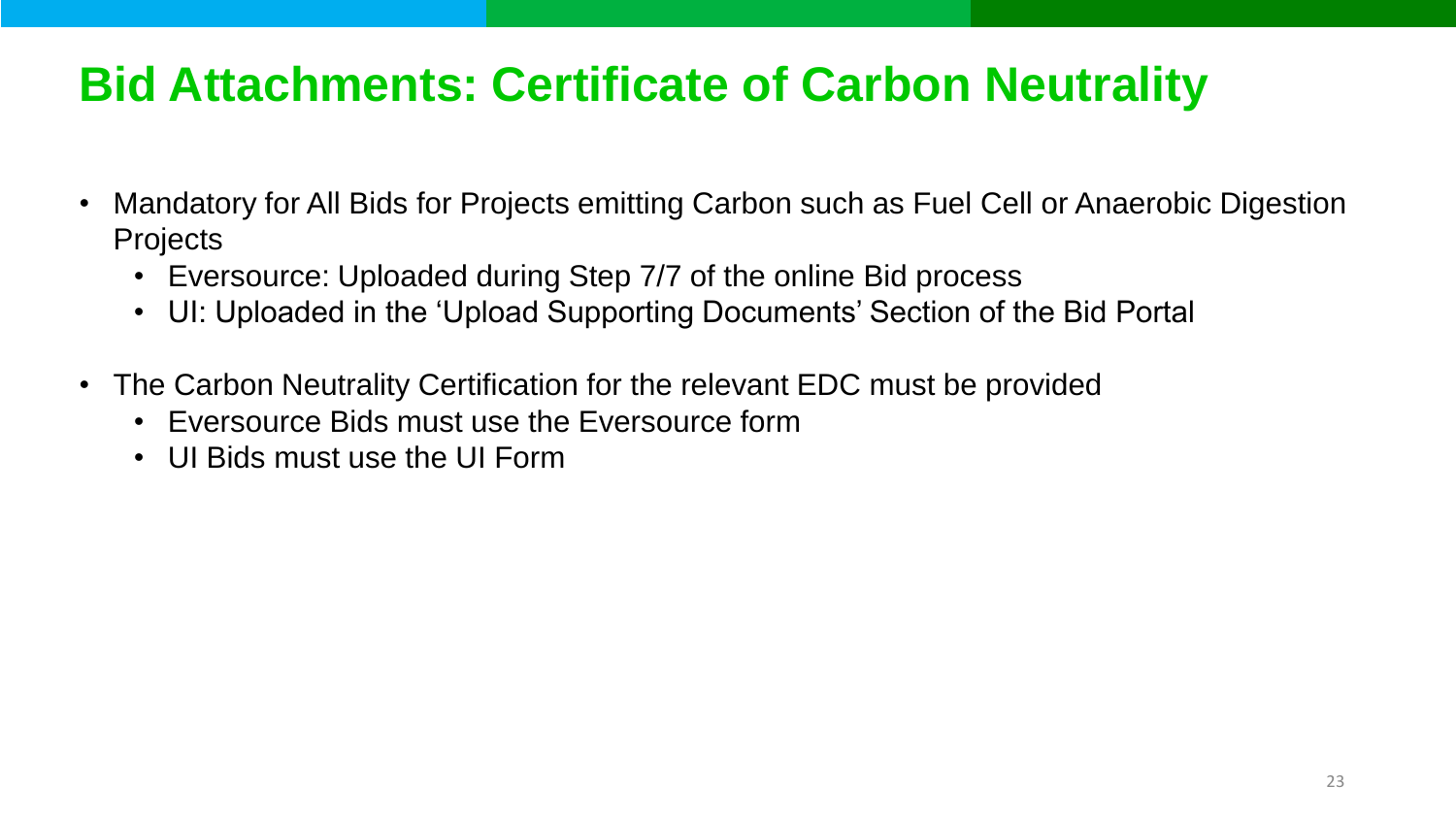### **Bid Attachments: Interconnection Application Receipt**

- Mandatory for All New Construction Projects, Bidders must apply for Interconnection and pay the Interconnection Application Fee prior to submitting a Bid for that Project in this Program
	- Eversource: Upload an Interconnection Application Receipt during Step 5/7 of the online Bid process
	- UI: Not Required to upload an Interconnection Application Receipt in the Bid Portal if Interconnection Fee(s) are sent to UI **two weeks before the Bid deadline**

**For Both EDCs, the Interconnection Application and the applicable fee must be submitted no later than two weeks prior to the Bid deadline. Failure to do so will result in a disqualified Bid.**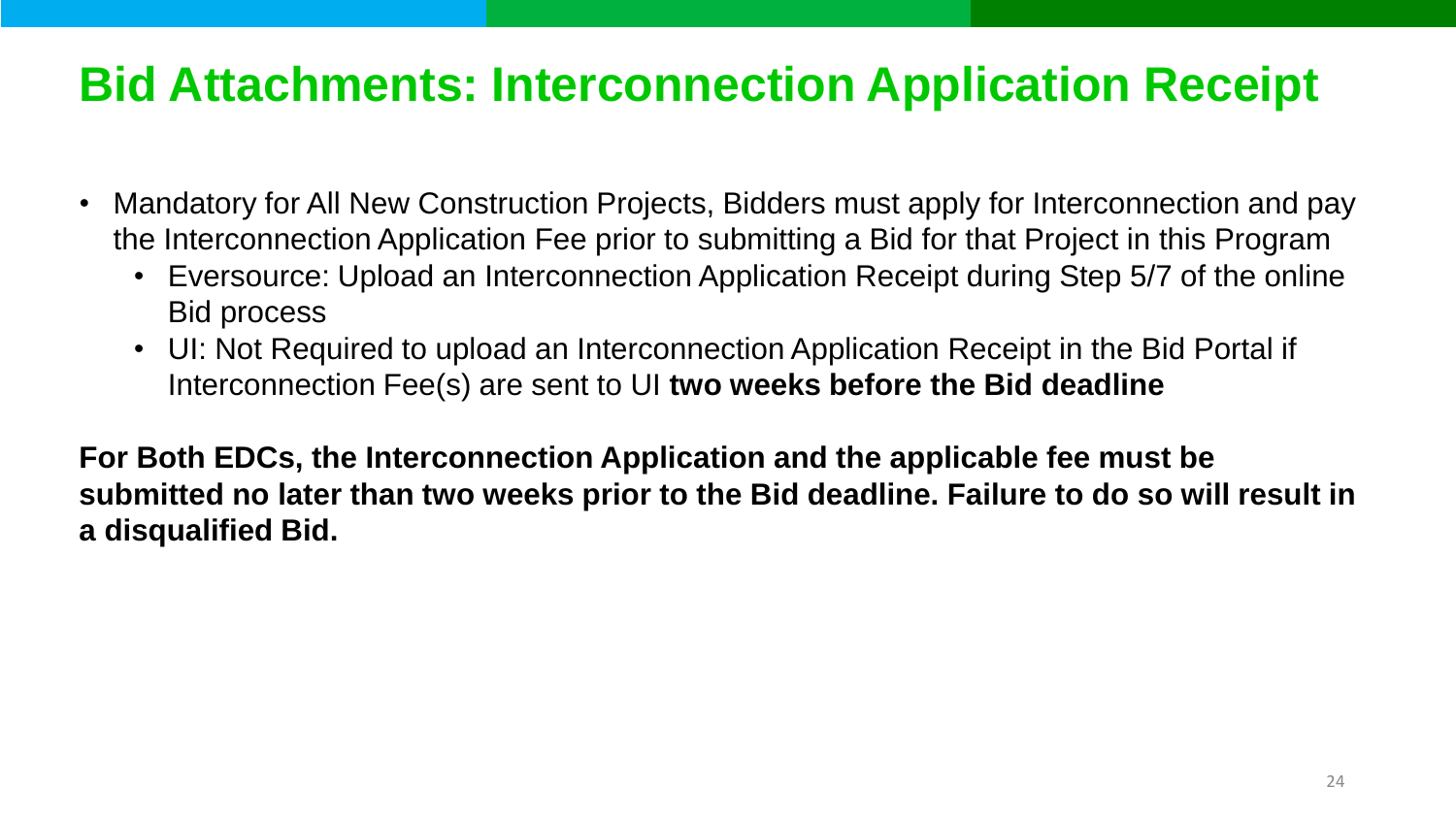### **Bid Attachments: Bid Preference Form**

- Mandatory for Bids that are indicating that they qualify for a Bid Preference available in this RFP
	- Eversource: Upload during Step 5/7 of the online Bid process
	- UI: Upload in the "Upload Supporting Documentation" Section of the Bid Portal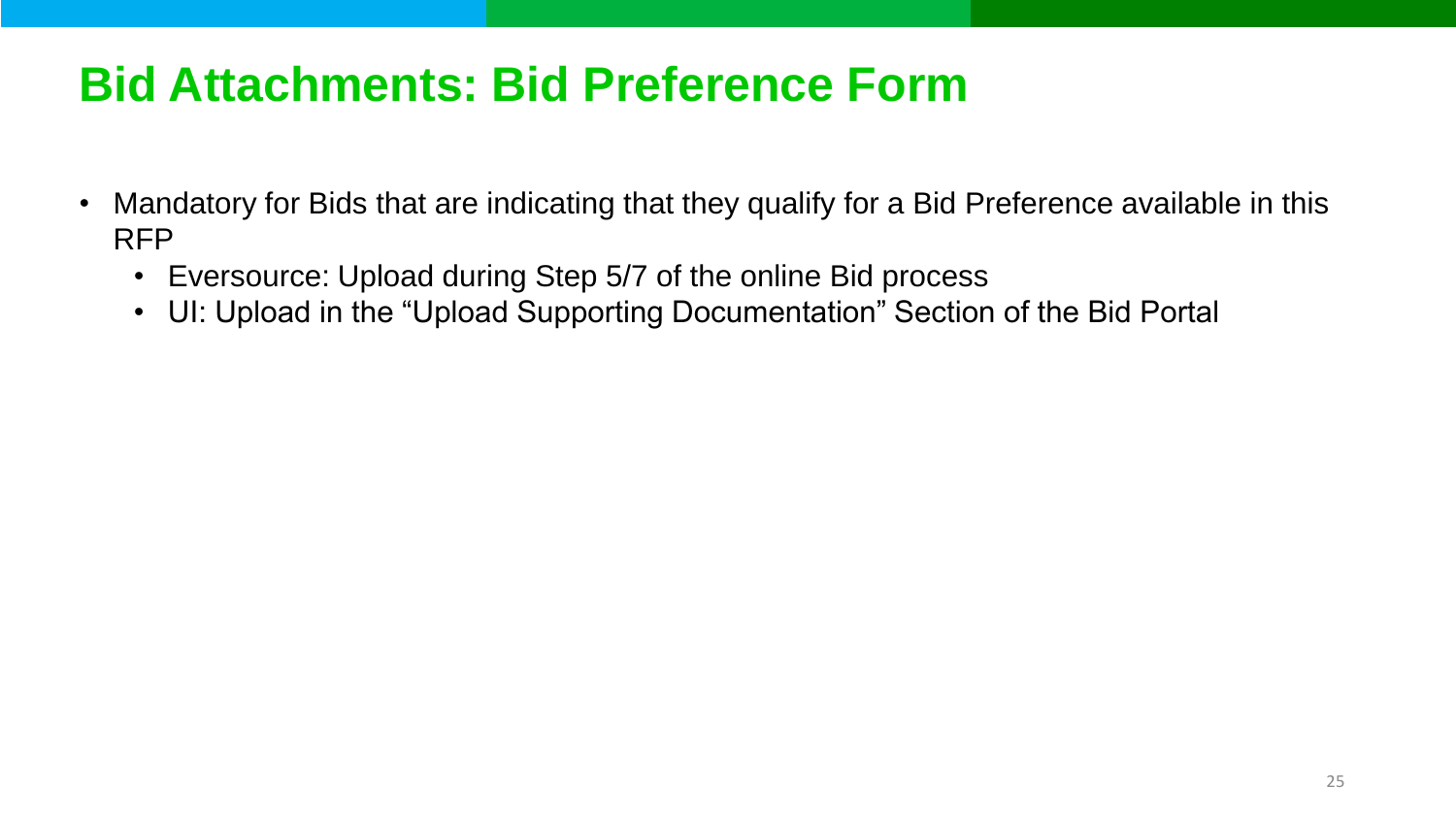## **Bid Attachments: Beneficial Account Credit Allocation Form**

- Mandatory for All Projects that are being submitted as SAM Projects
	- Eversource: Upload during Step 5/7 of the online Bid process
	- UI: Upload in the 'Upload Supporting Documentation' Section
- Each Customer Host that seeks to allocate excess bill credits to Beneficial Accounts must submit a BACAF to the EDC in order to direct the allocation of bill credits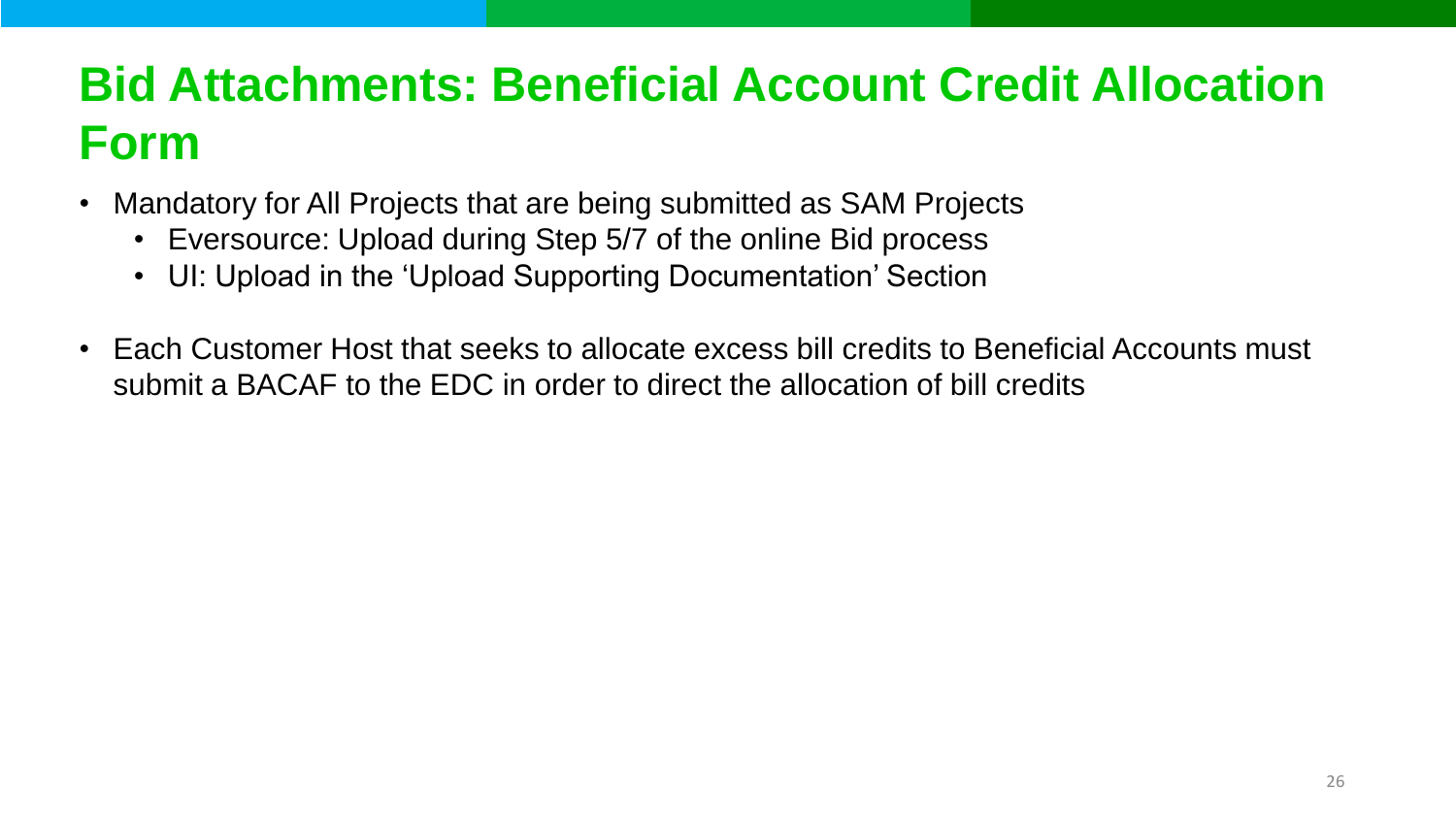### **Checklist of Required Bid Documents**

| <b>Required Bid Documents</b> |                                                                                                         |  |  |  |
|-------------------------------|---------------------------------------------------------------------------------------------------------|--|--|--|
|                               | Bid Certification Form (All 5+ pages, including documentation<br>proving site control)*                 |  |  |  |
| $\Box$                        | <b>Most recent Customer Bill</b>                                                                        |  |  |  |
| $\Box$                        | Certification of Carbon Neutrality (if applicable)                                                      |  |  |  |
|                               | For New Construction Projects, a copy of the Interconnection<br><b>Application Confirmation Receipt</b> |  |  |  |
|                               | CT PE Certification certifying historical load estimates and/or<br>planned beneficial electrification   |  |  |  |
|                               | Bid Preference Form (if applicable)                                                                     |  |  |  |
|                               | Beneficial Account Credit Allocation Form (if applicable)                                               |  |  |  |
|                               | <b>Payment Setup Documents</b><br>(outlined on later slide)                                             |  |  |  |

\*Documentation proving site control such as deeds, written leases, options to lease, memorandums of lease, memorandums of option to lease, and contracts to purchase. SAM Customer Host accounts are also required to demonstrate site control through these documents.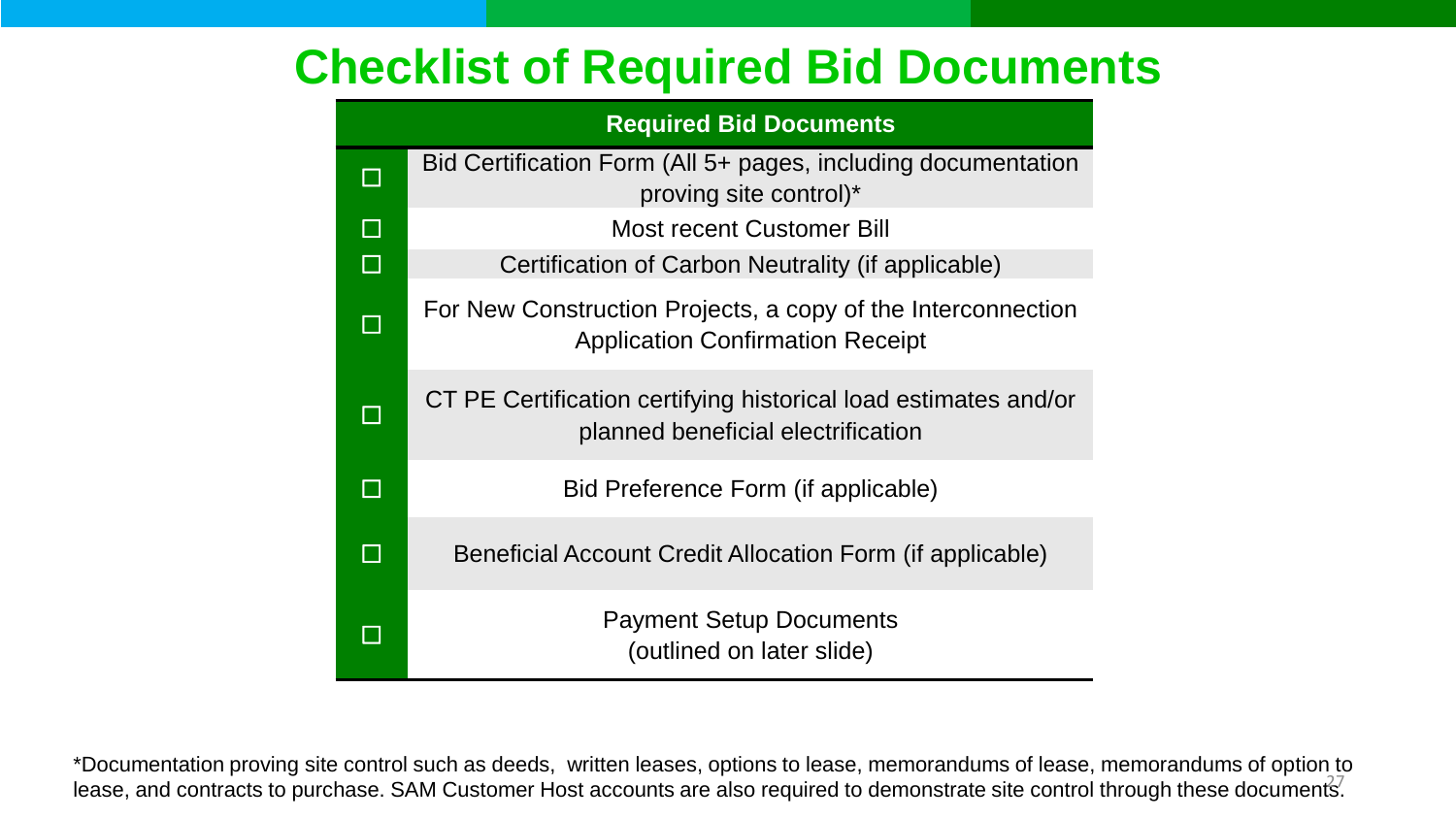## **Non-Refundable Bid Fee**

- The NRES Program requires ALL bidders regardless of size category to submit a Non-Refundable Bid Fee of \$300 for the Bid to be considered complete.
	- Payment of this Bid Fee will be due to the EDCs **before March 14, 2022 at 1 PM EPT**
		- **Note: If you plan to participate in the Small Zero Emission Two-Week Window, the Bid fee is due by 1:00PM EPT on February 14, 2022**
	- Bid will be considered submitted and complete when both the Bid Form is successfully submitted to the respective EDC *AND* the EDC has received the Bid fee
		- Example: If the Bid Form is submitted on March 1, 2022, but the Bid Fee is not received by the EDCs until March 3, 2022, the Bid will be considered submitted on March 3, 2022.
- Instructions to submit this Bid Fee vary by company:
	- Eversource Bid Fee must be submitted via ACH or Wire Payment only. Reach out to [CTCOMMRenewables@eversource.com](mailto:CTCOMMRenewables@eversource.com) for banking instructions
	- UI Bid Fee must be submitted via the Bid Portal in the Payment Tab.
		- Payment is sent via an electronic debit that is made by UI's Payment portal to the Checking Account used by the Payer
		- See the **[Bid Portal Instructions](https://www.uinet.com/wps/wcm/connect/www.uinet.com-7188/11423e30-003f-4454-a768-b499beb0e350/UI+Bid+Portal+Instructions.pdf?MOD=AJPERES&CACHEID=ROOTWORKSPACE.Z18_J092I2G0N01BF0A7QAR8BK20A3-11423e30-003f-4454-a768-b499beb0e350-nWNeJRn)** document for more information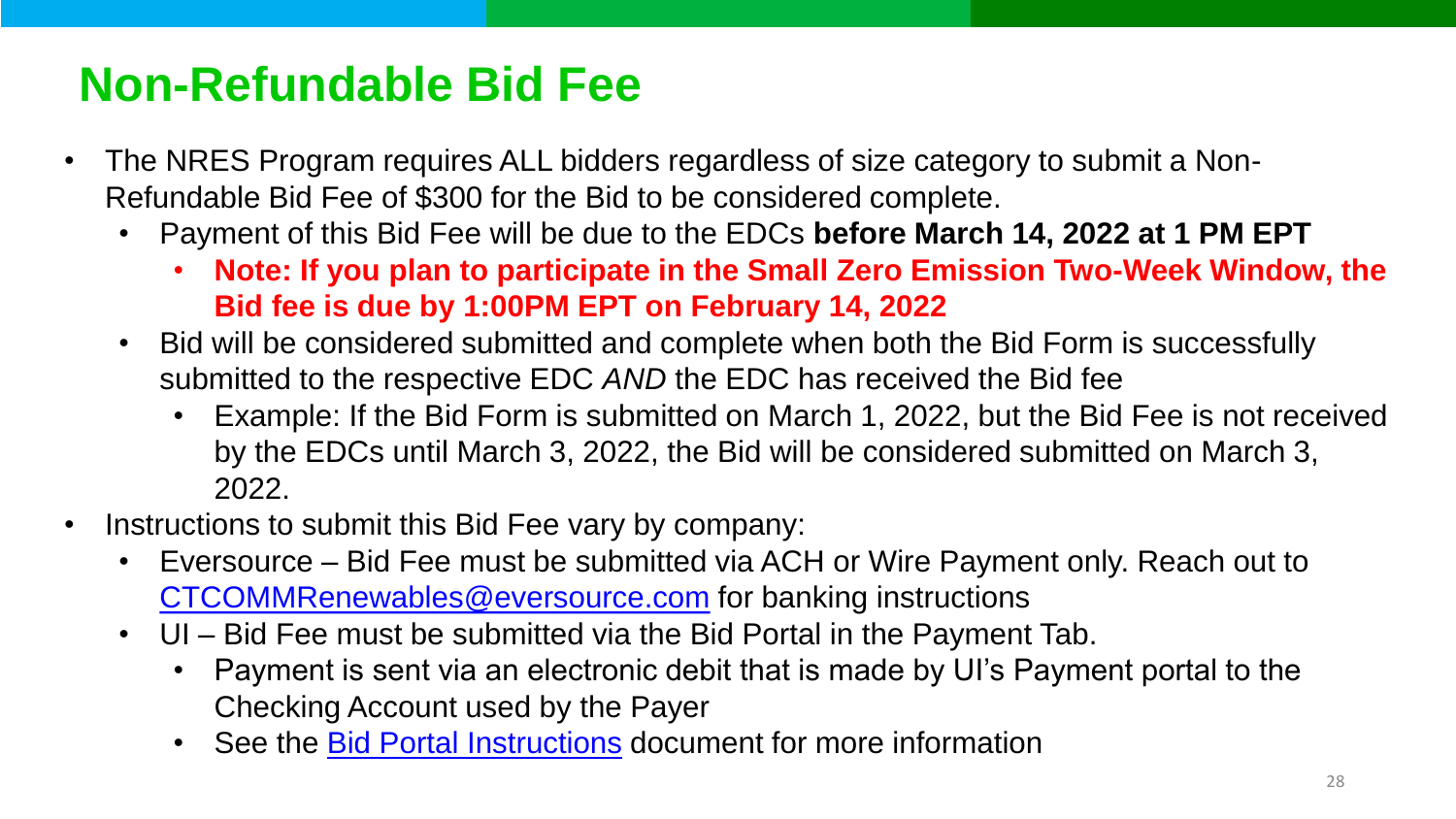## **Payment Attachments (UI Only)**

- Mandatory for All Bids for Projects in order to Submit the Non-Refundable Bid Fee
	- W9 Form (Can be found on the RFP for NRES site or the RES webpage)
- Mandatory for All Projects that would be receiving direct REC Payments via ACH or Wire (Payments by Check are no longer an option)
	- Vendor Setup Form
	- Business Classification Form (If the Payee is not an Individual)
	- ACH OR Wire Authorization Form
		- Only provide one document, depending on your payment preference
	- Banking Information or Voided Check
		- Only provide one document of the three options

**See the [Tariff Payment Beneficiary Instructions](https://www.uinet.com/wps/wcm/connect/www.uinet.com-7188/113fdbbc-abe9-4b78-87de-db2026e2a626/Tariff+Payment+Beneficiary+Instructions.pdf?MOD=AJPERES&CACHEID=ROOTWORKSPACE.Z18_J092I2G0N01BF0A7QAR8BK20A3-113fdbbc-abe9-4b78-87de-db2026e2a626-nWSplxh) for more details, also on the RFP for NRES Webpage. Please direct any questions about Payment forms to [NRES@uinet.com](mailto:NRES@uinet.com)**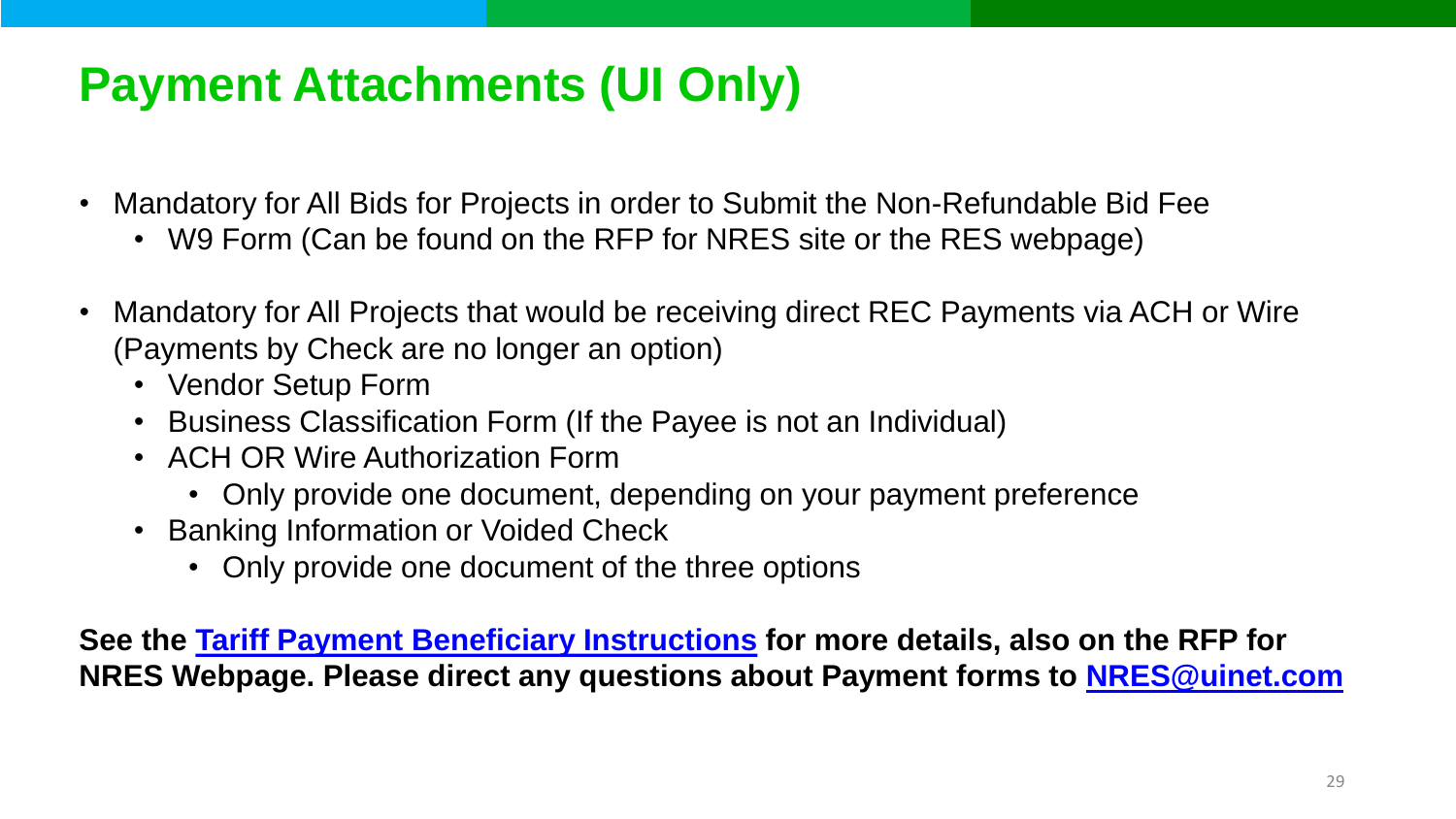## **STEP 2** How to Proceed After Bid Submission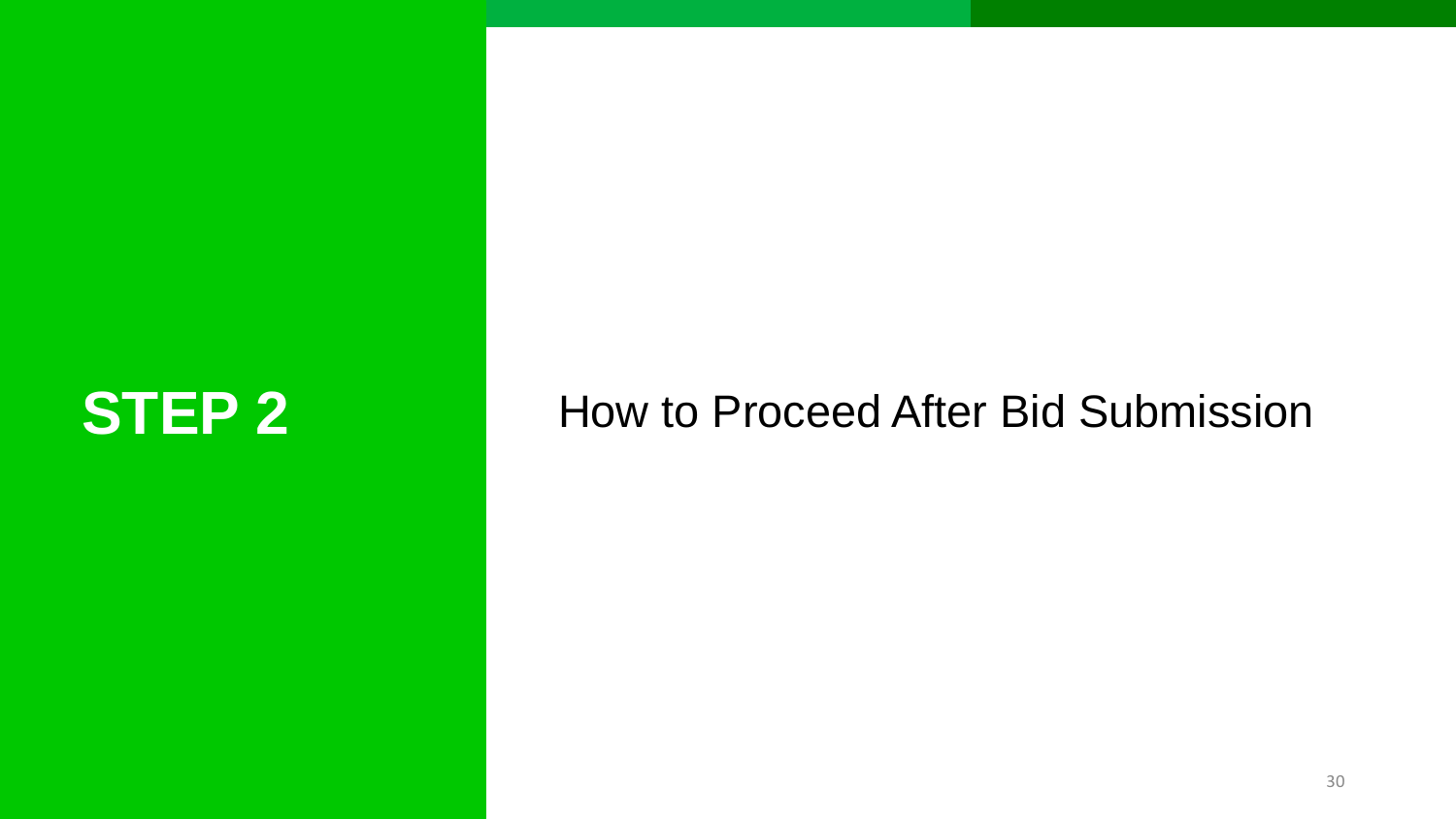## **If your Bid is Selected**

- If your Bid is selected, the EDC must receive Performance Assurance before the date of contract execution
	- This date can be found on your Tariff Agreement, as seen below
- A Partially Executed Tariff Agreement must be received by the applicable EDC by the Effective Date of the agreement



- Per the Year 1 RFP Schedule, Selected Bidders should expect Draft Agreements on or about April 14, 2022
- Partially Executed Agreements will be filed by the EDCs with CT PURA and once given PURA Approval, will be returned Fully Executed.
- Projects have 3 years after the PURA Approval date to go In-service
	- See later slides for more information on getting your Project 'In-Service'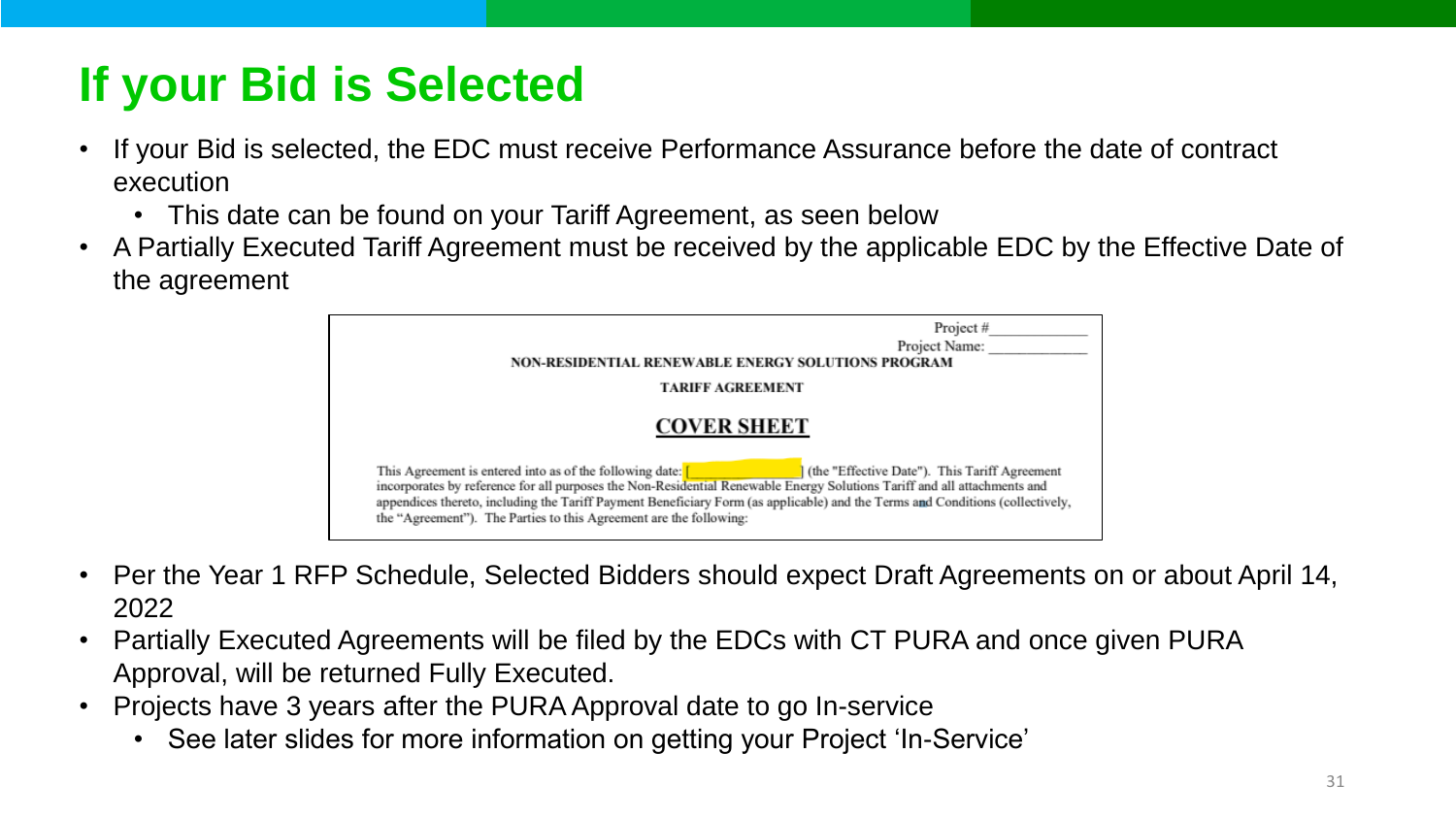### **Performance Assurance Requirements**

- If selected, the Project must send the Performance Assurance amount noted on the Tariff Agreement to the applicable EDC **on or before effective date of the Agreement**
	- **See Page 4 of your Tariff Agreement for the applicable Performance Assurance amount**
	- **Calculation of Performance Assurance follows the below formulas:**
		- Low Emission \$100/kW AC As-Bid Project Size x \$100 = PA Amount
		- Zero Emission Projects Submitting Bids in the Low Emission Category \$25/kW AC = As-Bid Project Size  $x$  \$25 = PA Amount
		- Large Zero Emission  $$25/kW$  AC = As-Bid Project Size x  $$25$  = PA Amount
		- Medium/Small Zero Emission \$17/kW AC = As-Bid Project Size x \$17
- Section 4.10.4 of the Year 1 RFP:
	- "Failure by a Bidder to provide Performance Assurance in a form acceptable to the EDC as required shall result in immediate and automatic termination of the Project's eligibility under the Tariff, and trigger reallocation of MWs when appropriate."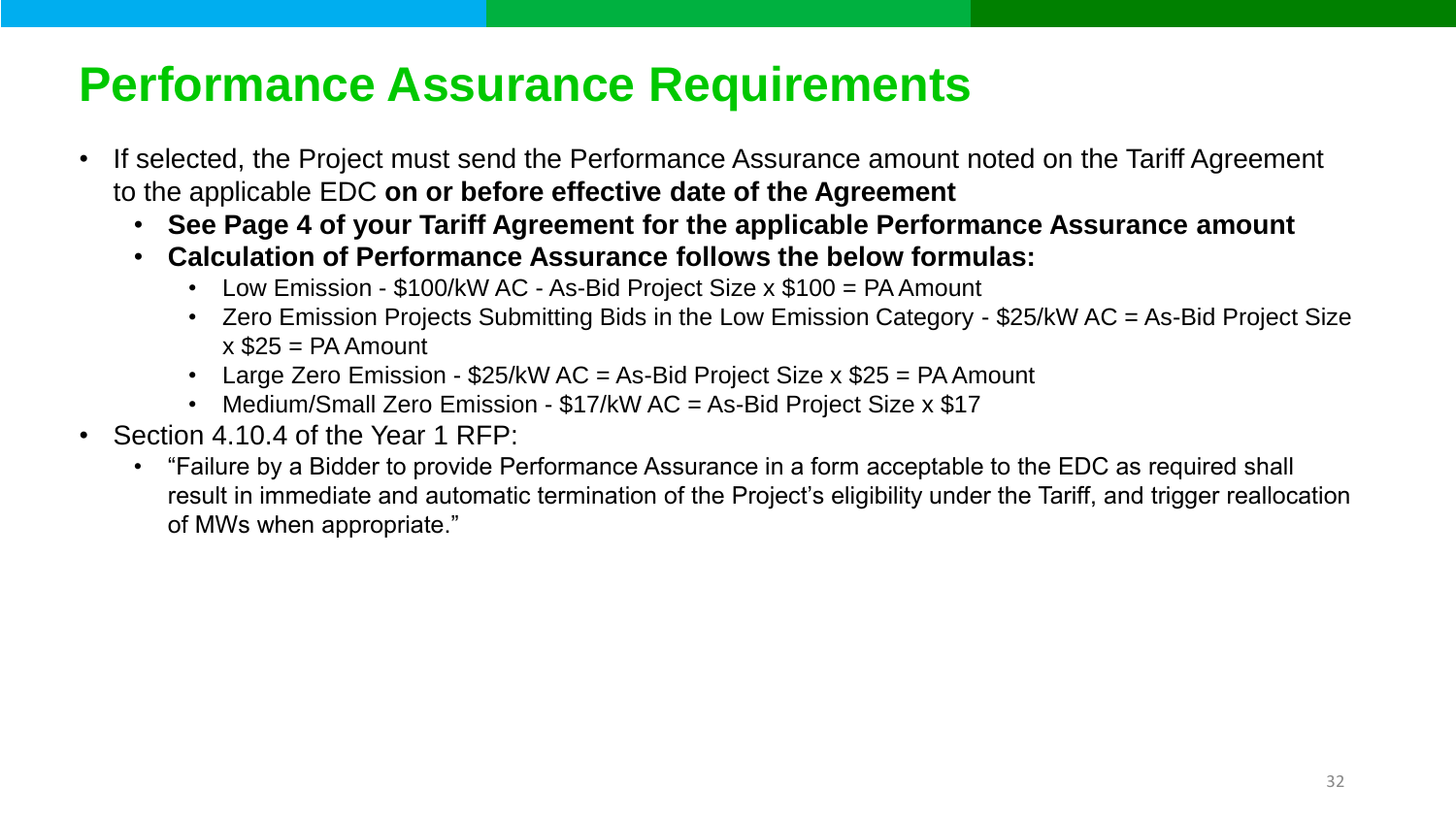## **If your Bid is put on Standby**

- If your Bid is put on Standby, that means that "if a Bidder with a selected Project does not provide Performance Assurance in the timeframe required in the applicable RFP, then the Bid will be rejected and the MWs committed to the Project will be allocated to the next lowest Bid on standby when applicable" (RFP Year 1 Section 4.9.4)
- Per the Year 1 RFP Schedule, Bids put on Standby should expect notice of this status on or about April 14, 2022.
- Depending on the date of Agreement Execution chosen, Bids in Standby will be notified after this date if their Project is Selected due to the situation outlined above, or if it was ultimately not selected.
	- A Bid selected after being put on Standby should follow the prior slide requirements for a Bid Selected in the RFP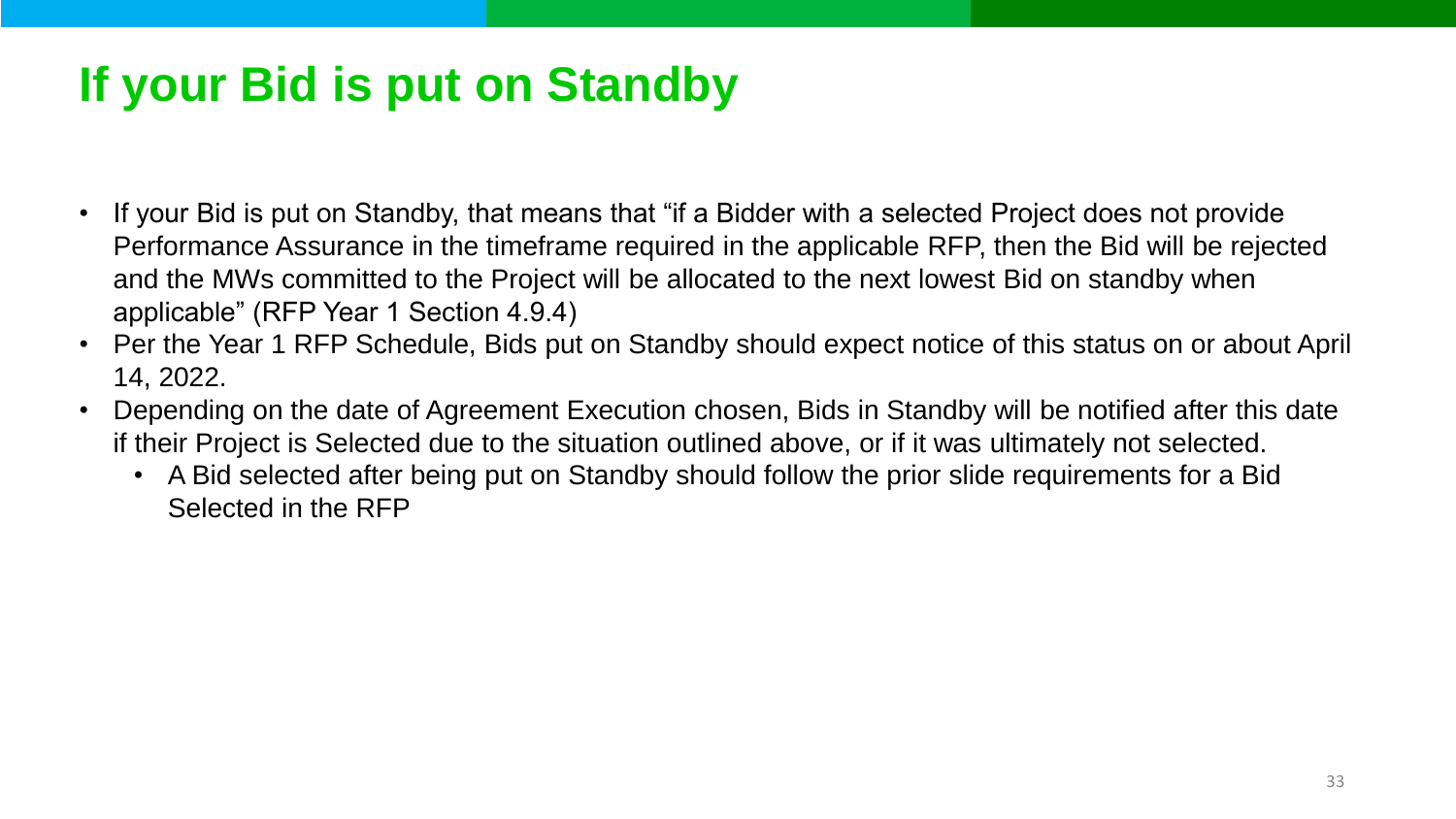Post Execution Obligations: How to get **STEP 3** from Tariff Agreement to In-Service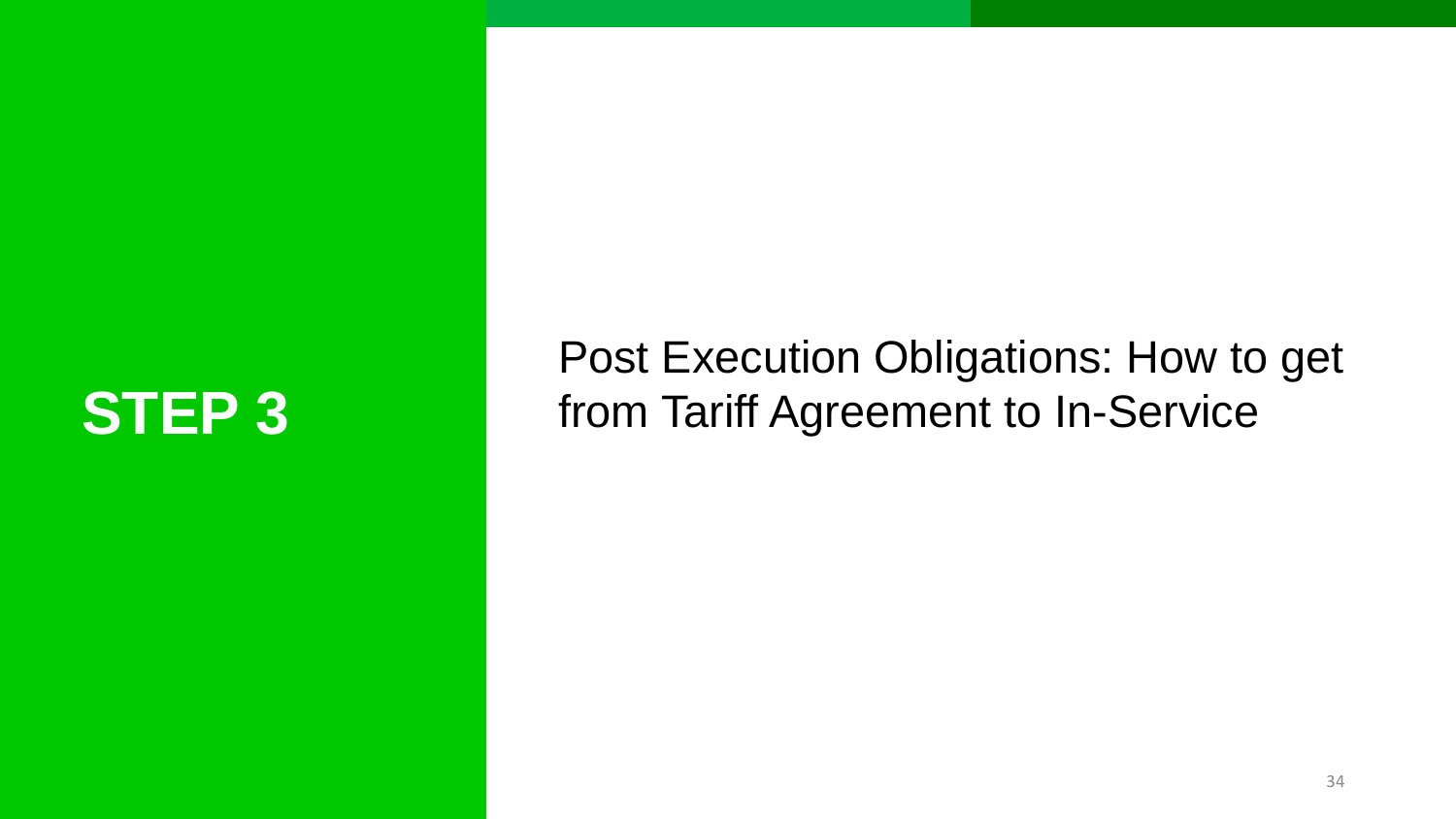## **Getting Your Selected Project In-Service**

### **Eversource**

- Projects selected and executed in the Eversource territory should work with the Interconnection Group at Eversource to get your Project In-Service within three years of PURA Approval
	- Reach out to [ctdg@eversource.com](mailto:ctdg@eversource.com) for more information

**UI**

- Projects selected, executed, and given PURA Approval in the UI territory should continue to work through the Distributed Generation group at UI within three years of PURA Approval
- If your Bid was submitted correctly, your Project should already be in the Interconnection queue.
	- Reach out to Generator. Connection @uinet.com for more information on getting your Project 'In-Service'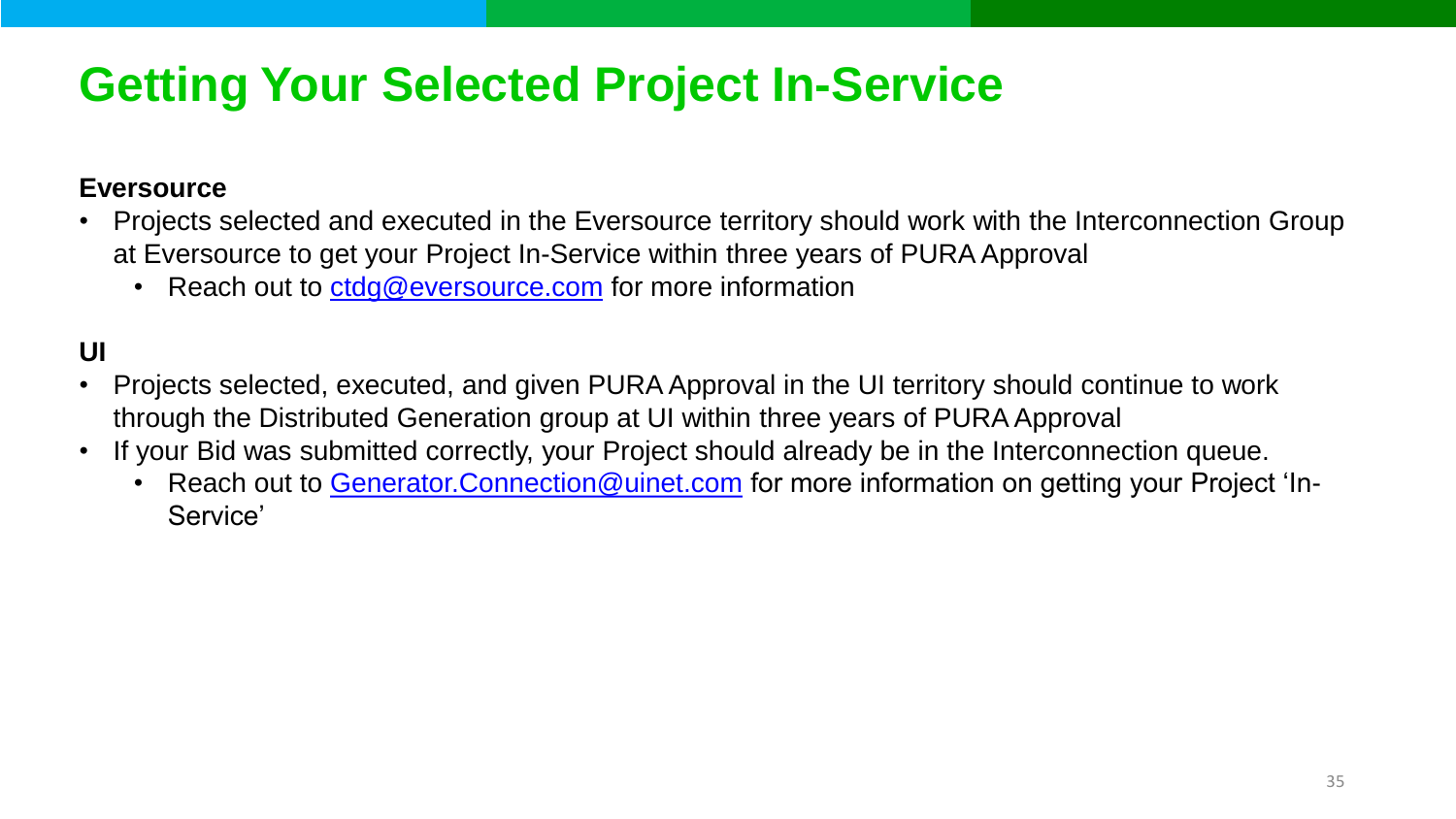### **Eversource Interconnection Group Information**

### [ctdg@eversource.com](mailto:ctdg@eversource.com)

- CT DER Working Group websites:
	- <https://portal.ct.gov/PURA/Electric/Interconnection-Technical-Working-Group>
	- <https://portal.ct.gov/PURA/Electric/Interconnection-Policy-Working-Group>
	- Requests to be added to the distribution list to be notified of dates/times for these webinars should be directed to the email address above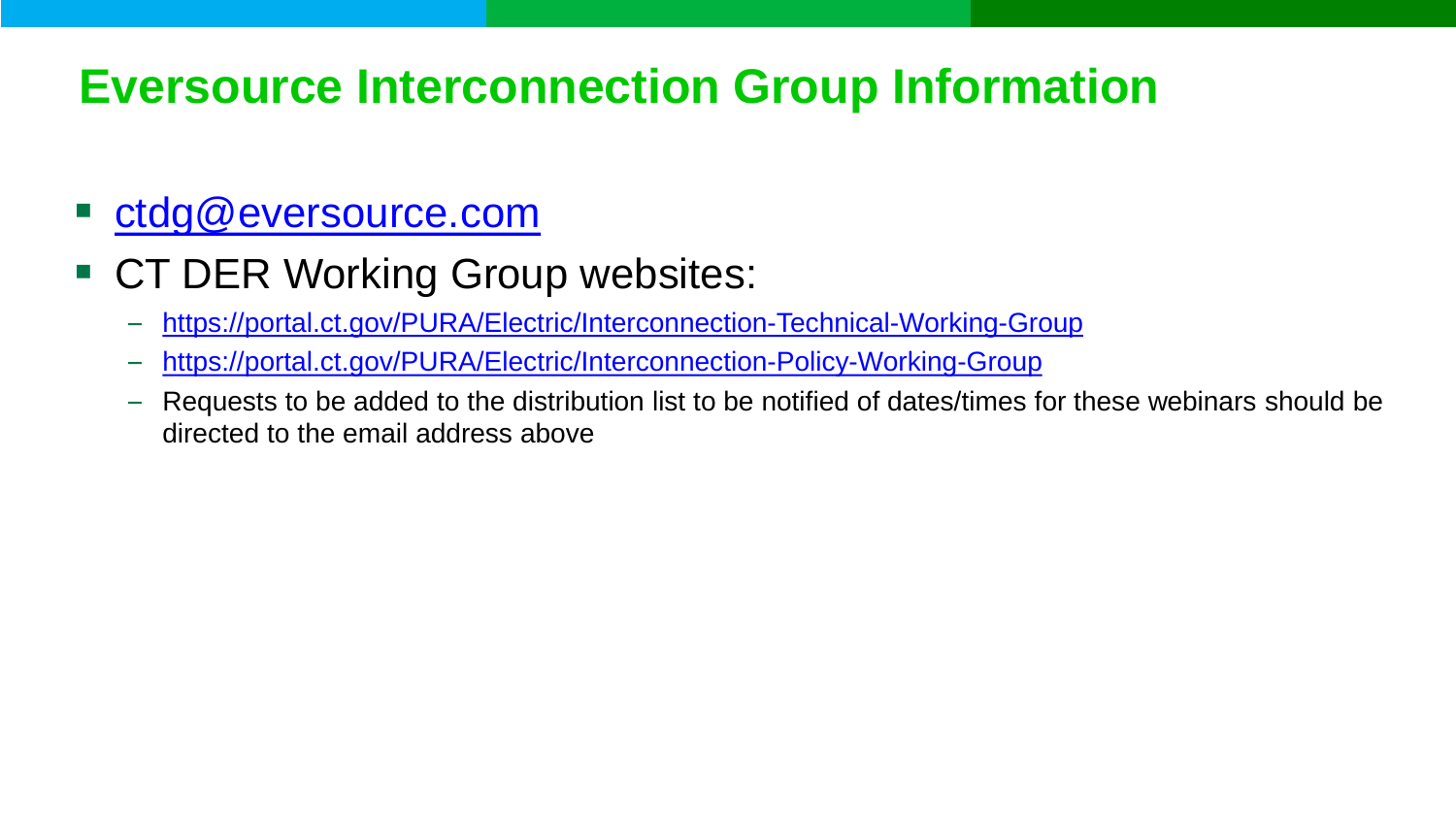## **Returning Performance Assurance**

- Performance Assurance in the original amount paid is returned if one of the following conditions is met:
	- The Project timely receives Approval to Energize and begins producing energy that qualifies as zero emission or low emission (as applicable)
	- Termination of the Project's eligibility under the Tariff for failure to receive regulatory approval satisfactory in substance to the EDC;
	- The Project's eligibility under the Tariff is terminated due to a force majeure event.
- Once a Project has been given an Approval to Energize, the EDCs will endeavor to return the Performance Assurance provided in a timely manner
	- UI will return Performance Assurance to the entity from which it was provided potential Vendor Setup documents may need to be completed in order to do so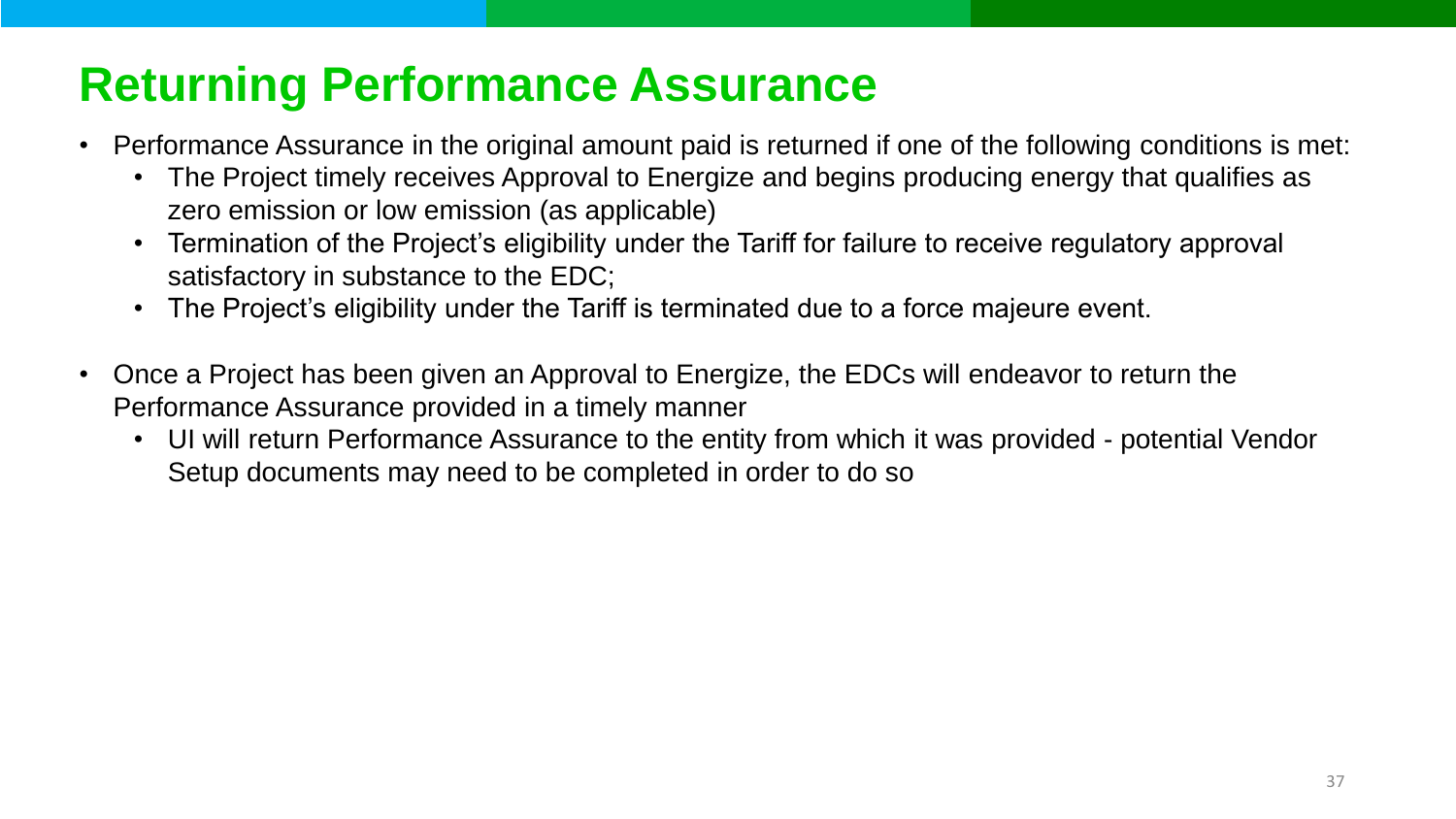## **Getting a REC Meter Installed for your Selected Project**

### **Eversource**

- Projects selected and executed in Eversource territory should work with the Metering Group at Eversource to get a REC Meter Installed
	- Reach out to [meterengineering@eversource.com](mailto:meterengineering@eversource.com) for more information

**UI**

- Projects selected and executed in UI territory should work with the Metering Group at UI to get a REC Meter Installed
	- Reach out to [meterengineering.nerider@uinet.com](mailto:meterengineering.nerider@uinet.com) for more information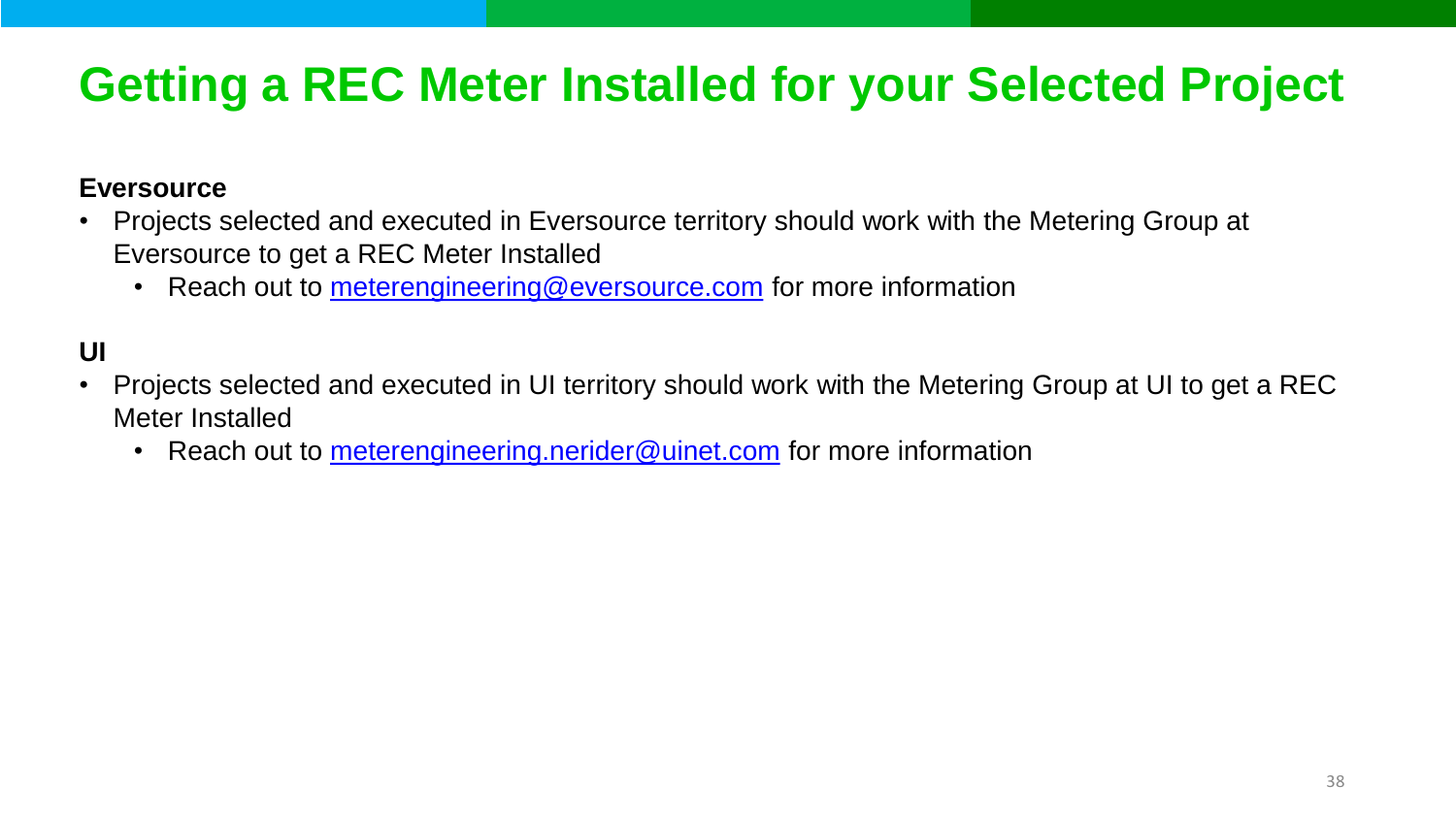## STEP 4 Term

# Tariff Administration: The 20-Year Delivery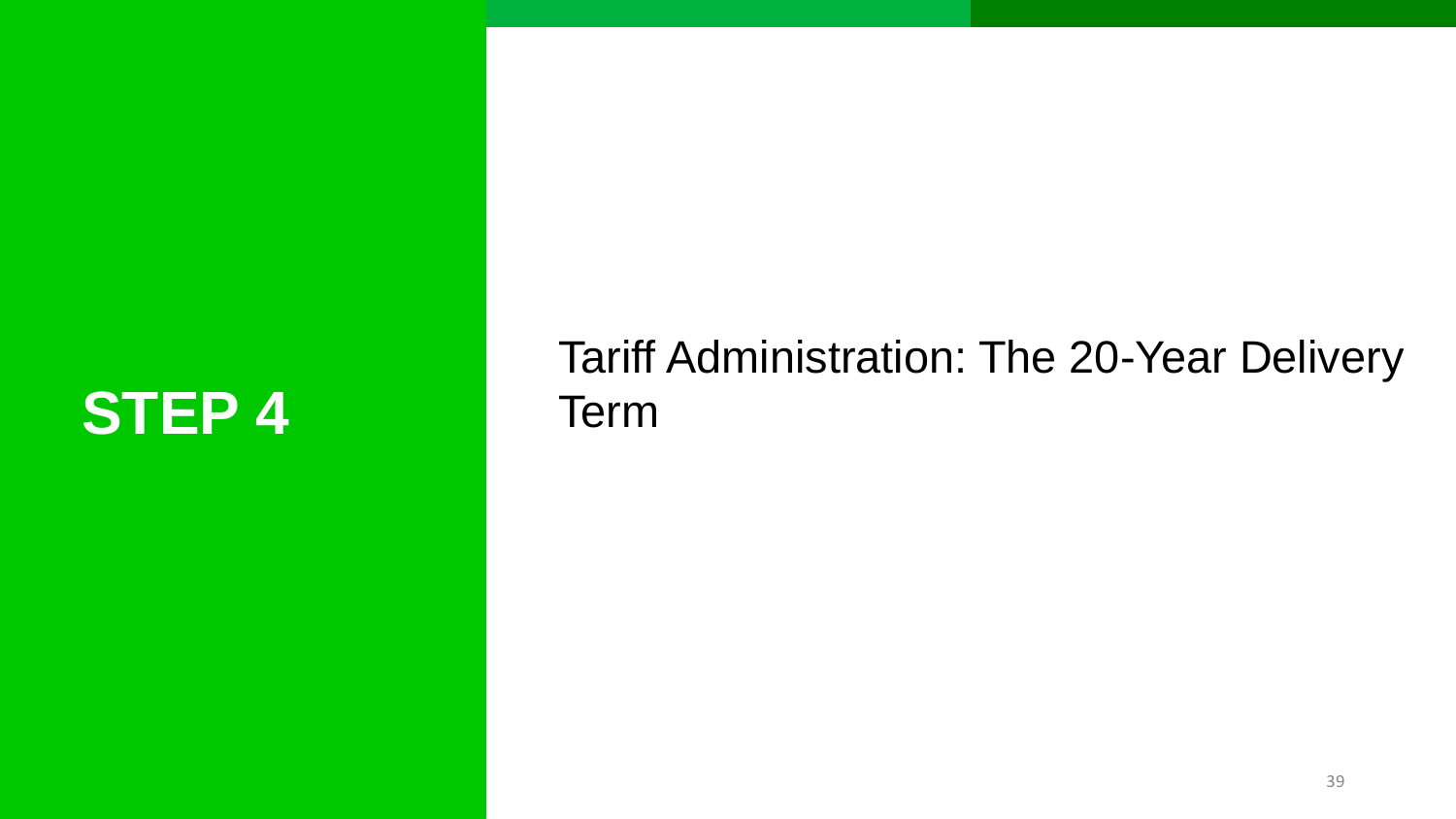## **PURA Class I Approval**

- Both EDCs will submit Projects for Class I Approval to the CT PURA via the following process:
	- 1. NRES Meter installed
	- 2. Approval to Energize received by EDC NRES group
	- 3. EDCs will submit Projects to PURA organized by the quarter that they received Approval to Energize
	- 4. Meter data will be uploaded by the EDCs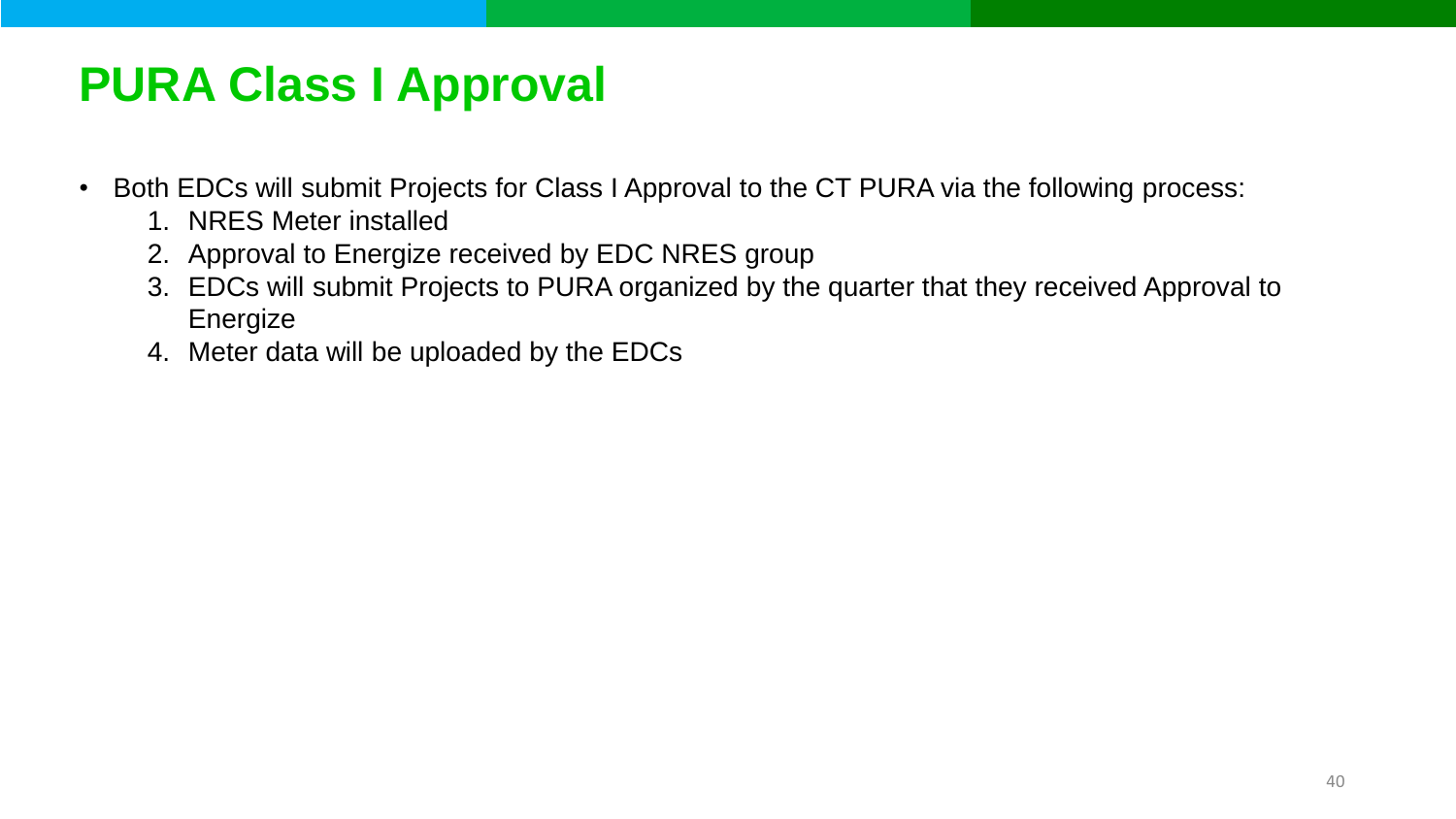## **Changes to Tariff Payment Beneficiary**

- If the Customer of Record chooses to redesignate the Tariff Payment Beneficiary at any time after the Project has received Approval to Energize, a fee of \$22 will be charged each time such request is made
- Buy-All:
	- If the Customer of Record chooses to modify the percentage of the total compensation rate assigned to a Tariff Payment Beneficiary at any time after the Project has received an Approval to Energize letter, a fee of \$22 will be charged each time such request is made.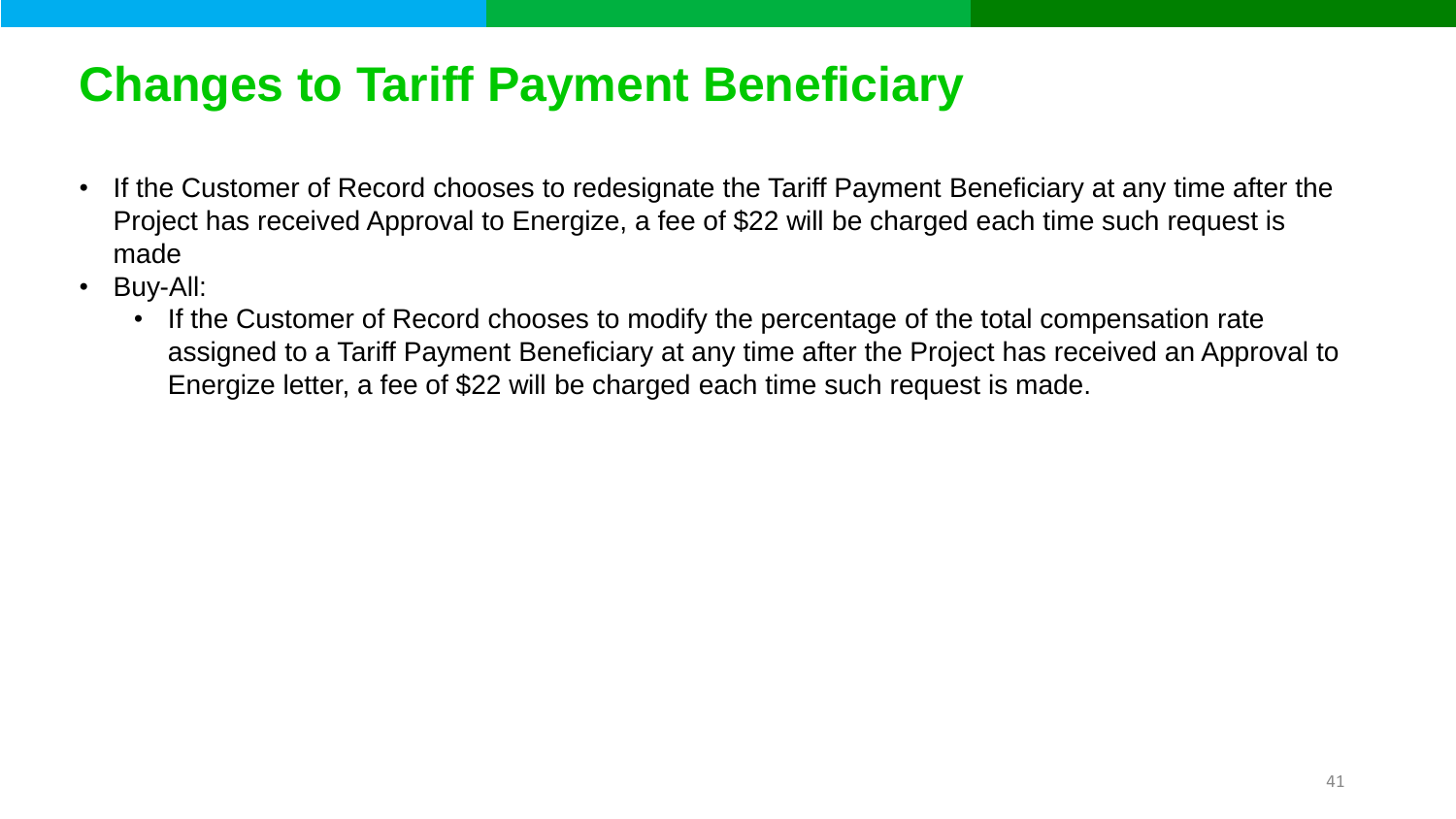## **Changes to Beneficial Account Credit Allocation**

- **For SAM Projects Only**
- Customer Hosts must designate Beneficial Accounts and associated billing accounts to which the EDCs will allocate any net excess bill credits generated by their qualified Project
- If a billing account listed on a Beneficial Account Credit Allocation Form has been closed, the EDCs will permit Customer hosts to reallocate credits accrued from cancelled billing accounts for a fee of \$250.
- Customer Hosts are permitted to submit revised BACAF Forms once per 12-month period.
	- The EDCs will charge a \$250 fee associated with such requested modifications, this fee will be due at the time the request is made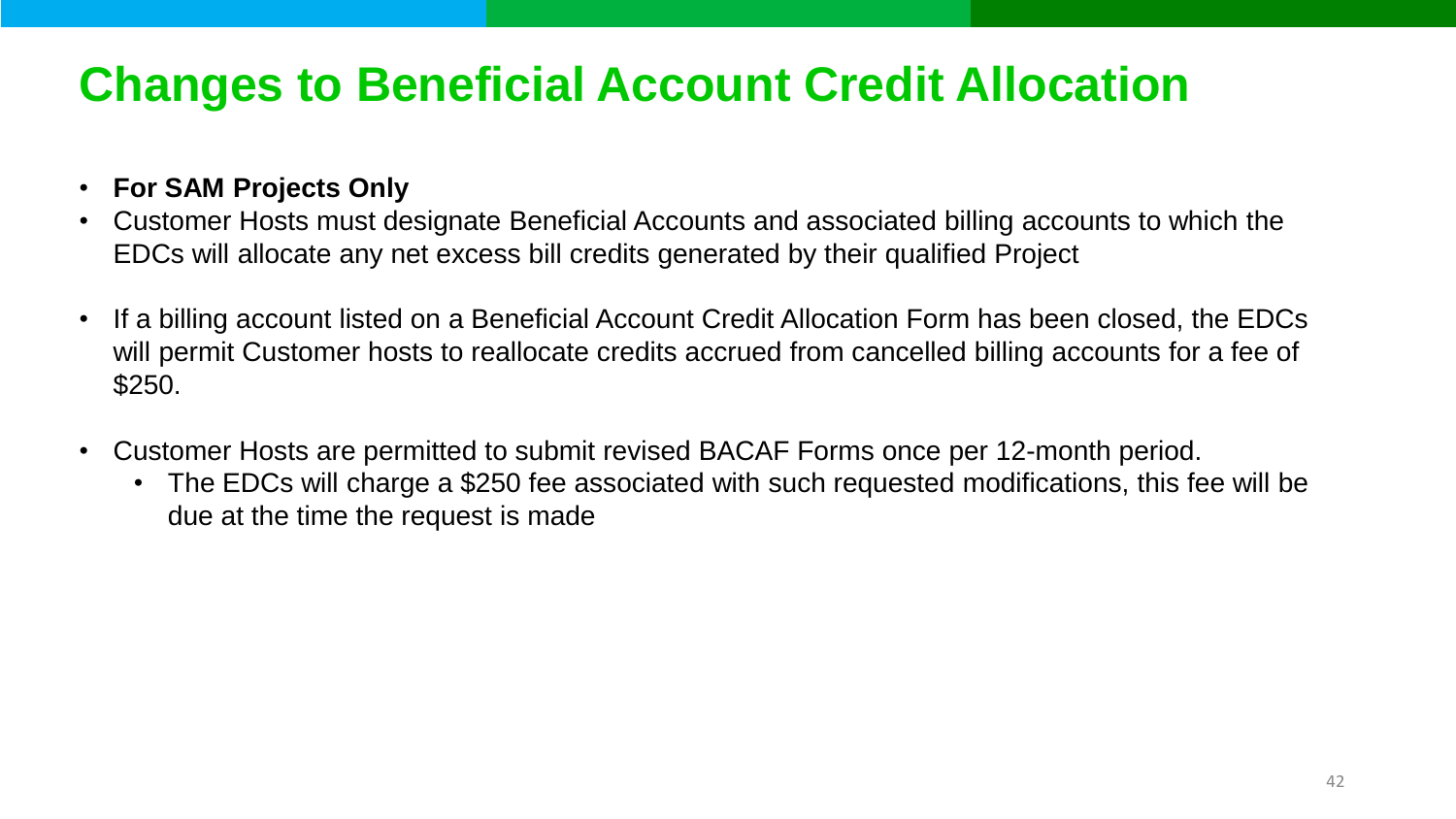## **Vendor Information Changes – UI Only**

- If your Project received direct REC Payments via ACH or Wire and the Vendor Information initially provided in the Bid Portal changes at any time, please contact [NRES@uinet.com](mailto:NRES@uinet.com) so that the payment information can be changed, and payments will not be delayed/missed
	- Expect to fill out one of the aforementioned Vendor documents in order to modify the payment information you originally provided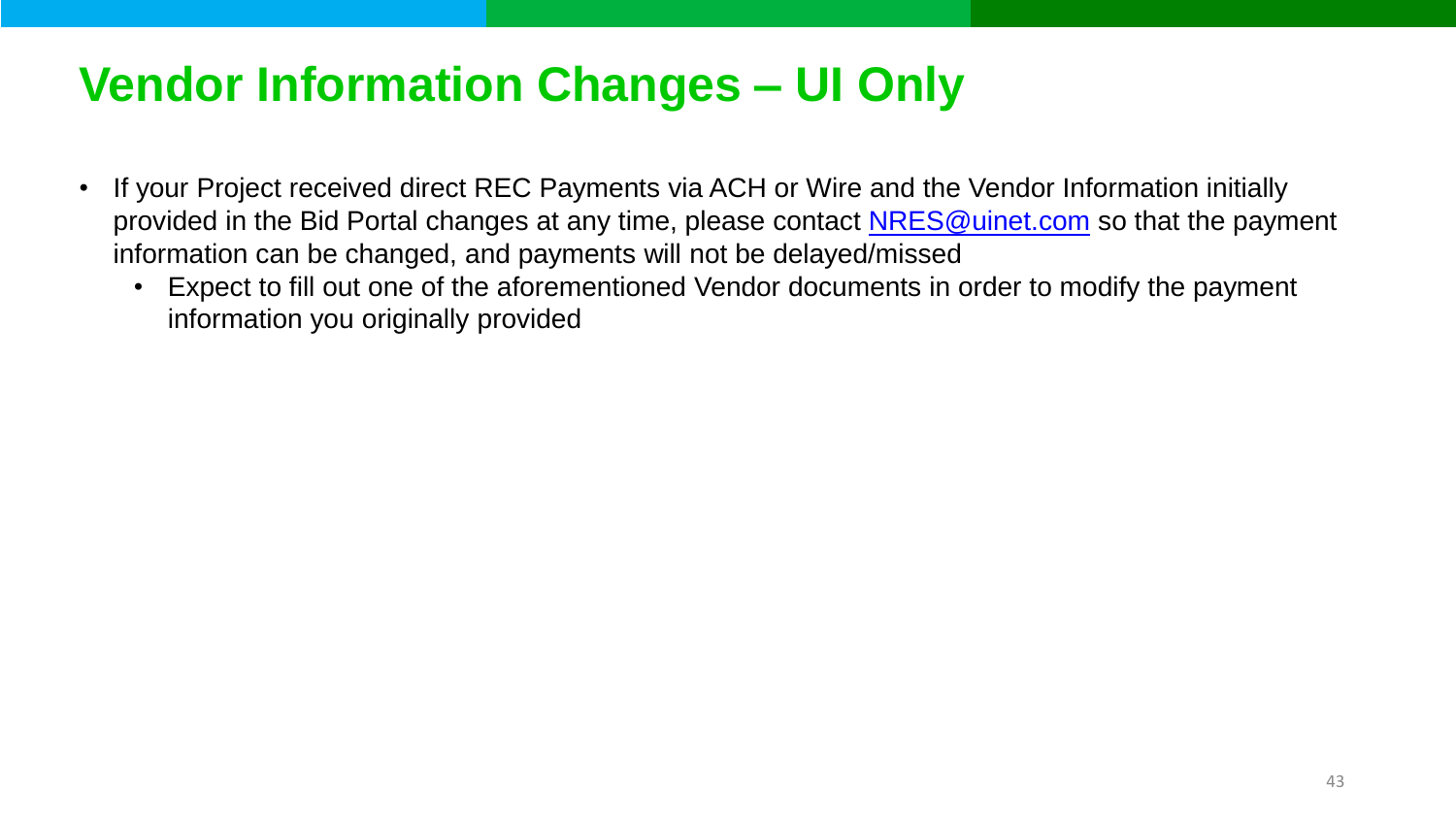## **Tariff Administration - Summary**

- Tariff Agreements with the NRES Program will have a 20 Year Term
	- The Start Date of the Agreement will be the In-Service Date, or date denoted on the Approval to Energize Letter provided by the relevant EDC for the Project.
- REC Payments will be based on the actual system production of a Project
	- REC Payments will be made on a quarterly basis per the NEPOOL GIS Schedule
- Netting Incentive Payments will be based on the net production after consumption of the Project Site
	- Netting payments will be made on a monthly basis and should show up on the Customer of Record's Bill
- Companies will own the REC Meter and will be the Third-Party Meter Reader of Record and will upload Production Meter data to NEPOOL GIS on a quarterly basis.
- Purchase obligations begin starting the date of Approval to Energize of the Project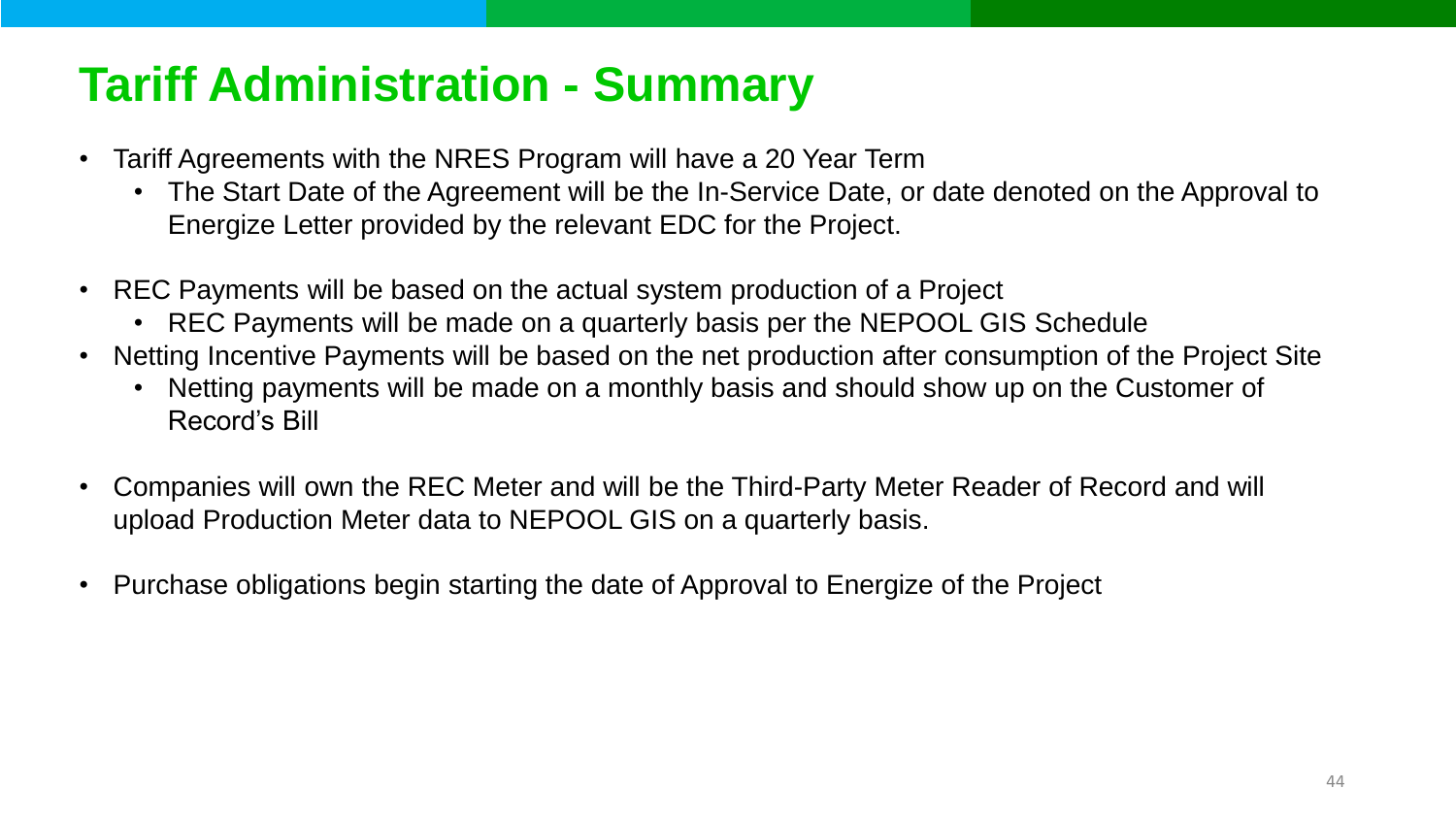## **QUESTIONS**

- Please use the 'Raise Hand' function to ask a question during this session
	-
	- Click on the  $\begin{array}{|c|c|c|c|c|}\hline \textbf{e}_\textbf{0} & \textbf{icon which will allow us to see you have a question and un-mute you} \hline \end{array}$
- Questions can also be taken via the chat function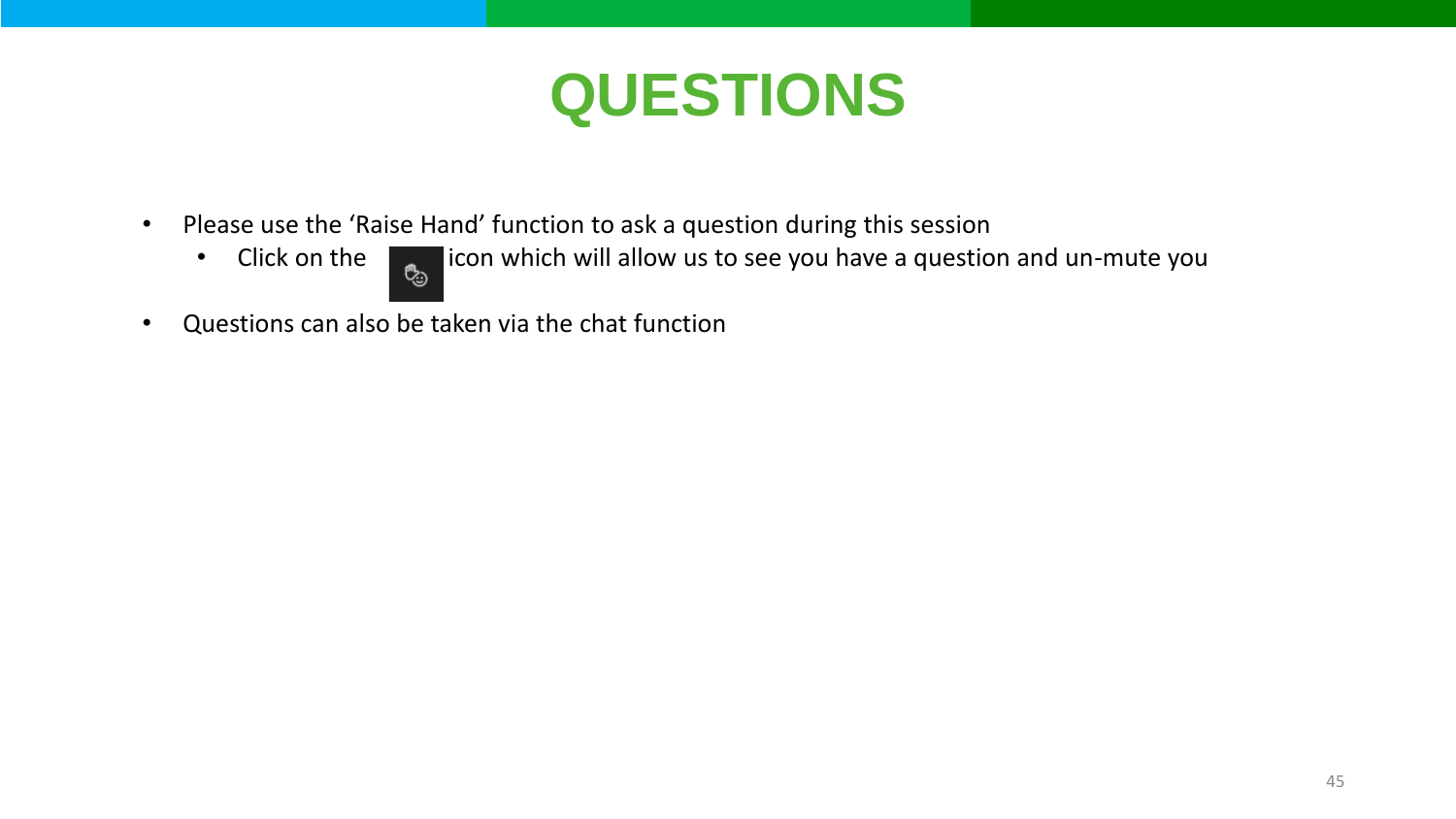### **Online Resources**

### **Eversource**

### **United Illuminating**

[Eversource Non-Residential Program Main Page](https://www.eversource.com/content/ct-c/business/save-money-energy/explore-alternatives/non-residential-renewable-energy-solutions)

[Eversource Bid Portal](https://www.eversource.com/security/account/Login?ReturnUrl=/clp/recbid/)

[UI Non-Residential Renewable Energy Solutions Main](https://www.uinet.com/wps/portal/uinet/smartenergy/innovation/distributed_generation/!ut/p/z1/vZNLc4IwFIV_SxcsmUQegkukFGl5jAoC2TAUAsYpQTHa9t83dJzBjdLpdJpdMvfcfDn3BCCQAETzM6lzRlqav_F9iqaZPPGshWJCX3cUFS6Dtee_uKEEXQnEdwumMkA_0cMby4Bj-g1AABWU7dkWpCdCMcvrLhveIMAtzkvcCfDY5B3DFHf1pwAJpe35UlCSI-vI64nhMqv7gu_zvu--ICVIZ5qiltJUFUsN5qIiqVjUK6yLsJLkoqxmUC6Lvjo2vcx2g7nhZmbgh1YSglSAkeNboWGvMv-KaXFhWvdM1oXJuWJ6vGKyB6Z4bBzovplxzzkyr7EeKWfQhg5w40x4B-9JWc4DSXc1EJ8JfgcRbbuGJ2j9OyOXkbXiN_2DpwsInsdSxr8B2R0OyOBZaynDHwwkfxo2foHUeaZXc69ythUJrVqQDEKQ3BDumyhqdLkRE7hT60b_EO1YPxoPX-GydwU!/dz/d5/L2dBISEvZ0FBIS9nQSEh/?WCM_GLOBAL_CONTEXT=%2FUINETAGR_Navigation%2FHeader%2FSmartEnergy%2FInnovation%2FDistributed_Generation)  **Page** 

[UI Bid and Interconnection Portal](https://www3.uinet.com/DistributedGeneration/)

[UI RFP for NRES Webpage](https://www.uinet.com/wps/portal/uinet/networksfooter/suppliersandpartners/power_procurement/year_10_rfp_for_lrec_and_zrec/!ut/p/z1/vVNNb9swDP0tPfjoiIliRxswDEG3NWvrrFvbJfFFUGzJ0WBLKiMn2379GPRQYB_JhgLTiaLIRz7yiZVsyUqndrZR0XqnWrqvylzyYfF2Nj6HuXg_zuDjh9tifnV9N4L5kC2OBlxmrHxOfs7_Lh_-cKbwvPoUUB6H_8xKVlYuhrhhq946HVWD8mmGCRjvo8YEtn0IrdW4Va4OCqMjM4Hg9xplQF_1qDvtYgLftEI5BIkmSONRtqgrSUnyOxmHcqGyNVsZbkDkRqWZqEU6NpM6VbwyKaxH3OSjF7zOK3Z5ij8t2H55eCinxMK7qL9GtvwfNKjuCIvzoiE6Km5S64xny19g2PI4zOIwjxMCPBpwUNipHdMQm9avH7_D1K25oK5RG40aBz2SexNj2L5MIIFO2XbQeN-0elD57tGRQJ8APb6Oav3Kd7-D2fgtkf0pm61InZOn3i8-3Qjq_V2RvZkIfnEFbLGzes_unceO2rv9R3XMgIXunk4neNburmdgb7qFiGJ_Z5qzsx9tdWa6/dz/d5/L2dBISEvZ0FBIS9nQSEh/?current=true&urile=wcm%3Apath%3A%2FUINETAGR_Navigation%2FFooter%2FSuppliersandPartners%2FPower_Procurement%2FYear_10_RFP_for_LREC_and_ZREC%2F)

### **Developer Workshop Slides:**

[Workshop #1: Program Overview](https://www.eversource.com/content/docs/default-source/save-money-energy/program-overview-non-residential-renewable-energy-solutions.pdf?sfvrsn=df35af62_2) Workshop #2: Q&A (see [Frequently Asked Questions document here](https://www.eversource.com/content/docs/default-source/save-money-energy/nres-faq.pdf?sfvrsn=cfc8af62_4)) [Workshop #3: Bid Process/Bid Portal Walkthroughs](https://www.eversource.com/content/docs/default-source/save-money-energy/nres-bid-portal-walkthrough.pdf?sfvrsn=68668162_2)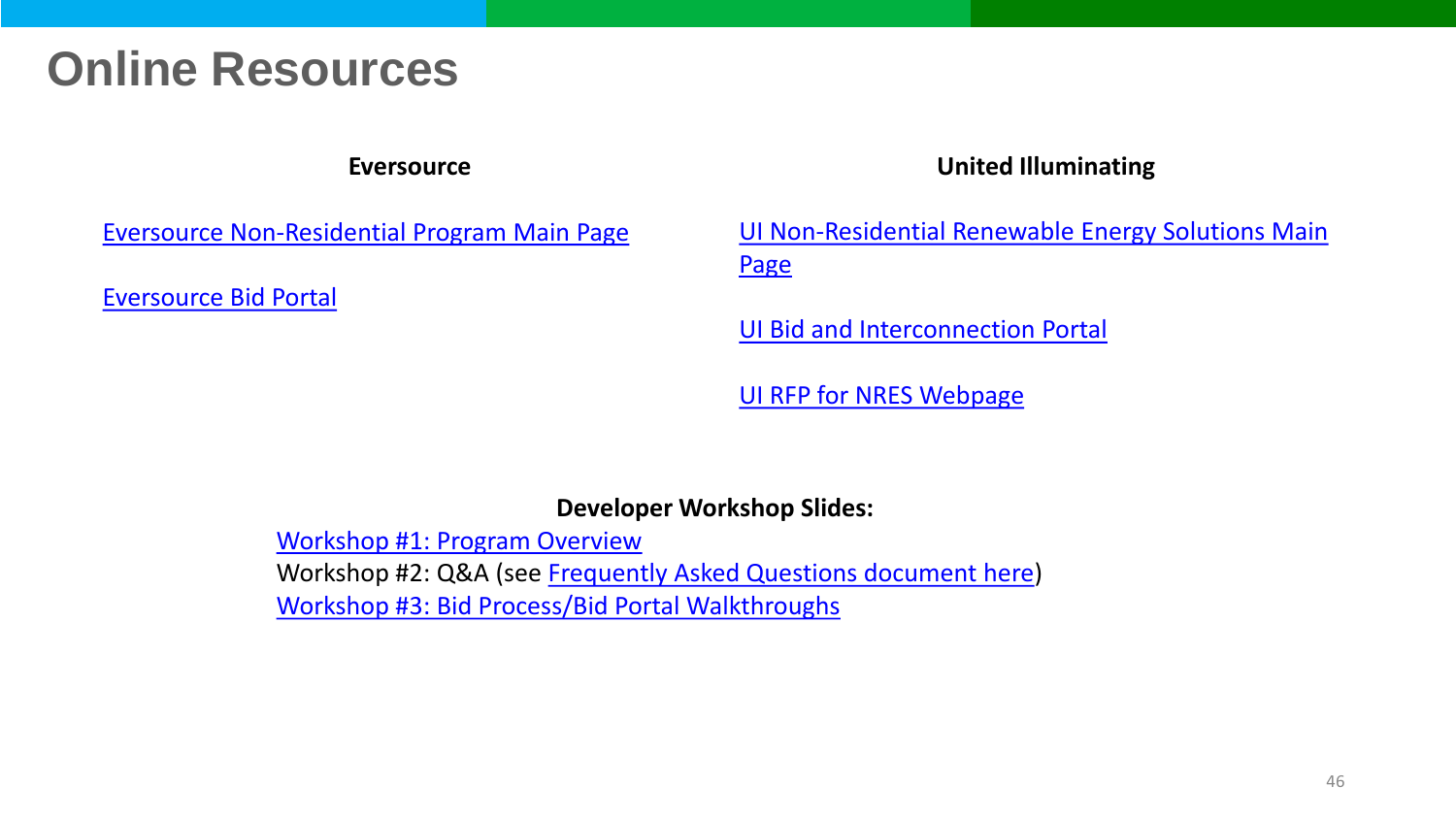### **Contacts**

### UI NRES Team:

[nres@uinet.com](mailto:nres@uinet.com)

Eversource NRES Team:

[ctcommrenewables@eversource.com](mailto:ctcommrenewables@eversource.com)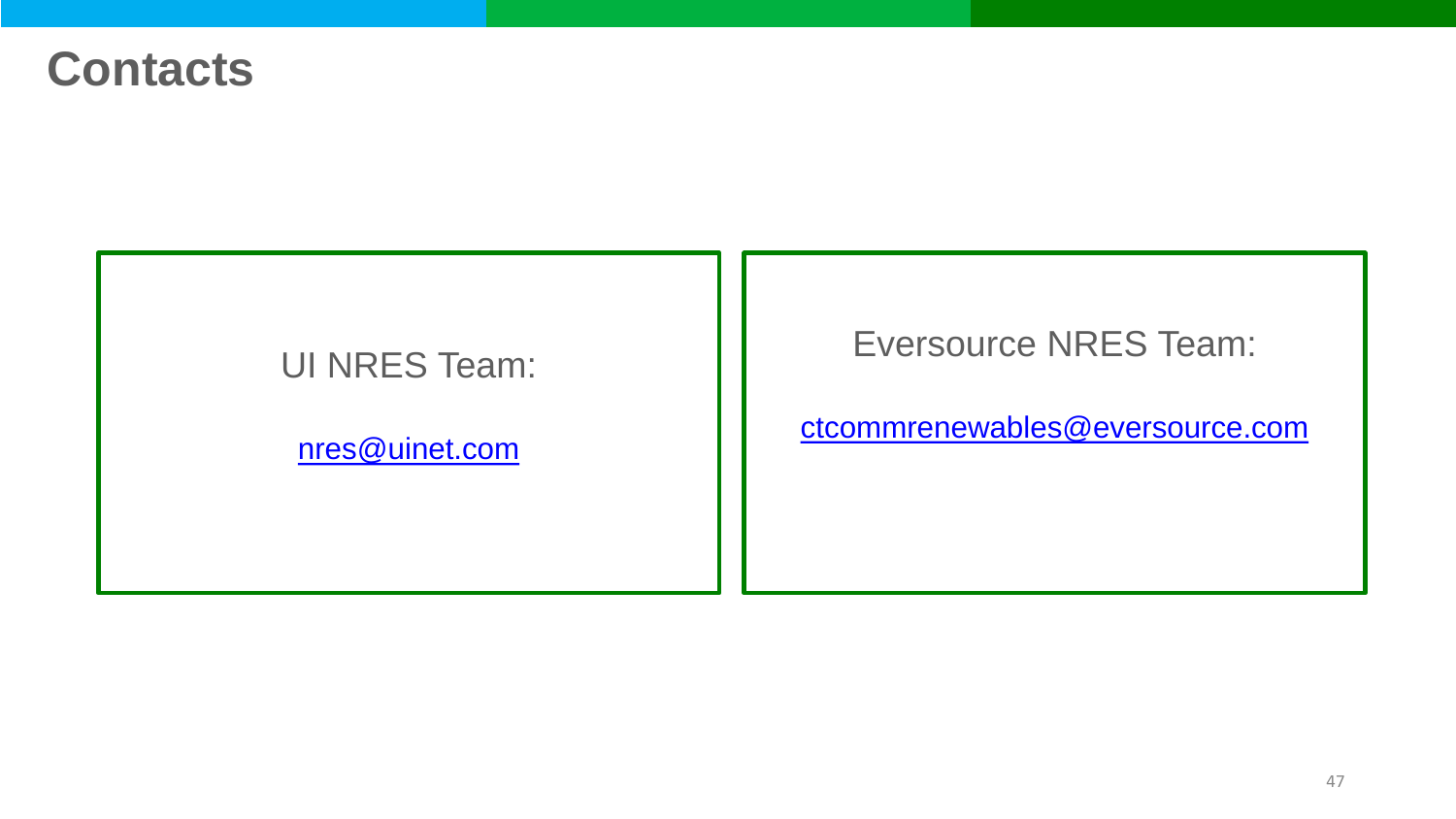## **APPENDIX 1: EVERSOURCE METERING GUIDELINES CT NON-RESIDENTIAL RENEWABLE ENERGY SOLUTIONS NETTING AND BUY-ALL TARIFFS**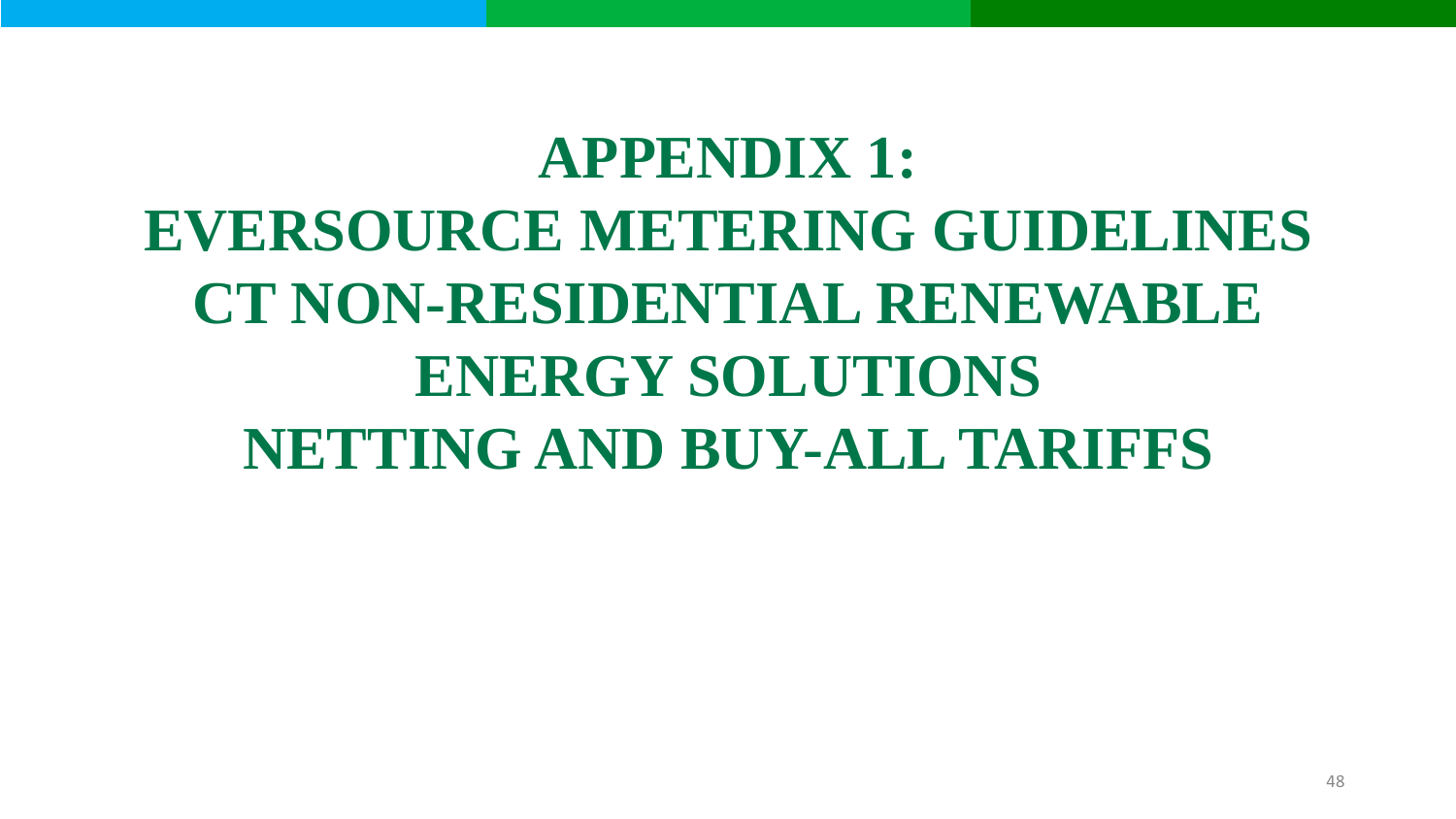### **Important Notes**

- All Buy-All projects, new electrical services, and service upgrades are required to contact the Eversource Electrical Service Support Center and obtain a Maximo work request number
- Project owners are required to clearly label the meter socket with the Non -Residential Renewable Energy Solutions project number
- Wiring diagrams are classified based on the existing service that the distributed generation will be connecting to
- Chart to the right outlines the type of metering required for new and existing services
- "DG" in all drawings stands for Distributed **Generation**

### **Metering Equipment**  $10.3$

Table of available metering equipment:

| <b>Service</b><br><b>Type</b>     | <b>Service</b><br><b>Voltage</b> | # Phases | $#$ Wires      | <b>Service</b><br><b>Amperes</b>                     | $#$ Meter<br><b>Terminals</b> | Hot/Cold<br>Sequence |
|-----------------------------------|----------------------------------|----------|----------------|------------------------------------------------------|-------------------------------|----------------------|
|                                   |                                  |          |                | Self-Contained Metering (320 A continuous and below) |                               |                      |
| Residential/<br>Commercial        | 120/240                          | 1        | 3              | 100/200/<br>400                                      | 4                             | $Hot^*$              |
| Residential/<br>Commercial        | 120/208                          | 1        | $\overline{3}$ | 100 / 200                                            | 5                             | <b>Hot</b>           |
| Commercial<br><b>Network</b>      | 120/208                          | 1        | 3              | 100 / 200                                            | 5                             | Cold                 |
| Commercial                        | 277/480                          | 1        | $\overline{3}$ | 100 / 400                                            | 5                             | Cold                 |
| Commercial                        | 120/208                          | 3        | $\overline{4}$ | 200 / 400                                            | 7                             | $Hot^*$              |
| Commercial<br><b>Network</b>      | 120/208                          | 3        | $\overline{4}$ | 200 / 400                                            | $\overline{7}$                | Cold                 |
| Commercial                        | 277/480                          | 3        | $\overline{4}$ | 200 / 400                                            | $\overline{7}$                | Cold                 |
| <b>Transformer-Rated Metering</b> |                                  |          |                |                                                      |                               |                      |
| <b>Residential</b>                | 120/240                          | 1        | 3              | Above 400                                            | 6                             | Cold                 |
| Commercial                        | 120/208                          | 1        | 3              | Above 400                                            | 8                             | Cold                 |
| Commercial<br><b>Network</b>      | 277/480                          | 3        | $\overline{4}$ | Above 400                                            | 13                            | Cold                 |
| Commercial                        | 120/208<br>277/480               | 3        | 4              | Above 400                                            | 13                            | Cold                 |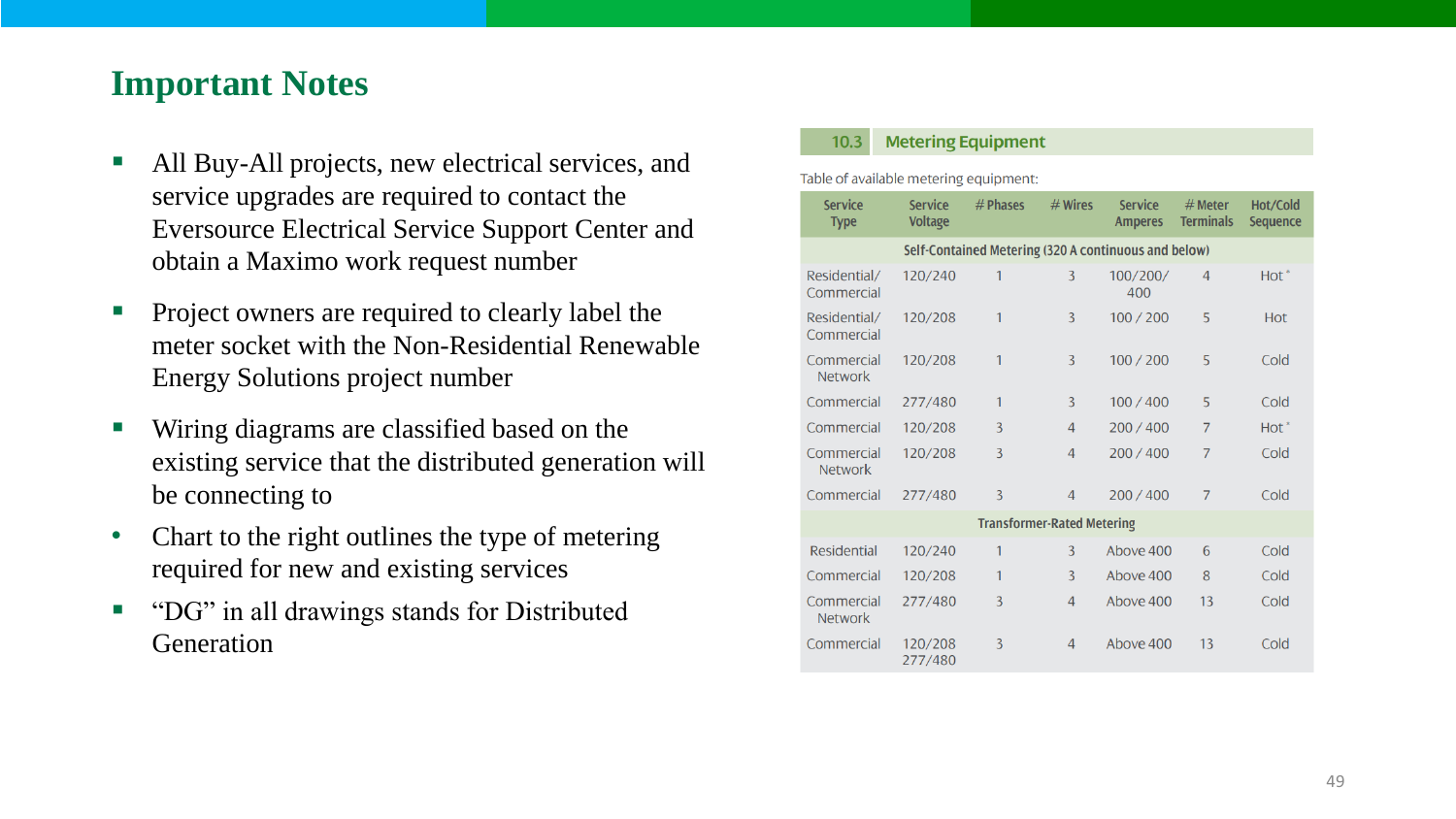### **Netting, Three Phase, Instrument Rated**



### **EVERSOURCE**

- a. All interconnection points are required to be located behind both the utility revenue meter and/or the transformer enclosures.
- b. No interconnections are to be made within the utility revenue meter socket or utility transformer compartment.
- c. All revenue and production metering equipment purchased must be approved equipment outlined within the CT Eversource Energy (I & R book)
- d. All new electrical services and upgrades are required to contact the Eversource Electrical Service Support Center and obtain a Maximo work request number.
- e. All DG designs and interconnections require Eversoruce approval and drawings are subject for change.
- f. All utility and production metering are required to be located outside customers facilities grouped together on the ground level where the utility will have 24 / 7 access.
- g. All meter's revenue and production sockets are required to be clearly labeled
- h. All self-contained meter sockets are required to be wired top side utility, bottom side inverter.
- i. The utility AC emergency disconnect switch is required to be located ahead of all production meters where utility personnel will be able to isolate the production meter circuit.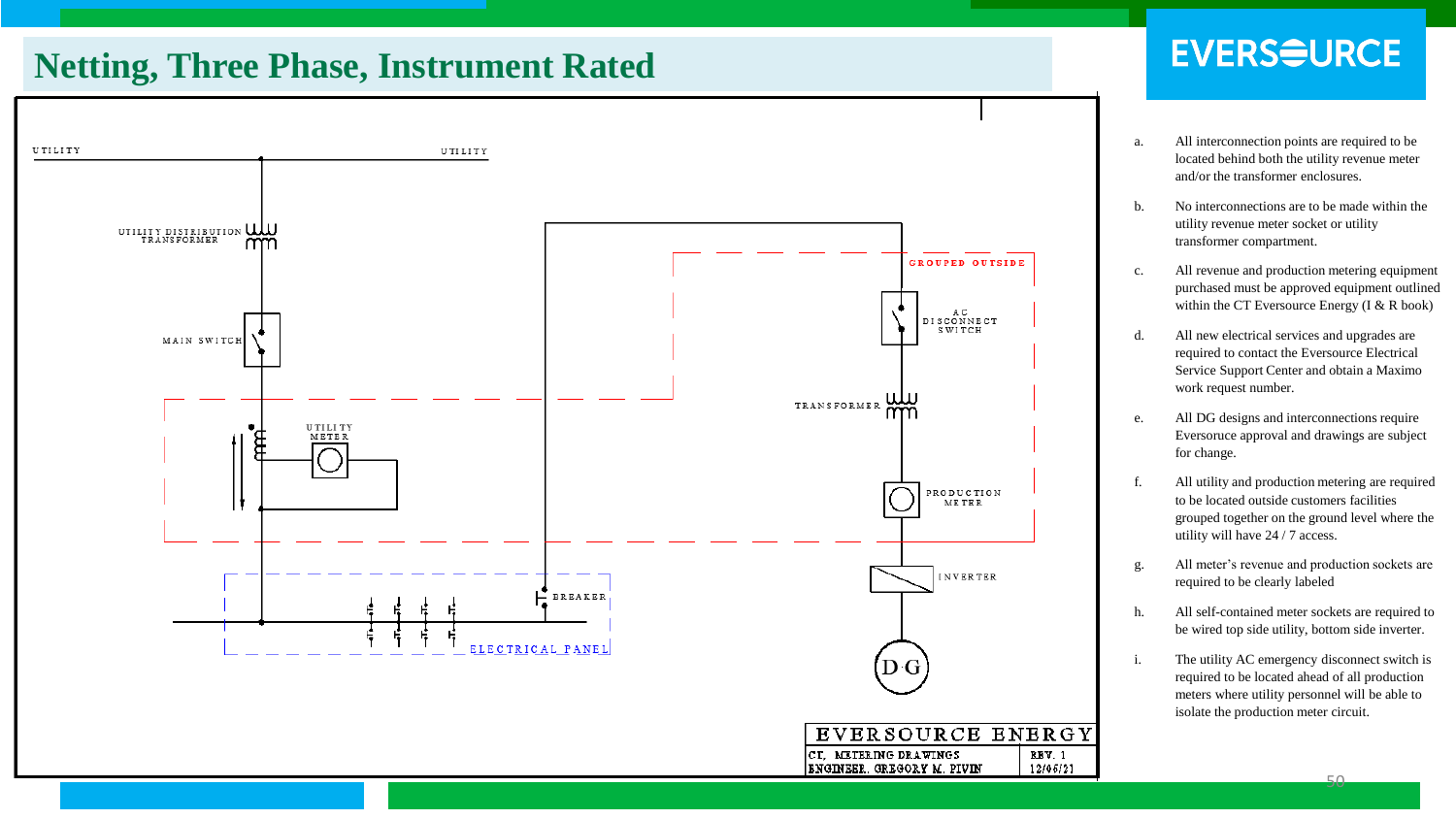### Buy-All, Three Phase, Instrument Rated, on Existing Structure



- a. All interconnection points are required to be located behind both the utility revenue meter and/or the transformer enclosures.
- b. No interconnections are to be made within the utility revenue meter socket or utility transformer compartment.
- c. All revenue and production metering equipment purchased must be approved equipment outlined within the CT Eversource Energy (I & R book)
- d. All Buy-All projects, new electrical services, and upgrades are required to contact the Eversource Electrical Service Support Center and obtain a Maximo work request number.
- e. All DG designs and interconnections require Eversoruce approval and drawings are subject for change.
- f. All utility and production metering are required to be located outside customers facilities grouped together on the ground level where the utility will have  $24/7$  access.
- g. All meter's revenue and production sockets are required to be clearly labeled
- h. All self-contained meter sockets are required to be wired top side utility, bottom side inverter.
- i. The utility AC emergency disconnect switch is required to be located ahead of all production meters where utility personnel will be able to isolate the production meter circuit.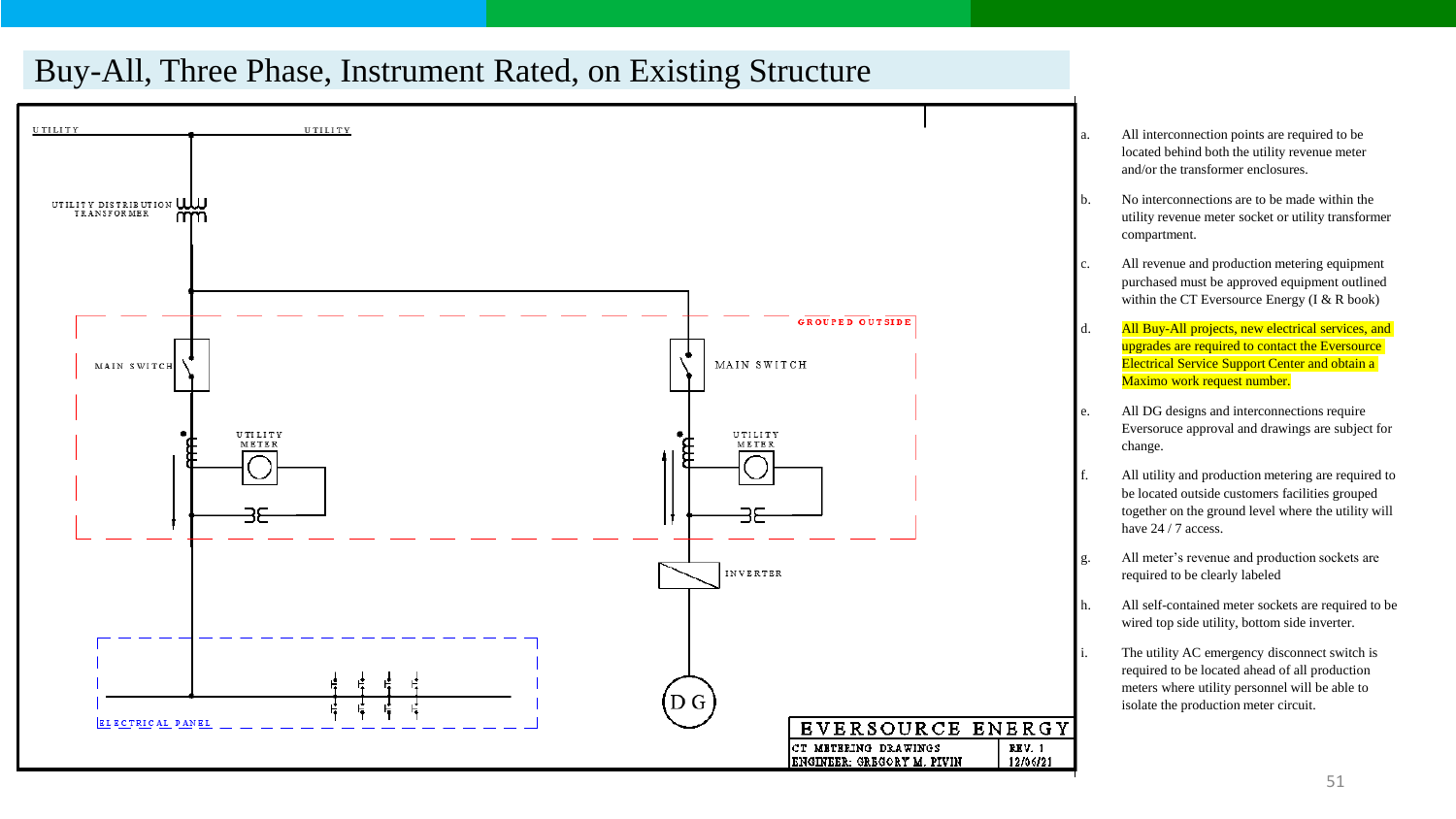### **Buy-All, Three Phase, with Existing Net Metering, Existing Structure**

### **EVERSOURCE**



- a. All interconnection points are required to be located behind both the utility revenue meter and/or the transformer enclosures.
- b. No interconnections are to be made within the utility revenue meter socket or utility transformer compartment.
- c. All revenue and production metering equipment purchased must be approved equipment outlined within the CT Eversource Energy (I & R book)
- d. All Buy-All projects, new electrical services, and upgrades are required to contact the Eversource Electrical Service Support Center and obtain a Maximo work request number.
- e. All DG designs and interconnections require Eversoruce approval and drawings are subject for change.
- f. All utility and production metering are required to be located outside customers facilities grouped together on the ground level where the utility will have 24 / 7 access.
- g. All meter's revenue and production sockets are required to be clearly labeled
- h. All self-contained meter sockets are required to be wired top side utility, bottom side inverter.
- i. The utility AC emergency disconnect switch is required to be located ahead of all production meters where utility personnel will be able to isolate the production meter circuit.